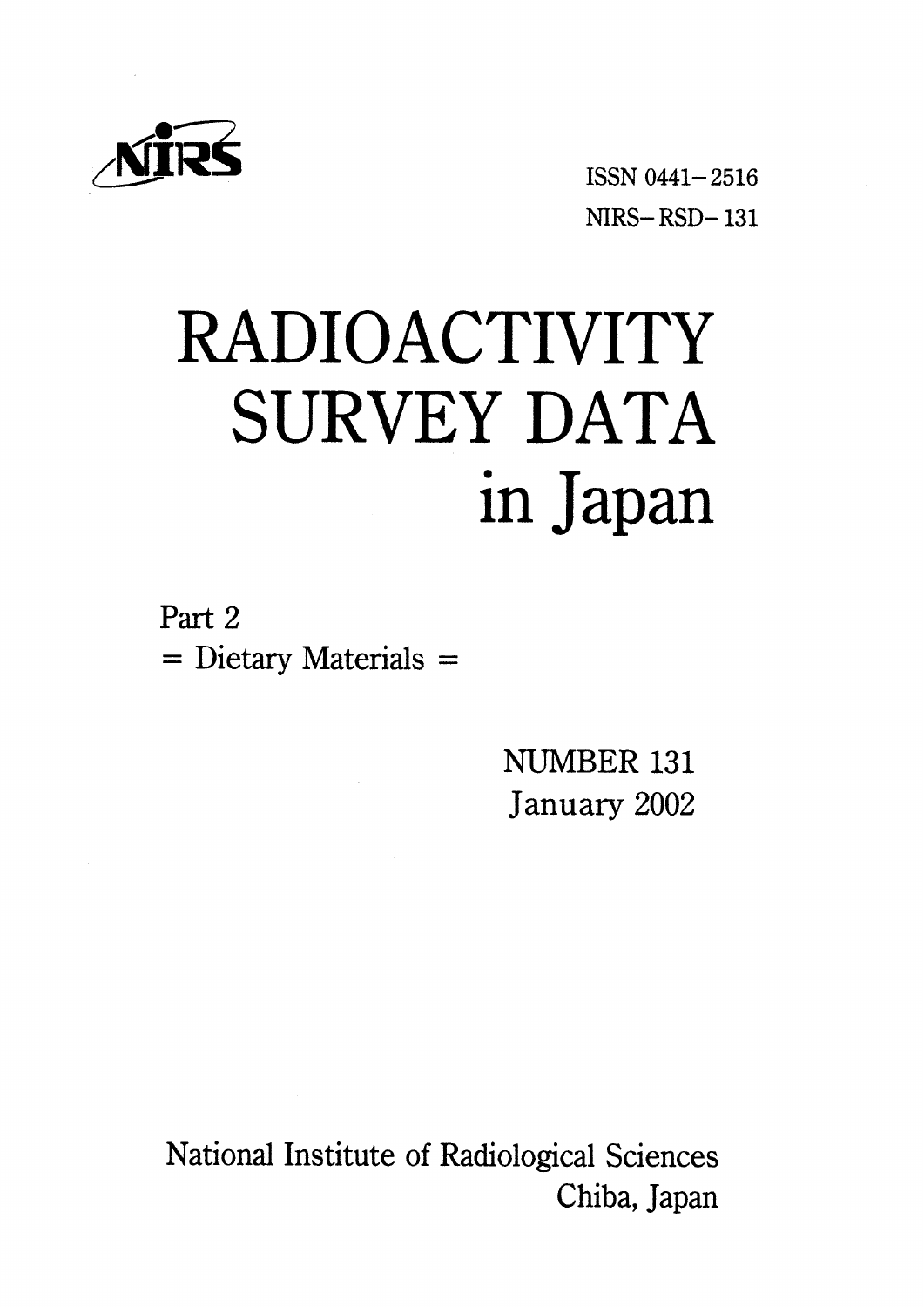# Radioactivity Survey Data  $i$ n Japan Number 131

| August 2001 part 2 |  |  |  | $=$ Dietary Materials $=$ |  |
|--------------------|--|--|--|---------------------------|--|
|--------------------|--|--|--|---------------------------|--|

Contents

|    |                | Page                                                                                        |  |
|----|----------------|---------------------------------------------------------------------------------------------|--|
|    |                | <b>Environmental and Dietary Materials</b>                                                  |  |
|    |                | (Japan Chemical Analysis Center)                                                            |  |
| 1. |                | Collection and pretreatment of samples <b>COLLECTION</b> 1                                  |  |
| 2. |                | Preparation of samples for analysis                                                         |  |
| 3. |                |                                                                                             |  |
| 4. |                | Determination of Stable Strontium, Calcium and Potassium <b>Construction Construction</b> 4 |  |
| 5. | Counting       |                                                                                             |  |
| 6. | <b>Results</b> |                                                                                             |  |
|    | (1)            |                                                                                             |  |
|    | (2)            | (producing districts)                                                                       |  |
|    | $(3) - 1$      | Strontium-90 and Cesium-137 in Milk<br>(producing districts for domestic program)           |  |
|    |                | -2 Strontium-90 and Cesium-137 in Milk                                                      |  |
|    |                | (producing districts for WHO program)                                                       |  |
|    |                | -3 Strontium-90 and Cesium-137 in Milk<br>(consuming districts)                             |  |
|    |                | -4 Strontium-90 and Cesium-137 in Milk<br>(powdered milk)                                   |  |
|    |                | $(4) - 1$ Strontium-90 and Cesium-137 in Vegetables<br>(producing districts)                |  |
|    |                | -2 Strontium-90 and Cesium-137 in Vegetables<br>(consuming districts)                       |  |
|    | (5)            |                                                                                             |  |
|    | (6)            | Strontium-90 and Cesium-137 in Sea Fish                                                     |  |
|    | (7)            |                                                                                             |  |
|    | (8)            | Strontium-90 and Cesium-137 in Shellfish                                                    |  |
|    | (9)            | Strontium-90 and Cesium-137 in Seaweeds                                                     |  |

Editted by National Institute of Radiological Sciences, under the supervision of Ministry of Education, Culture, Sports, Science and Technology of Japanese Government.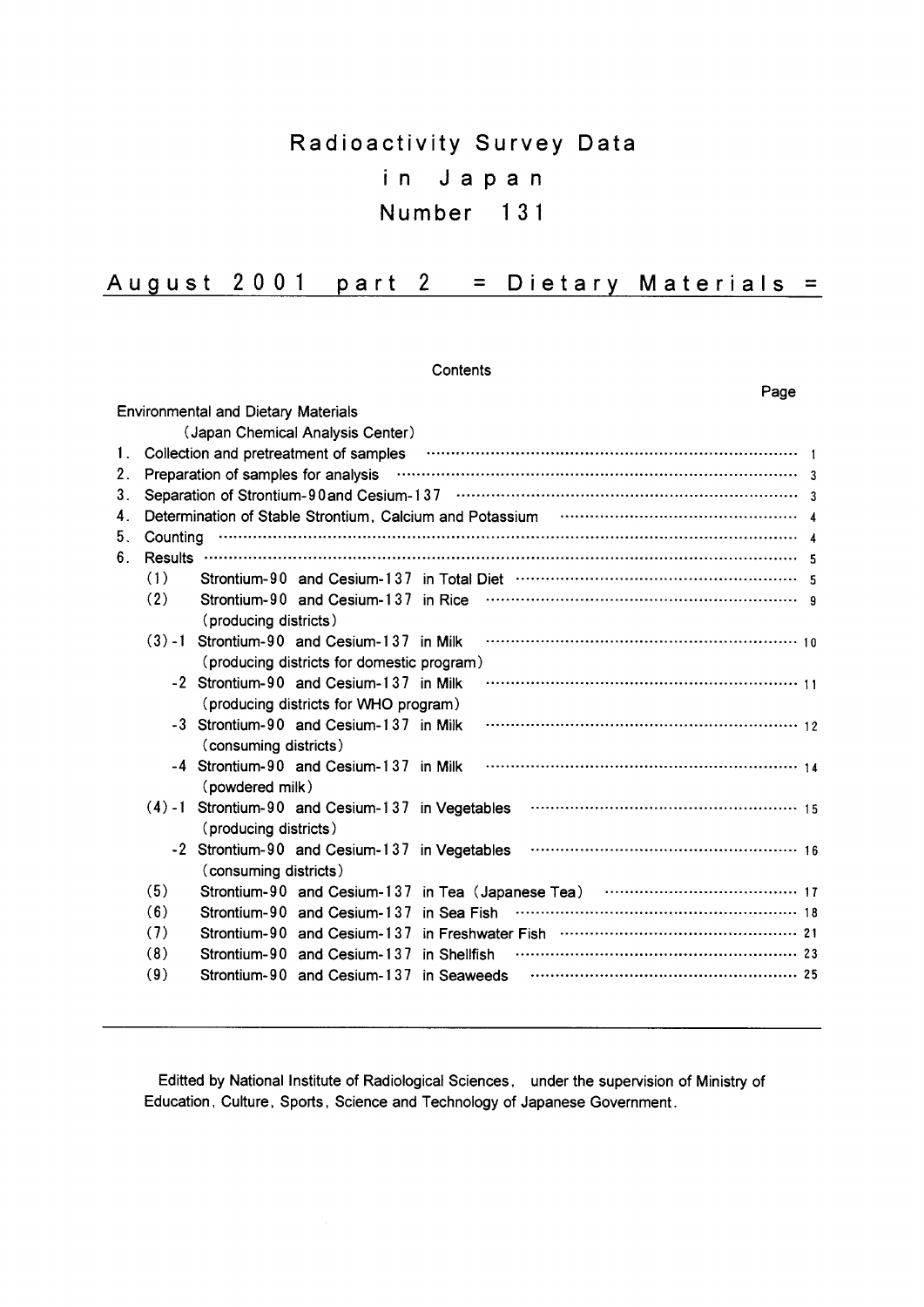#### **Environmental and Dietary Materials'**

(Japan Chemical Analysis Center)

Collection and pretreatment of samples  $\mathbf{1}$ 

(1) Rain and dry fallout

Rain and dry fallout was collected monthly on a sampling tray, approximately 5000cm<sup>2</sup> in area. which was filled with water to a depth of 1 cm at the beginning of every month.

Strontium and cesium carrier solutions were added after the sample was filtered. The tray was washed with  $5\ell$  of distilled water and the washing was combined to the filtrate.

The sample was passed through a cation exchange column (500m<sub>2</sub> of Dowex 50W X8, 50 $\sim$ 100 mesh. Na form) at a rate flow of 80mg/min.

#### (2) Airborne dust

Airborne dust was collected by an electrostatic precipitator or a filter air sampler for every threemonths at a rate of more than 3000m<sup>3</sup> per month.

The sampling was done 1 to 1.5 meters above the ground.

#### (3) Service water and freshwater

Service water,  $100<sub>2</sub>$  each, was collected at the intake of the water-treatment plant and at the tap after water was left running for five minutes. Strontium and cesium carriers were added to the filtered water sample. The subsequent process was the same as that described in the section  $(1)$ . Freshwater was treated in the same way as the service water.

#### $(4)$  Soil

Soil was collected from the location in the spacious and flat area without past surface disturbance caused by dust storms, inflow and out flow due to precipitation, etc... Any places located under trees in a forest, in a stony area or inside of river banks were avoided. Soil was taken from two layers of different depths, 0-5cm and 5-20cm. The soil lumps were crushed by hands and dried in a drying oven regulated 105°C. The soil was then passed through a 2mm sieve to remove plant roots and pebbles.

#### (5) Sea water

Sea water was collected at the fixed stations

where the effect of terrestrial fresh water from rivers was expected to be negligibly small. A special consideration was also given to weather conditions.

The sampling was carried out when there was no rainfall for the last few days. To prevent contamination, water samples were collected at the bow of a sampling boat just before she stood still by scooping surface water using a polyethylene bucket.

Immediately after the collection, the samples were acidified to a pH lower than 3 by adding concentrated hydrochloric acid in a ratio of 1 me to 1g of sea water, and then stored in 20g polyethylene containers. The sampling equipments as well as containers were thoroughly rinsed with dilute hydrochloric acid and then with distilled water before  $_{11}$ Se Two hundred milliliters of sea water was also collected at the same stations for the determination of chlorinity.

#### $(6)$ Sea sediments

Sediment was collected in the same area as that for the sea water sample, taking the following criteria into account:

- a. The depth of water exceeds 1m at low tide.
- b. No significant sedimental movement is observed in the vicinity of concern.
- c. Mud. silt and fine sand are preferable.

A conventional sediment sampling device was used for collecting the top few centimeters of surface sediment. Approximately 4 kg of the sample in wet weight was spread on a stainless steel dish after removed of the pebbles. shells and other foreign materials, and dried in a drying oven regulated at 105°C.

## (7) Total diet

A full one day ordinary diet including three meals. water, tea and other in-between snacks for five persons was collected as a sample of "total diet".

The sample in a large stainless steel pan was carbonized carefully by direct application of gas flame, and was transferred to a porcelain dish and then ashed at 450°C in an electric muffle furnace.

#### $(8)$ Rice

Polished rice was collected in producing districts at the harvest and in consuming areas when new crops were first put on sale. The sample was carbonized and ashed in a porcelain dish.

\* Samples were sent to the Center from 46 contracted prefectures.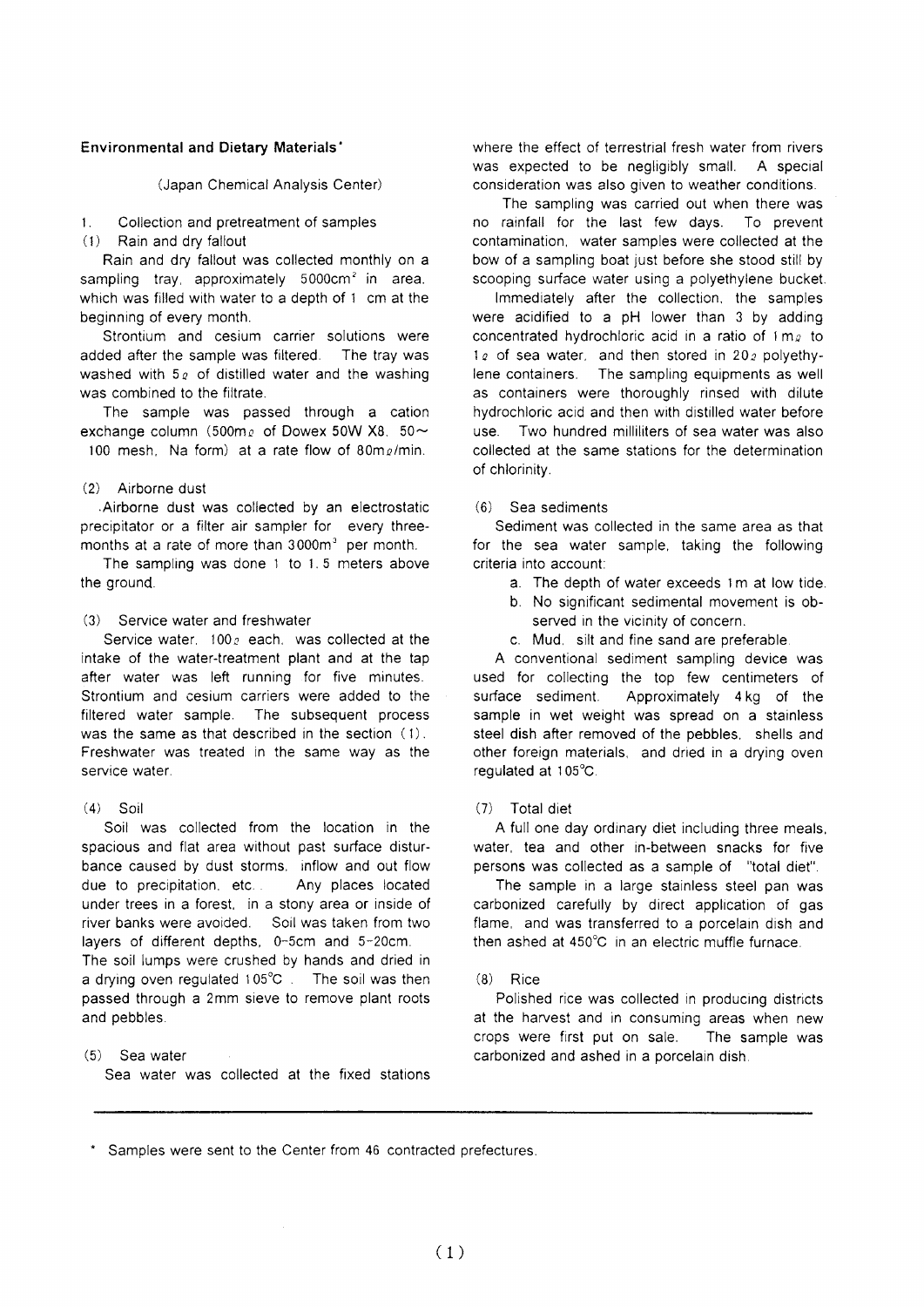#### $(9)$  Milk

Raw milk was collected in producing districts and commercial milk was purchased in consuming districts. Milk in a stainless steel pan or a porcelain dish was evaporated to dryness followed by carbonization and ashing.

## (10) Vegetables

Spinach and Japanese radish were selected as the representatives for left vegetables and for nonstarch roots, respectively. After removing soil. the edible part of vegetable sample was dried and carbonized in a stainless steel pan or a porcelain dish.

#### $(11)$  Tea

Five hundred grams of manufactured green tea was collected. carbonized and ashed in a stainless steel pan or a porcelain dish.

## $(12)$  Fish, shellfish and seaweeds

a Sea fish and freshwater fish

Fish was rinsed with water and blotted with a filter paper. Only the edible part was used in case of larger sized fish, and the whole part was used in case of smaller ones. Each sample was weighed and placed in a stainless steel pan or a porcelain dish. After carbonized, the sample was ashed in an electric muffle furnace.

b Shellfish

Approximately 4kg of shellfish including the shells was collected or purchased. After removing the shells, it was treated in the same way as that for the sea fish.

#### c. Seaweeds

Edible seaweeds were collected and rinsed with water to remove sand and other adhering matters on the surface. These were removed of excess water. weighed dried and ashed.

Table 1 shows details of sample collection.

| Sample                                         | Frequency of sampling                | Quantity of sample            |
|------------------------------------------------|--------------------------------------|-------------------------------|
| =Environmental materials=                      |                                      |                               |
| (1) Rain and dry fallout                       |                                      |                               |
| 1. For domestic program                        | monthly                              |                               |
| 2. For WHO program                             | monthly                              |                               |
| (2) Airborne dust                              | quarterly                            | $>3000$ m <sup>3</sup> /month |
| (3) Service water and freshwater               |                                      |                               |
| 1. Service water (source water)                | semiyearly                           | $100 \alpha$                  |
| 2. Service water (tap water)                   | semivearly                           | $100$ $Q$                     |
| 3. Freshwater                                  | yearly (fishing season)              | $100\alpha$                   |
| $(4)$ Soil                                     |                                      |                               |
| 1. $0 \sim 5$ cm                               | yearly                               | 4 kg                          |
| 2. $5 \sim 20$ cm                              | yearly                               | 4 kg                          |
| $(5)$ Sea water                                | vearly                               | 40 $\varrho$                  |
| (6) Sea sediments                              | vearly                               | 4 kg                          |
| =Dietary materials=                            |                                      |                               |
| $(7)$ Total diet                               | semiyearly                           | daily amount for 5 persons    |
| $(8)$ Rice                                     |                                      |                               |
| 1. Producing districts                         | yearly (harvesting season)           | 5 kg (polished rice)          |
| 2. Consuming districts                         | yearly (harvesting season)           | 5 kg (polished rice)          |
| $(9)$ Milk                                     |                                      |                               |
| 1. Producing districts for                     | quarterly (February, May, August and | 3Q                            |
| WHO program                                    | November)                            |                               |
| 2. Producing districts for<br>domestic program | semiyearly (February and August)     | 3Q                            |

Table 1 Details of sample collection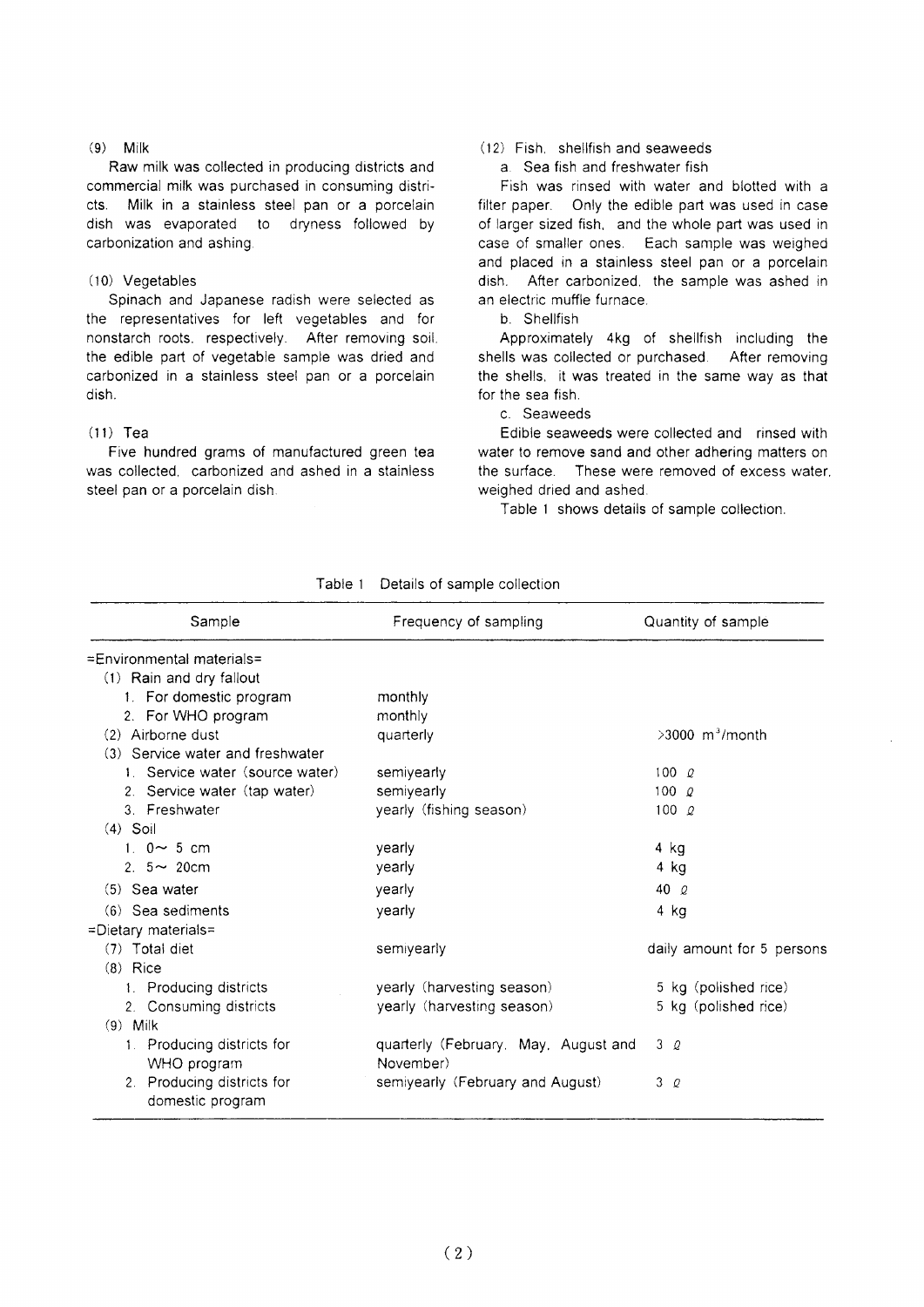|                                     | Sample | Frequency of sampling                | Quantity of sample      |
|-------------------------------------|--------|--------------------------------------|-------------------------|
| 3. Consuming districts              |        | semiyearly (February and August)     | 3Q                      |
| 4. Powdered milk                    |        | semiyearly (April and October)       | $2 \sim 3$ kg           |
| $(10)$ Vegetables                   |        |                                      |                         |
| 1. Producing districts              |        | yearly (harvesting season)           | 4 kg                    |
| 2. Consuming districts              |        | yearly (harvesting season)           | 4 ka                    |
| $(11)$ Tea                          |        | yearly (the first harvesting season) | 500g (manufactured tea) |
| $(12)$ Fish, shellfish and seaweeds |        |                                      |                         |
| Sea fish                            |        | yearly (fishing season)              | 4 kg                    |
| 2. Freshwater fish                  |        | yearly (fishing season)              | 4 kg                    |
| 3. Shellfish                        |        | yearly (fishing season)              | 4 kg                    |
| 4. Seaweeds                         |        | yearly (fishing season)              | $2 \sim 3$ kg           |

#### Preparation of samples for analysis  $\mathcal{P}$

(1) Rain, service water and freshwater

Strontium and cesium were eluted with hydrochloric acid from the cation exchange column. The residue of rain sample on the filter paper was ashed in an electric muffle furnace and the ash was dissolved in hydrochloric acid. The insoluble part was filtered and washed. The filtrate and the washings were combined to the previous eluate and used for radiochemical analysis.

#### Soil and Sea sediment  $(2)$

Dried soil was crushed to smaller ones than 0.2 5mm in size by a crusher. The sieved sample was ashed in an electric muffle furnace regulated at 450 °∩° The sample was then heated with hydrochloric acid. strontium and cesium carrier solutions and the mixture was heated. The insoluble constituent was filtered off and washed with water.

The dried sample was crushed to smaller ones than 0.25mm by a crushing machine. The further preparation of the sample was the same as that described in the section  $2-(2)$ 

## $(3)$  Rice

The ashed sample was pulverized with a porcelain mortar and passed through a 0.35mm sieve. The sieved sample to which both strontium and cesium carriers were added, was digested with nitric acid by heating. After the sample was heated again with nitric acid to dryness, strontium and cesium were extracted with hydrochloric acid and water. The insoluble constituent was filtered and washed. The filtrate and washings were combined for subsequent radiochemical analysis.

Airborne dust, diet, milk, vegetables, fish  $4^{\circ}$ and shellfish. seaweeds, tea and others These ashed samples were treated with the same procedure as that described in the section 2- $(4)$ .

#### $\mathcal{R}$ Separation of strontium-90 and cesium-137  $(1)$ Strontium-90

Sample solutions, prepared as in the foregoing sections  $2-(1)$  through  $2-(4)$ , were neutralized with sodium hydroxide. After sodium carbonate was added, the precipitate of strontium and calcium carbonates was separated. The supernatant solution was retained for cesium-137 determination.

The carbonates were dissolved in hydrochloric acid and strontium and calcium were precipitated as oxalates. The precipitate was dissolved in nitric acid and strontium was separated from calcium by successive fuming nitric acid separation. **Iron** scavenge was made after addition of ferric iron carrier followed by barium chromate separation after addition of barium carrier to remove radium, its daughters and lead. Strontium was recovered as carbonate, and the precipitate was dried and weighed to determine strontium recovery. The strontium carbonate was dissolved in hydrochloric acid and iron carrier was added. The solution was allowed to stand for two weeks for strontium-90 and yttrium-90 to attain equilibrium. Yttrium-90 was coprecipitated with ferric hydroxide and the precipitate was filtered off, washed and counted.

#### $(2)$ Cesium-137

The supernatant separated from the strontium fraction was acidified with hydrochloric acid. While stirring, cesium was adsorbed on the ammonium molybdophosphate added.

After filtered off and washed with hydrochloric acid the precipitate was dissolved in 2.5N sodium hydroxide solution. The solution was adjusted to pH 8.2 with hydrochloric acid and allowed to cool.

Resultant molybdenum hydroxide which separated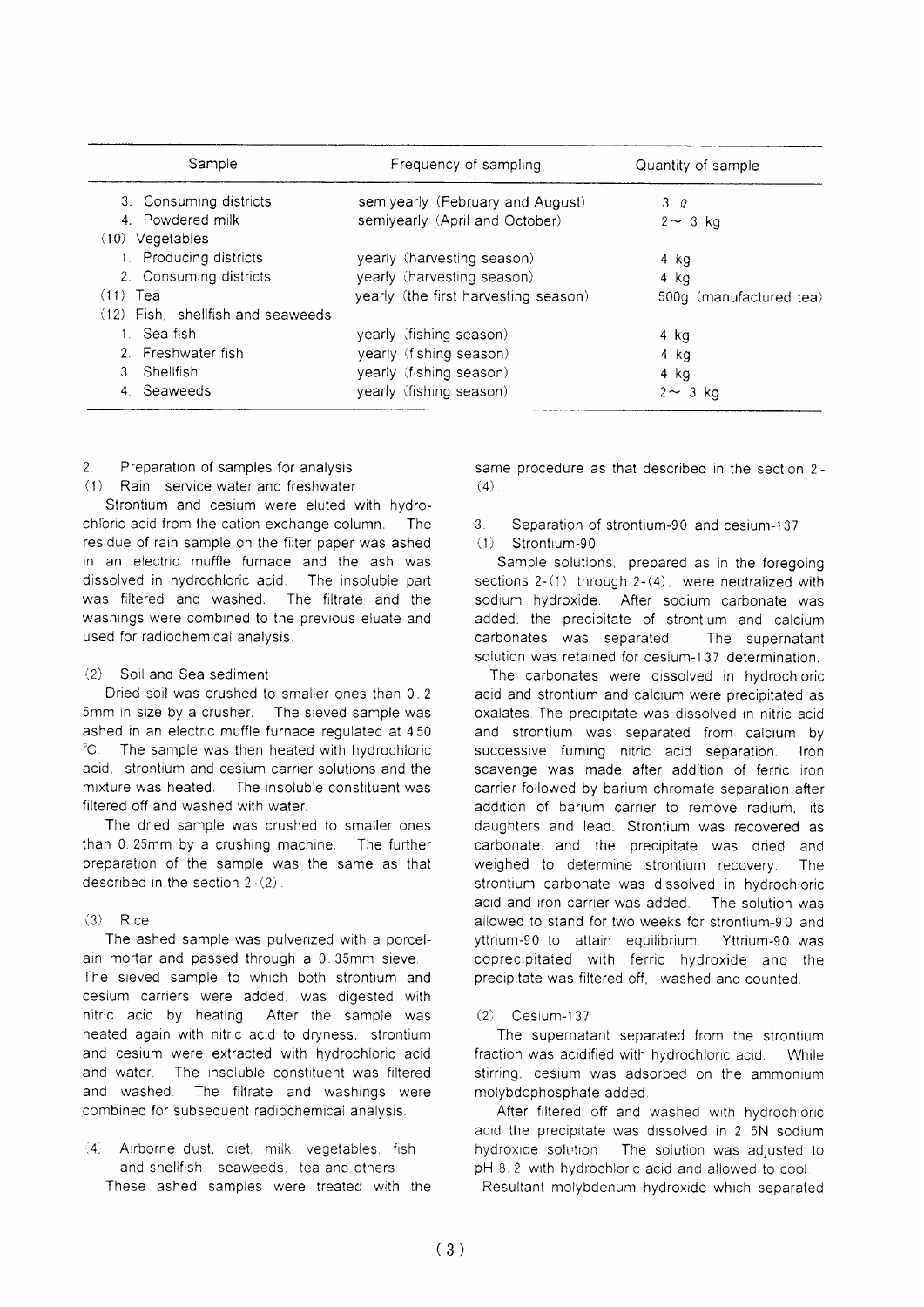out in the solution was filtered off and washed with water FDTA was added to the filtrate and wash-Cesium and rubidium were adsorbed on a inas cation exchange column and cesium was separated from rubidium by eluting with hydrochloric acid.

The eluate was evaporated to dryness and was dissolved. The solution was filtered. Chloroplatinic acid was added to precipitate cesium. The precipitate was filtered onto a tared paper using a demountable filter and washed with water and then ethanol. After drying, the chemical yield of cesium was determined by weighing the precipitate. Cesium-137 radioactivity was measured for this precipitate.

Determination of stable strontium. calcium  $\overline{4}$ and potassium

A weighed amount of soil or sea sediment was heated in a electric muffle furnace at 450°C and then treated with hydrochloric acid for extraction. A weighed aliquot of ashed samples of total diet. vegetables, milk, fish, shellfish or seaweeds was

digested with hydrofluoric acid and nitric acid.

The extract was made up to an appropriate volume with dilute hydrochloric acid. The sample solution was analyzed for calcium by titration with standard potassium permanganate solution after separating calcium as oxalate. Atomic absorption spectros-Stable copy was applied when appropriate. strontium and potassium were determined by atomic absorption and flame emission spectrometry, respectively.

#### $5<sup>1</sup>$ Countina

After the radiochemical separation the mounted precipitates were counted for activity using low background beta counters normally for 60 to 90min. Net sample counting rates were corrected for counter efficiency, recovery, self-absorption and decay to obtain the content of strontium-90 and cesium-137per sample aliquot. From the results. concentrations of these nuclides in the original samples were calculated.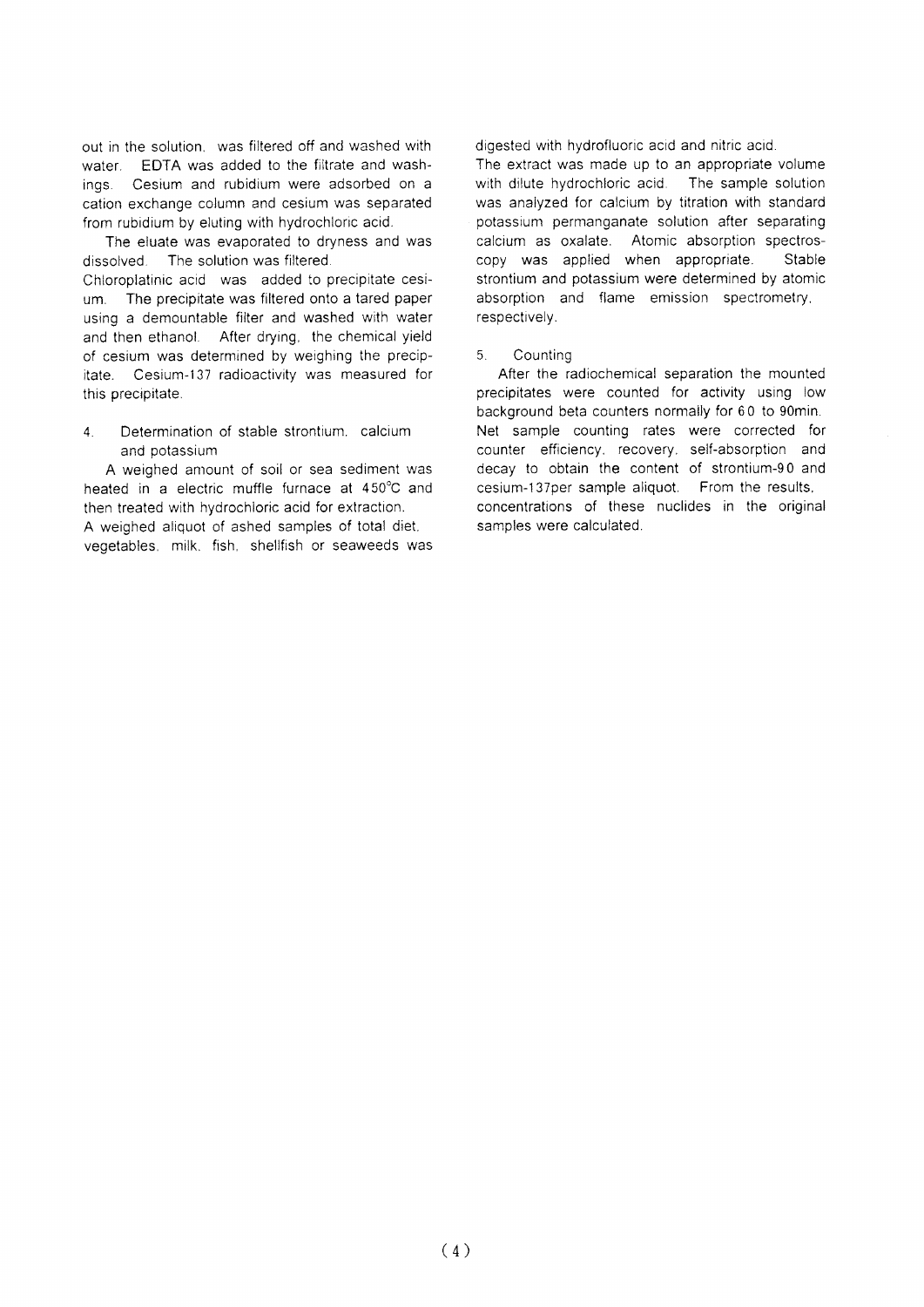# 6. Results

Strontium-90 and Cesium-137 in Total Diet

(form Apr.1999 to Sep.1999)

-continued from No. 129 for this publication-

| Table (1) |  | : Strontium−90 and Cesium−137 in Total Diet |  |
|-----------|--|---------------------------------------------|--|
|-----------|--|---------------------------------------------|--|

| (Bq/p/d)<br>(Bq/g K)<br>(Bq/p/d)<br>$(Bq/g \text{ Ca})$<br>(g/p/d)<br>(mg/p/d)<br>(mg/p/d)<br>May, 1999<br>0.11<br>0.0067<br>0.059<br>0.022<br>0.0093<br>$\pm 0.018$<br>0.041<br>士<br>Iwanai-machi, HOKKAIDO<br>土<br>士<br>528<br>1850<br>12.4<br>0.061<br>士<br>0.18<br>± 0.0052<br>0.0078<br>0.01<br>± 0.029<br>0.012<br>$\pm$<br>1570<br>Yamagata, YAMAGATA<br>12.6<br>348<br>0.19<br>0.064<br>0.031<br>± 0.0059<br>0.019<br>0.01<br>± 0.029<br>士<br>15.8<br>344<br>1630<br>士<br>Higashine, YAMAGATA<br>0.074<br>0.057<br>0.031<br>0.0063<br>0.013<br>0.0092<br>$\pm 0.012$<br>土<br>士<br>士<br>Otsu, SHIGA<br>777<br>2430<br>16.1<br>0.058<br>0.086<br>0.0088<br>0.022<br>0.0098<br>$\pm$<br>0.048<br>士<br>0.015<br>$\pm$<br>土<br>Imazu-machi, SHIGA<br>673<br>2150<br>15.3<br>Jun, 1999<br>$0.092 \pm 0.019$<br>0.043<br>0.026<br>0.0028<br>0.0086<br>± 0.0061<br>0.012<br>土<br>$\pm$<br>Sapporo, HOKKAIDO<br>17.2<br>465<br>2220<br>0.097<br>0.066<br>$\pm 0.017$<br>0.06<br>0.0094<br>0.024<br>士<br>0.011<br>2470<br>土<br>士<br>Aomori, AOMORI<br>673<br>21.1<br>0.079<br>0.073<br>0.032<br>± 0.0083<br>0.017<br>$\pm$<br>0.012<br>± 0.011<br>土<br>1820<br>Ajigasawa-machi, AOMORI<br>16.7<br>1070<br>0.04<br>0.075<br>0.0072<br>0.0099<br>0.043<br>0.024<br>士<br>$\pm 0.018$<br>$\pm$<br>土<br>1800<br>Morioka, IWATE<br>13.9<br>540<br>0.044<br>0.086<br>0.099<br>± 0.0094<br>0.051<br>0.0094<br>± 0.018<br>士<br>1960<br>土<br>Iwaizumi-machi, IWATE<br>13.2<br>510<br>0.023<br>0.071<br>0.0072<br>0.032<br>0.02<br>$\pm$ 0.022<br>0.006<br>士<br>土<br>土<br>Fukushima, FUKUSHIMA<br>1560<br>14.3<br>329<br>0.051<br>0.0083<br>0.11<br>0.025<br>± 0.0055<br>0.016<br>$\pm$<br>± 0.018<br>士<br>Okuma-machi, FUKUSHIMA<br>465<br>1620<br>10.8<br>0.059<br>0.098<br>0.0093<br>0.098<br>± 0.0096<br>0.032<br>± 0.015<br>士<br>$\pm$<br>Mito, IBARAKI<br>3090<br>20.4<br>603<br>0.029<br>0.046<br>0.0077<br>0.04<br>0.0063<br>0.021<br>$\pm 0.012$<br>1950<br>土<br>士<br>Tokai-mura, IBARAKI<br>627<br>土<br>15.4<br>0.044<br>0.11<br>± 0.022<br>0.0053<br>0.011<br>0.0086<br>0.02<br>士<br>土<br>士<br>Utsunomiya, TOCHIGI<br>12<br>1780<br>394<br>0.042<br>0.067<br>$\pm$<br>0.0089<br>± 0.014<br>0.063<br>0.0078<br>0.035<br>土<br>土<br>minamikawachi-machi, TOCHIGI 14.4<br>1820<br>630<br>0.046<br>0.098<br>0.058<br>0.0098<br>$\pm$ 0.021<br>0.0079<br>0.028<br>2070<br>士<br>士<br>土<br>Maebashi, GUNMA<br>15.7<br>471<br>0.056<br>0.1<br>0.007<br>0.023<br>0.0096<br>± 0.017<br>0.046<br>$\pm$<br>$\pm$<br>士<br>Nakanojo-machi, GUNMA<br>15.4<br>554<br>2000<br>0.072<br>0.12<br>0.039<br>0.016<br>士<br>0.011<br>± 0.018<br>± 0.007<br>土<br>2430<br>Urawa, SAITAMA<br>20.5<br>613<br>0.044<br>0.018<br>0.012<br>0.0071<br>0.0047<br>0.0083<br>$\pm 0.017$<br>$\pm$<br>士<br>1470<br>土<br>Kumagaya, SAITAMA<br>407<br>13.3<br>0.036<br>$0.078 \pm 0.018$<br>0.028<br>± 0.0063<br>0.013<br>0.0082<br>士<br>2150<br>士<br>Chiba, CHIBA<br>16.5<br>464 | Location | Ash | Ca | K |     | 90Sr |  |  |  | 137Cs |        |
|-------------------------------------------------------------------------------------------------------------------------------------------------------------------------------------------------------------------------------------------------------------------------------------------------------------------------------------------------------------------------------------------------------------------------------------------------------------------------------------------------------------------------------------------------------------------------------------------------------------------------------------------------------------------------------------------------------------------------------------------------------------------------------------------------------------------------------------------------------------------------------------------------------------------------------------------------------------------------------------------------------------------------------------------------------------------------------------------------------------------------------------------------------------------------------------------------------------------------------------------------------------------------------------------------------------------------------------------------------------------------------------------------------------------------------------------------------------------------------------------------------------------------------------------------------------------------------------------------------------------------------------------------------------------------------------------------------------------------------------------------------------------------------------------------------------------------------------------------------------------------------------------------------------------------------------------------------------------------------------------------------------------------------------------------------------------------------------------------------------------------------------------------------------------------------------------------------------------------------------------------------------------------------------------------------------------------------------------------------------------------------------------------------------------------------------------------------------------------------------------------------------------------------------------------------------------------------------------------------------------------------------------------------------------------------------------------------------------------------------------------------------------------------------------------------------------------------------------------------------------------------------------------------------------------------------------|----------|-----|----|---|-----|------|--|--|--|-------|--------|
|                                                                                                                                                                                                                                                                                                                                                                                                                                                                                                                                                                                                                                                                                                                                                                                                                                                                                                                                                                                                                                                                                                                                                                                                                                                                                                                                                                                                                                                                                                                                                                                                                                                                                                                                                                                                                                                                                                                                                                                                                                                                                                                                                                                                                                                                                                                                                                                                                                                                                                                                                                                                                                                                                                                                                                                                                                                                                                                                           |          |     |    |   |     |      |  |  |  |       |        |
|                                                                                                                                                                                                                                                                                                                                                                                                                                                                                                                                                                                                                                                                                                                                                                                                                                                                                                                                                                                                                                                                                                                                                                                                                                                                                                                                                                                                                                                                                                                                                                                                                                                                                                                                                                                                                                                                                                                                                                                                                                                                                                                                                                                                                                                                                                                                                                                                                                                                                                                                                                                                                                                                                                                                                                                                                                                                                                                                           |          |     |    |   |     |      |  |  |  |       |        |
|                                                                                                                                                                                                                                                                                                                                                                                                                                                                                                                                                                                                                                                                                                                                                                                                                                                                                                                                                                                                                                                                                                                                                                                                                                                                                                                                                                                                                                                                                                                                                                                                                                                                                                                                                                                                                                                                                                                                                                                                                                                                                                                                                                                                                                                                                                                                                                                                                                                                                                                                                                                                                                                                                                                                                                                                                                                                                                                                           |          |     |    |   |     |      |  |  |  |       | 0.0036 |
|                                                                                                                                                                                                                                                                                                                                                                                                                                                                                                                                                                                                                                                                                                                                                                                                                                                                                                                                                                                                                                                                                                                                                                                                                                                                                                                                                                                                                                                                                                                                                                                                                                                                                                                                                                                                                                                                                                                                                                                                                                                                                                                                                                                                                                                                                                                                                                                                                                                                                                                                                                                                                                                                                                                                                                                                                                                                                                                                           |          |     |    |   |     |      |  |  |  |       | 0.0033 |
|                                                                                                                                                                                                                                                                                                                                                                                                                                                                                                                                                                                                                                                                                                                                                                                                                                                                                                                                                                                                                                                                                                                                                                                                                                                                                                                                                                                                                                                                                                                                                                                                                                                                                                                                                                                                                                                                                                                                                                                                                                                                                                                                                                                                                                                                                                                                                                                                                                                                                                                                                                                                                                                                                                                                                                                                                                                                                                                                           |          |     |    |   |     |      |  |  |  |       | 0.0036 |
|                                                                                                                                                                                                                                                                                                                                                                                                                                                                                                                                                                                                                                                                                                                                                                                                                                                                                                                                                                                                                                                                                                                                                                                                                                                                                                                                                                                                                                                                                                                                                                                                                                                                                                                                                                                                                                                                                                                                                                                                                                                                                                                                                                                                                                                                                                                                                                                                                                                                                                                                                                                                                                                                                                                                                                                                                                                                                                                                           |          |     |    |   |     |      |  |  |  |       | 0.0026 |
|                                                                                                                                                                                                                                                                                                                                                                                                                                                                                                                                                                                                                                                                                                                                                                                                                                                                                                                                                                                                                                                                                                                                                                                                                                                                                                                                                                                                                                                                                                                                                                                                                                                                                                                                                                                                                                                                                                                                                                                                                                                                                                                                                                                                                                                                                                                                                                                                                                                                                                                                                                                                                                                                                                                                                                                                                                                                                                                                           |          |     |    |   |     |      |  |  |  |       | 0.0041 |
|                                                                                                                                                                                                                                                                                                                                                                                                                                                                                                                                                                                                                                                                                                                                                                                                                                                                                                                                                                                                                                                                                                                                                                                                                                                                                                                                                                                                                                                                                                                                                                                                                                                                                                                                                                                                                                                                                                                                                                                                                                                                                                                                                                                                                                                                                                                                                                                                                                                                                                                                                                                                                                                                                                                                                                                                                                                                                                                                           |          |     |    |   |     |      |  |  |  |       |        |
|                                                                                                                                                                                                                                                                                                                                                                                                                                                                                                                                                                                                                                                                                                                                                                                                                                                                                                                                                                                                                                                                                                                                                                                                                                                                                                                                                                                                                                                                                                                                                                                                                                                                                                                                                                                                                                                                                                                                                                                                                                                                                                                                                                                                                                                                                                                                                                                                                                                                                                                                                                                                                                                                                                                                                                                                                                                                                                                                           |          |     |    |   |     |      |  |  |  |       |        |
|                                                                                                                                                                                                                                                                                                                                                                                                                                                                                                                                                                                                                                                                                                                                                                                                                                                                                                                                                                                                                                                                                                                                                                                                                                                                                                                                                                                                                                                                                                                                                                                                                                                                                                                                                                                                                                                                                                                                                                                                                                                                                                                                                                                                                                                                                                                                                                                                                                                                                                                                                                                                                                                                                                                                                                                                                                                                                                                                           |          |     |    |   |     |      |  |  |  |       | 0.0038 |
|                                                                                                                                                                                                                                                                                                                                                                                                                                                                                                                                                                                                                                                                                                                                                                                                                                                                                                                                                                                                                                                                                                                                                                                                                                                                                                                                                                                                                                                                                                                                                                                                                                                                                                                                                                                                                                                                                                                                                                                                                                                                                                                                                                                                                                                                                                                                                                                                                                                                                                                                                                                                                                                                                                                                                                                                                                                                                                                                           |          |     |    |   |     |      |  |  |  |       | 0.0045 |
|                                                                                                                                                                                                                                                                                                                                                                                                                                                                                                                                                                                                                                                                                                                                                                                                                                                                                                                                                                                                                                                                                                                                                                                                                                                                                                                                                                                                                                                                                                                                                                                                                                                                                                                                                                                                                                                                                                                                                                                                                                                                                                                                                                                                                                                                                                                                                                                                                                                                                                                                                                                                                                                                                                                                                                                                                                                                                                                                           |          |     |    |   |     |      |  |  |  |       | 0.004  |
|                                                                                                                                                                                                                                                                                                                                                                                                                                                                                                                                                                                                                                                                                                                                                                                                                                                                                                                                                                                                                                                                                                                                                                                                                                                                                                                                                                                                                                                                                                                                                                                                                                                                                                                                                                                                                                                                                                                                                                                                                                                                                                                                                                                                                                                                                                                                                                                                                                                                                                                                                                                                                                                                                                                                                                                                                                                                                                                                           |          |     |    |   |     |      |  |  |  |       | 0.0048 |
|                                                                                                                                                                                                                                                                                                                                                                                                                                                                                                                                                                                                                                                                                                                                                                                                                                                                                                                                                                                                                                                                                                                                                                                                                                                                                                                                                                                                                                                                                                                                                                                                                                                                                                                                                                                                                                                                                                                                                                                                                                                                                                                                                                                                                                                                                                                                                                                                                                                                                                                                                                                                                                                                                                                                                                                                                                                                                                                                           |          |     |    |   |     |      |  |  |  |       | 0.0038 |
|                                                                                                                                                                                                                                                                                                                                                                                                                                                                                                                                                                                                                                                                                                                                                                                                                                                                                                                                                                                                                                                                                                                                                                                                                                                                                                                                                                                                                                                                                                                                                                                                                                                                                                                                                                                                                                                                                                                                                                                                                                                                                                                                                                                                                                                                                                                                                                                                                                                                                                                                                                                                                                                                                                                                                                                                                                                                                                                                           |          |     |    |   |     |      |  |  |  |       | 0.0034 |
|                                                                                                                                                                                                                                                                                                                                                                                                                                                                                                                                                                                                                                                                                                                                                                                                                                                                                                                                                                                                                                                                                                                                                                                                                                                                                                                                                                                                                                                                                                                                                                                                                                                                                                                                                                                                                                                                                                                                                                                                                                                                                                                                                                                                                                                                                                                                                                                                                                                                                                                                                                                                                                                                                                                                                                                                                                                                                                                                           |          |     |    |   |     |      |  |  |  |       | 0.0031 |
|                                                                                                                                                                                                                                                                                                                                                                                                                                                                                                                                                                                                                                                                                                                                                                                                                                                                                                                                                                                                                                                                                                                                                                                                                                                                                                                                                                                                                                                                                                                                                                                                                                                                                                                                                                                                                                                                                                                                                                                                                                                                                                                                                                                                                                                                                                                                                                                                                                                                                                                                                                                                                                                                                                                                                                                                                                                                                                                                           |          |     |    |   |     |      |  |  |  |       | 0.0032 |
|                                                                                                                                                                                                                                                                                                                                                                                                                                                                                                                                                                                                                                                                                                                                                                                                                                                                                                                                                                                                                                                                                                                                                                                                                                                                                                                                                                                                                                                                                                                                                                                                                                                                                                                                                                                                                                                                                                                                                                                                                                                                                                                                                                                                                                                                                                                                                                                                                                                                                                                                                                                                                                                                                                                                                                                                                                                                                                                                           |          |     |    |   |     |      |  |  |  |       | 0.003  |
|                                                                                                                                                                                                                                                                                                                                                                                                                                                                                                                                                                                                                                                                                                                                                                                                                                                                                                                                                                                                                                                                                                                                                                                                                                                                                                                                                                                                                                                                                                                                                                                                                                                                                                                                                                                                                                                                                                                                                                                                                                                                                                                                                                                                                                                                                                                                                                                                                                                                                                                                                                                                                                                                                                                                                                                                                                                                                                                                           |          |     |    |   |     |      |  |  |  |       | 0.0043 |
|                                                                                                                                                                                                                                                                                                                                                                                                                                                                                                                                                                                                                                                                                                                                                                                                                                                                                                                                                                                                                                                                                                                                                                                                                                                                                                                                                                                                                                                                                                                                                                                                                                                                                                                                                                                                                                                                                                                                                                                                                                                                                                                                                                                                                                                                                                                                                                                                                                                                                                                                                                                                                                                                                                                                                                                                                                                                                                                                           |          |     |    |   |     |      |  |  |  |       | 0.0038 |
|                                                                                                                                                                                                                                                                                                                                                                                                                                                                                                                                                                                                                                                                                                                                                                                                                                                                                                                                                                                                                                                                                                                                                                                                                                                                                                                                                                                                                                                                                                                                                                                                                                                                                                                                                                                                                                                                                                                                                                                                                                                                                                                                                                                                                                                                                                                                                                                                                                                                                                                                                                                                                                                                                                                                                                                                                                                                                                                                           |          |     |    |   |     |      |  |  |  |       | 0.0035 |
|                                                                                                                                                                                                                                                                                                                                                                                                                                                                                                                                                                                                                                                                                                                                                                                                                                                                                                                                                                                                                                                                                                                                                                                                                                                                                                                                                                                                                                                                                                                                                                                                                                                                                                                                                                                                                                                                                                                                                                                                                                                                                                                                                                                                                                                                                                                                                                                                                                                                                                                                                                                                                                                                                                                                                                                                                                                                                                                                           |          |     |    |   |     |      |  |  |  |       | 0.0029 |
|                                                                                                                                                                                                                                                                                                                                                                                                                                                                                                                                                                                                                                                                                                                                                                                                                                                                                                                                                                                                                                                                                                                                                                                                                                                                                                                                                                                                                                                                                                                                                                                                                                                                                                                                                                                                                                                                                                                                                                                                                                                                                                                                                                                                                                                                                                                                                                                                                                                                                                                                                                                                                                                                                                                                                                                                                                                                                                                                           |          |     |    |   |     |      |  |  |  |       | 0.0032 |
|                                                                                                                                                                                                                                                                                                                                                                                                                                                                                                                                                                                                                                                                                                                                                                                                                                                                                                                                                                                                                                                                                                                                                                                                                                                                                                                                                                                                                                                                                                                                                                                                                                                                                                                                                                                                                                                                                                                                                                                                                                                                                                                                                                                                                                                                                                                                                                                                                                                                                                                                                                                                                                                                                                                                                                                                                                                                                                                                           |          |     |    |   |     |      |  |  |  |       | 0.0029 |
|                                                                                                                                                                                                                                                                                                                                                                                                                                                                                                                                                                                                                                                                                                                                                                                                                                                                                                                                                                                                                                                                                                                                                                                                                                                                                                                                                                                                                                                                                                                                                                                                                                                                                                                                                                                                                                                                                                                                                                                                                                                                                                                                                                                                                                                                                                                                                                                                                                                                                                                                                                                                                                                                                                                                                                                                                                                                                                                                           |          |     |    |   | (5) |      |  |  |  |       |        |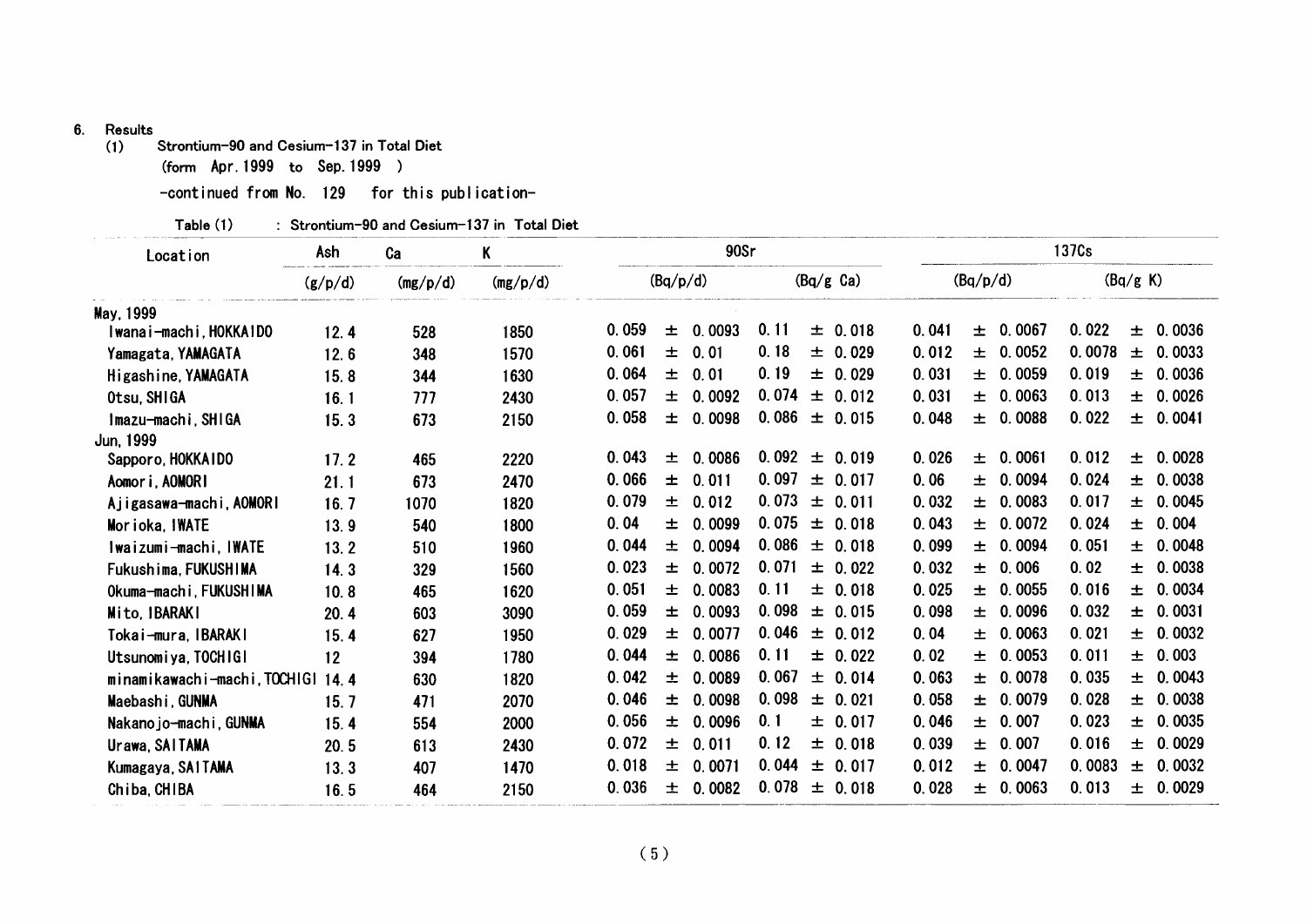| Location                    | Ash     | Ca       | K        |       | 90Sr                          |                         |                          | 137 <sub>Cs</sub>        |
|-----------------------------|---------|----------|----------|-------|-------------------------------|-------------------------|--------------------------|--------------------------|
|                             | (g/p/d) | (mg/p/d) | (mg/p/d) |       | (Bq/p/d)                      | $(Bq/g \text{ Ca})$     | (Bq/p/d)                 | (Bq/g K)                 |
| Chikura-machi, CHIBA        | 18.5    | 546      | 2610     | 0.04  | 0082<br>士<br>0.               | 0.073<br>± 0.015        | 0.035<br>0.0067<br>$\pm$ | 0.013<br>0.0026<br>土     |
| Shinjuku, TOKYO             | 9.1     | 298      | 957      | 0.035 | 0086<br>$\pm$<br>$\mathbf{0}$ | 0.12<br>士<br>0.029      | 0.018<br>$\pm 0.0052$    | 0.018<br>0.0054<br>Ŧ.    |
| Hachijo-machi, TOKYO        | 12      | 611      | 1550     | 0.034 | 0083<br>士<br>$\mathbf{0}$     | 0.055<br>0.014<br>$\pm$ | 0.03<br>0.0063<br>$\pm$  | 0.02<br>0.004<br>Ŧ       |
| Nishikawa-machi, NIIGAT     | 21.3    | 678      | 2590     | 0.046 | 0.0094<br>$\pm$               | 0.068<br>0.014<br>$\pm$ | 0.055<br>0.008<br>士      | 0.021<br>0.0031<br>土     |
| Kashiwazaki, NIIGATA        | 19.5    | 537      | 2410     | 0.052 | 0.0098<br>士                   | 0.097<br>$\pm 0.018$    | 0.036<br>0.0069<br>士     | 0.015<br>0.0028<br>Ŧ     |
| Toyama, TOYAMA              | 14.9    | 407      | 2310     | 0.036 | 0.0091<br>士                   | 0.088<br>$\pm 0.022$    | 0.017<br>0.0055<br>$\pm$ | 0.0075<br>0.0024<br>土    |
| Shinminato TOYAMA           | 13      | 503      | 1740     | 0.051 | 0.01<br>士                     | 0.1<br>$\pm$ 0.02       | 0.026<br>± 0.0062        | 0.015<br>0.0035<br>士     |
| Kanazawa, ISHIKAWA          | 17.7    | 526      | 1890     | 0.029 | 0.0067<br>士                   | 0.056<br>0.013<br>土     | 0.02<br>0.0051<br>土      | 0.01<br>0.0027<br>±.     |
| Torigoe-mura, ISHIKAWA      | 18.9    | 839      | 2640     | 0.057 | 0.0087<br>士                   | 0.068<br>士<br>0.011     | 0.051<br>0.0073<br>士     | 0.019<br>0.0028<br>土     |
| Kofu, YAMANASHI             | 13.5    | 475      | 2110     | 0.056 | 0.0095<br>$\pm$               | 0.12<br>$\pm$ 0.02      | 0.065<br>± 0.0082        | 0.031<br>0.0039<br>Ŧ.    |
| Ichinomiya-machi, YAMANASHI | 11.6    | 435      | 1620     | 0.04  | 0.0083<br>士                   | 0.091<br>0.019<br>士     | 0.03<br>0.006<br>$\pm$   | 0.018<br>0.0037<br>士     |
| Nagano, NAGANO              | 15.4    | 480      | 1790     | 0.03  | 0.0086<br>$\pm$               | 0.063<br>0.018<br>士     | 0.068<br>0.0081<br>士     | 0.038<br>0.0045<br>ᆂ     |
| Toyono-machi, NAGANO        | 14.4    | 561      | 1800     | 0.027 | 0.0076<br>$\pm$               | 0.048<br>0.014<br>士     | 0.021<br>0.0056<br>士     | 0.012<br>0.0031<br>土     |
| Gifu, GIFU                  | 11.2    | 481      | 1560     | 0.037 | 0.008<br>士                    | 0.077<br>0.017<br>士     | 0.016<br>0.005<br>士      | 0.01<br>0.0032<br>$\pm$  |
| Takayama, GIFU              | 9       | 503      | 1120     | 0.02  | 0.0065<br>$\pm$               | 0.041<br>± 0.013        | 0.008<br>0.0043<br>士     | 0.0071<br>0.0039<br>Ŧ.   |
| Shizuoka, SHIZUOKA          | 16.1    | 749      | 2250     | 0.035 | 0.0086<br>士                   | 0.047<br>0.011<br>土     | 0.069<br>0.0082<br>$\pm$ | 0.031<br>0.0036<br>士     |
| Hamaoka-machi, SHIZUOKA     | 13.5    | 536      | 1730     | 0.034 | 0.008<br>士                    | 0.064<br>± 0.015        | 0.017<br>0.0046<br>土     | 0.0096<br>0.0027<br>士    |
| Nagoya, AICHI               | 14.3    | 448      | 2030     | 0.038 | 士<br>0.0084                   | 0.085<br>± 0.019        | 0.035<br>0.0067<br>土     | $\pm 0.0033$<br>0.017    |
| Shinshiro, AICHI            | 13      | 467      | 1640     | 0.035 | 土<br>0.0083                   | 0.075<br>0.018<br>士     | 0.02<br>0.0055<br>士      | 0.012<br>0.0034<br>土     |
| Tsu, MIE                    | 16.9    | 483      | 1630     | 0.046 | 0.0091<br>土                   | 0.095<br>± 0.019        | 0.0054<br>0.019<br>$\pm$ | 0.011<br>0.0033<br>士     |
| Owase, MIE                  | 13.6    | 468      | 1470     | 0.055 | 0.0088<br>士                   | 0.12<br>± 0.019         | 0.023<br>0.0054<br>士     | 0.015<br>0.0037<br>$\pm$ |
| Kyoto, KYOTO                | 13.4    | 415      | 1720     | 0.046 | 0.011<br>士                    | 0.11<br>± 0.025         | 0.05<br>0.0076<br>士      | 0.029<br>0.0044<br>$\pm$ |
| Maizuru, KYOTO              | 13.1    | 515      | 1880     | 0.048 | 士<br>0.0099                   | 0.093<br>± 0.019        | 0.013<br>0.0053<br>士     | 0.0071<br>0.0028<br>士    |
| Osaka, OSAKA                | 16.4    | 712      | 2020     | 0.034 | 0.0078<br>士                   | 0.047<br>0.011<br>士     | 0.077<br>0.0088<br>士     | 0.0043<br>0.038<br>士     |
| Izumiotsu, OSAKA            | 12.9    | 372      | 1820     | 0.033 | 0.007<br>士                    | 0.089<br>0.019<br>士     | 0.048<br>0.0069<br>士     | 0.026<br>0.0038<br>ᆂ     |
| Kakogawa, HY0GO             | 13.3    | 536      | 1620     | 0.045 | 0.0093<br>$\pm$               | 0.084<br>± 0.017        | 0.034<br>0.0066<br>土     | 0.021<br>0.0041<br>土     |
| Hamasaka-machi, HYOGO       | 14.9    | 708      | 1730     | 0.055 | 0.0093<br>$\pm$               | 0.078<br>$\pm 0.013$    | 0.024<br>0.0058<br>$\pm$ | 0.014<br>0.0034<br>土     |
| Kashihara, NARA             | 12.3    | 631      | 1510     | 0.029 | 0.008<br>$\pm$                | 0.046<br>$\pm 0.013$    | 0.016<br>0.0056<br>士     | 0.011<br>0.0037<br>土     |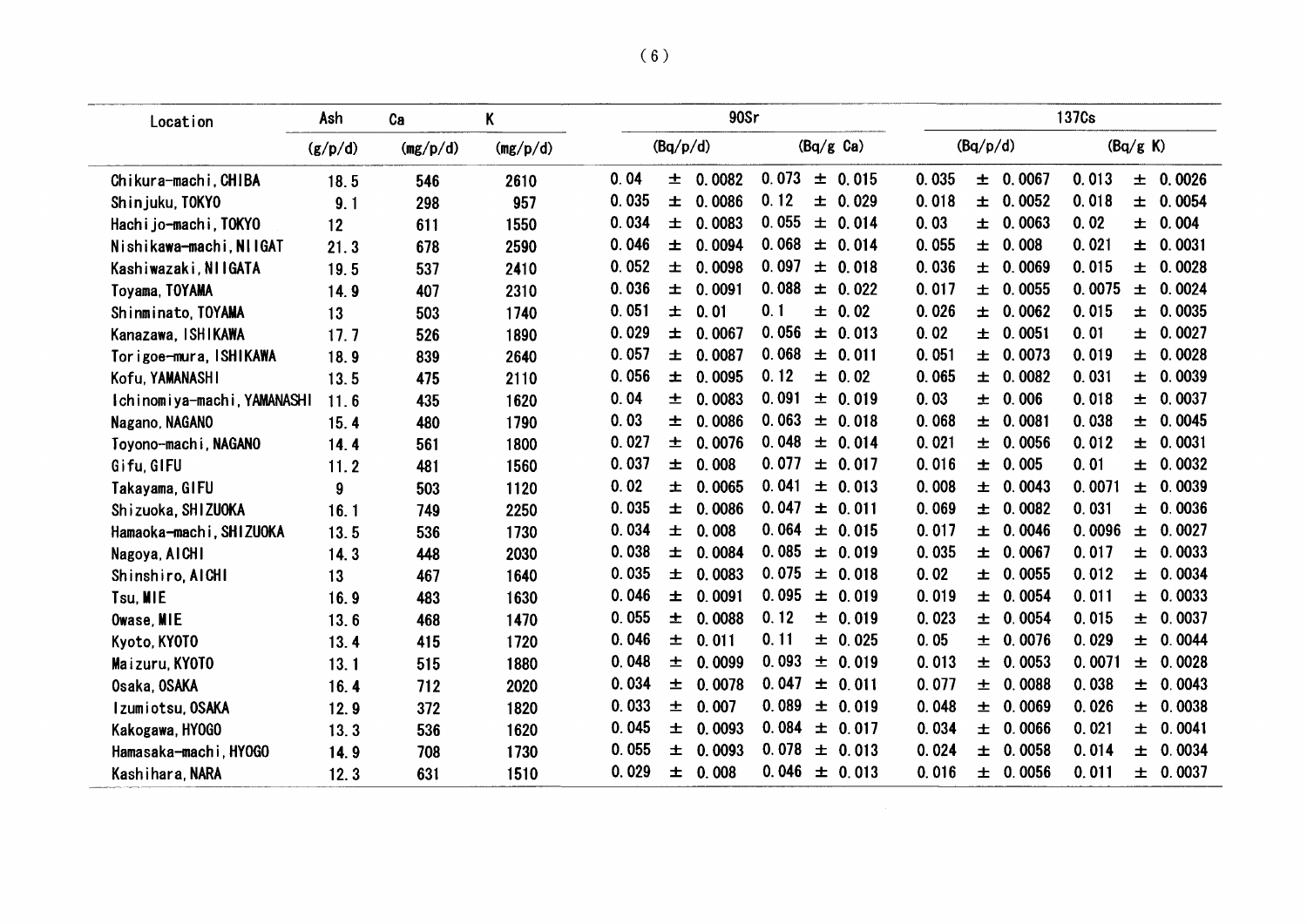| (Bq/p/d)<br>(Bq/g Ca)<br>(g/p/d)<br>(Bq/p/d)<br>(mg/p/d)<br>(mg/p/d)<br>(Bq/g K)<br>0.038<br>0.046<br>0087<br>Gojo, NARA<br>13.1<br>825<br>1740<br>土<br>0.<br>0.011<br>0.0055<br>士<br>0.019<br>0.011<br>士<br>土<br>0.027<br>0.07<br>Wakayama, WAKAYAMA<br>0.0075<br>13.2<br>385<br>1800<br>土<br>0.02<br>0.019<br>士<br>0.0071<br>0.01<br>$\pm$<br>土<br>0.021<br>0.042<br>Shingu, WAKAYAMA<br>士<br>0.0082<br>493<br>1320<br>$\pm 0.017$<br>0.023<br>11.4<br>0.0055<br>0.017<br>土<br>土<br>0.021<br>0.046<br>Tottor i, TOTTORI<br>0.007<br>0.033<br>12.8<br>462<br>1530<br>士<br>± 0.015<br>0.0061<br>0.022<br>$\pm$<br>土<br>0.06<br>0.17<br>Fukube-mura, TOTTORI<br>0.01<br>10.3<br>354<br>1640<br>土<br>± 0.028<br>0.031<br>0.019<br>0.0061<br>士<br>Ŧ.<br>0.065<br>0.11<br>Okayama, OKAYAMA<br>612<br>2210<br>$\pm$<br>0.01<br>± 0.017<br>0.041<br>18.2<br>0.0068<br>0.018<br>士<br>土<br>0.031<br>0.06<br>Kamisaibara-mura, OKAYA<br>13.4<br>523<br>1660<br>0.0086<br>± 0.016<br>0.042<br>土<br>0.0067<br>0.025<br>士<br>土<br>0.05<br>0.1<br>Hiroshima, HIROSHIMA<br>1700<br>土<br>0.0089<br>0.029<br>12.6<br>473<br>± 0.019<br>± 0.0057<br>0.017<br>0.0034<br>土<br>0.0079<br>Miyoshi, HIROSHIMA<br>0.0066<br>0.012<br>663<br>1420<br>0.024<br>14.2<br>士<br>$\pm$ 0.0099<br>0.0057<br>0.017<br>士<br>ᆂ<br>0.019<br>0.04<br>Yamaguchi, YAMAGUCHI<br>0.0074<br>473<br>土<br>0.02<br>13.3<br>1660<br>± 0.016<br>0.0058<br>0.012<br>$\pm$<br>土<br>0.04<br>Mine, YAMAGUCHI<br>0.086<br>士<br>0.0085<br>0.03<br>16<br>469<br>1840<br>± 0.018<br>0.0061<br>0.016<br>士<br>土<br>0.07<br>0.077<br>Tokushima, TOKUSHIMA<br>16.3<br>898<br>1850<br>土<br>0.011<br>0.035<br>$\pm$ 0.012<br>0.0084<br>0.019<br>士<br>ᆂ<br>0.031<br>0.079<br>Kamiita-machi, TOKUSHIM<br>396<br>2150<br>0.0086<br>15.2<br>士<br>$\pm$<br>0.022<br>0.0098<br>0.0048<br>0.0046<br>$\pm$<br>$\pm$<br>0.022<br>0.043<br>Takamatsu, KAGAWA<br>土<br>0.0078<br>17.4<br>517<br>1800<br>0.036<br>± 0.015<br>0.0068<br>0.02<br>土<br>土<br>0.041<br>0.077<br>Marugame, KAGAWA<br>0.0089<br>15.5<br>533<br>1910<br>士<br>0.016<br>士<br>0.017<br>0.005<br>0.0082<br>士<br>土<br>0.012<br>0.029<br>Matsuyama, EHIME<br>0.0067<br>9.8<br>408<br>1440<br>ᆂ<br>± 0.017<br>0.015<br>0.005<br>0.01<br>士<br>土<br>0.025<br>0.083<br>Ikata-machi, EHIME<br>307<br>1100<br>土<br>0.0081<br>0.0026<br>9.9<br>± 0.026<br>0.0038<br>0.0023<br>土<br>土<br>0.056<br>Kochi, KOCHI<br>0.085<br>15.4<br>660<br>2100<br>土<br>0.0092<br>0.031<br>± 0.014<br>0.0059<br>0.015<br>士<br>士<br>0.041<br>0.09<br>Saga-machi, KOCHI<br>1480<br>士<br>0.0096<br>12.8<br>455<br>$\pm 0.021$<br>0.01<br>0.0051<br>0.0069<br>土<br>士<br>0.035<br>0.061<br>Dazaifu, FUKUOKA<br>0.0077<br>14.2<br>576<br>2020<br>土<br>0.033<br>$\pm 0.013$<br>0.0064<br>0.017<br>土<br>土<br>0.023<br>0.066<br>Fukuoka, FUKUOKA<br>343<br>士<br>0.0078<br>10.8<br>1200<br>$\pm 0.023$<br>0.013<br>0.0051<br>0.011<br>士<br>$\pm$<br>0.025<br>0.034<br>Saga, SAGA<br>13.3<br>717<br>1370<br>士<br>0.0087<br>0.01<br>$\pm 0.012$<br>0.0064<br>0.0076<br>士<br>$\pm$<br>0.071<br>0.14<br>Nagasaki, NAGASAKI<br>499<br>2320<br>0.012<br>18.2<br>士<br>± 0.024<br>0.041<br>0.0086<br>0.018<br>$\pm$<br>士<br>0.033<br>0.1<br>Matsuura, NAGASAKI<br>12.1<br>335<br>1450<br>土<br>0.009<br>$\pm 0.027$<br>0.013<br>0.0052<br>土<br>0.0087<br>0.0036<br>ᆂ<br>0.037<br>0.058<br>Kumamoto, KUMAMOTO<br>土<br>0.0087<br>15.4<br>646<br>1930<br>$\pm 0.013$<br>0.021<br>0.0073<br>0.011<br>$\pm$<br>士<br>0.054<br>0.13<br>Tomiai-machi, KUMAMOTO<br>413<br>1880<br>土<br>0.0095<br>0.025<br>14.3<br>土<br>0.023<br>0.0061<br>0.014<br>士<br>0.0032<br>士<br>0.025<br>0.059<br>Oita, OITA<br>12.4<br>420<br>1600<br>0.009<br>士<br>$\pm 0.021$<br>0.015<br>0.0052<br>0.0096<br>0.0032<br>土<br>士<br>0.015<br>0.053<br>Saeki, OITA<br>0.0069<br>13.9<br>289<br>1340<br>土<br>0.012<br>$\pm 0.024$<br>0.0047<br>0.0093<br>0.0035<br>土<br>士<br>(7) |  | 0.0032<br>0.004<br>0.0042<br>0.004<br>0.0037<br>0.0031<br>0.004 |
|--------------------------------------------------------------------------------------------------------------------------------------------------------------------------------------------------------------------------------------------------------------------------------------------------------------------------------------------------------------------------------------------------------------------------------------------------------------------------------------------------------------------------------------------------------------------------------------------------------------------------------------------------------------------------------------------------------------------------------------------------------------------------------------------------------------------------------------------------------------------------------------------------------------------------------------------------------------------------------------------------------------------------------------------------------------------------------------------------------------------------------------------------------------------------------------------------------------------------------------------------------------------------------------------------------------------------------------------------------------------------------------------------------------------------------------------------------------------------------------------------------------------------------------------------------------------------------------------------------------------------------------------------------------------------------------------------------------------------------------------------------------------------------------------------------------------------------------------------------------------------------------------------------------------------------------------------------------------------------------------------------------------------------------------------------------------------------------------------------------------------------------------------------------------------------------------------------------------------------------------------------------------------------------------------------------------------------------------------------------------------------------------------------------------------------------------------------------------------------------------------------------------------------------------------------------------------------------------------------------------------------------------------------------------------------------------------------------------------------------------------------------------------------------------------------------------------------------------------------------------------------------------------------------------------------------------------------------------------------------------------------------------------------------------------------------------------------------------------------------------------------------------------------------------------------------------------------------------------------------------------------------------------------------------------------------------------------------------------------------------------------------------------------------------------------------------------------------------------------------------------------------------------------------------------------------------------------------------------------------------------------------------------------------------------------------------------------------------------------------------------------------------------------------------------------------------------------------------------------------------------------------------|--|-----------------------------------------------------------------|
|                                                                                                                                                                                                                                                                                                                                                                                                                                                                                                                                                                                                                                                                                                                                                                                                                                                                                                                                                                                                                                                                                                                                                                                                                                                                                                                                                                                                                                                                                                                                                                                                                                                                                                                                                                                                                                                                                                                                                                                                                                                                                                                                                                                                                                                                                                                                                                                                                                                                                                                                                                                                                                                                                                                                                                                                                                                                                                                                                                                                                                                                                                                                                                                                                                                                                                                                                                                                                                                                                                                                                                                                                                                                                                                                                                                                                                                                                            |  |                                                                 |
|                                                                                                                                                                                                                                                                                                                                                                                                                                                                                                                                                                                                                                                                                                                                                                                                                                                                                                                                                                                                                                                                                                                                                                                                                                                                                                                                                                                                                                                                                                                                                                                                                                                                                                                                                                                                                                                                                                                                                                                                                                                                                                                                                                                                                                                                                                                                                                                                                                                                                                                                                                                                                                                                                                                                                                                                                                                                                                                                                                                                                                                                                                                                                                                                                                                                                                                                                                                                                                                                                                                                                                                                                                                                                                                                                                                                                                                                                            |  |                                                                 |
|                                                                                                                                                                                                                                                                                                                                                                                                                                                                                                                                                                                                                                                                                                                                                                                                                                                                                                                                                                                                                                                                                                                                                                                                                                                                                                                                                                                                                                                                                                                                                                                                                                                                                                                                                                                                                                                                                                                                                                                                                                                                                                                                                                                                                                                                                                                                                                                                                                                                                                                                                                                                                                                                                                                                                                                                                                                                                                                                                                                                                                                                                                                                                                                                                                                                                                                                                                                                                                                                                                                                                                                                                                                                                                                                                                                                                                                                                            |  |                                                                 |
|                                                                                                                                                                                                                                                                                                                                                                                                                                                                                                                                                                                                                                                                                                                                                                                                                                                                                                                                                                                                                                                                                                                                                                                                                                                                                                                                                                                                                                                                                                                                                                                                                                                                                                                                                                                                                                                                                                                                                                                                                                                                                                                                                                                                                                                                                                                                                                                                                                                                                                                                                                                                                                                                                                                                                                                                                                                                                                                                                                                                                                                                                                                                                                                                                                                                                                                                                                                                                                                                                                                                                                                                                                                                                                                                                                                                                                                                                            |  |                                                                 |
|                                                                                                                                                                                                                                                                                                                                                                                                                                                                                                                                                                                                                                                                                                                                                                                                                                                                                                                                                                                                                                                                                                                                                                                                                                                                                                                                                                                                                                                                                                                                                                                                                                                                                                                                                                                                                                                                                                                                                                                                                                                                                                                                                                                                                                                                                                                                                                                                                                                                                                                                                                                                                                                                                                                                                                                                                                                                                                                                                                                                                                                                                                                                                                                                                                                                                                                                                                                                                                                                                                                                                                                                                                                                                                                                                                                                                                                                                            |  |                                                                 |
|                                                                                                                                                                                                                                                                                                                                                                                                                                                                                                                                                                                                                                                                                                                                                                                                                                                                                                                                                                                                                                                                                                                                                                                                                                                                                                                                                                                                                                                                                                                                                                                                                                                                                                                                                                                                                                                                                                                                                                                                                                                                                                                                                                                                                                                                                                                                                                                                                                                                                                                                                                                                                                                                                                                                                                                                                                                                                                                                                                                                                                                                                                                                                                                                                                                                                                                                                                                                                                                                                                                                                                                                                                                                                                                                                                                                                                                                                            |  |                                                                 |
|                                                                                                                                                                                                                                                                                                                                                                                                                                                                                                                                                                                                                                                                                                                                                                                                                                                                                                                                                                                                                                                                                                                                                                                                                                                                                                                                                                                                                                                                                                                                                                                                                                                                                                                                                                                                                                                                                                                                                                                                                                                                                                                                                                                                                                                                                                                                                                                                                                                                                                                                                                                                                                                                                                                                                                                                                                                                                                                                                                                                                                                                                                                                                                                                                                                                                                                                                                                                                                                                                                                                                                                                                                                                                                                                                                                                                                                                                            |  |                                                                 |
|                                                                                                                                                                                                                                                                                                                                                                                                                                                                                                                                                                                                                                                                                                                                                                                                                                                                                                                                                                                                                                                                                                                                                                                                                                                                                                                                                                                                                                                                                                                                                                                                                                                                                                                                                                                                                                                                                                                                                                                                                                                                                                                                                                                                                                                                                                                                                                                                                                                                                                                                                                                                                                                                                                                                                                                                                                                                                                                                                                                                                                                                                                                                                                                                                                                                                                                                                                                                                                                                                                                                                                                                                                                                                                                                                                                                                                                                                            |  |                                                                 |
|                                                                                                                                                                                                                                                                                                                                                                                                                                                                                                                                                                                                                                                                                                                                                                                                                                                                                                                                                                                                                                                                                                                                                                                                                                                                                                                                                                                                                                                                                                                                                                                                                                                                                                                                                                                                                                                                                                                                                                                                                                                                                                                                                                                                                                                                                                                                                                                                                                                                                                                                                                                                                                                                                                                                                                                                                                                                                                                                                                                                                                                                                                                                                                                                                                                                                                                                                                                                                                                                                                                                                                                                                                                                                                                                                                                                                                                                                            |  |                                                                 |
|                                                                                                                                                                                                                                                                                                                                                                                                                                                                                                                                                                                                                                                                                                                                                                                                                                                                                                                                                                                                                                                                                                                                                                                                                                                                                                                                                                                                                                                                                                                                                                                                                                                                                                                                                                                                                                                                                                                                                                                                                                                                                                                                                                                                                                                                                                                                                                                                                                                                                                                                                                                                                                                                                                                                                                                                                                                                                                                                                                                                                                                                                                                                                                                                                                                                                                                                                                                                                                                                                                                                                                                                                                                                                                                                                                                                                                                                                            |  | 0.004                                                           |
|                                                                                                                                                                                                                                                                                                                                                                                                                                                                                                                                                                                                                                                                                                                                                                                                                                                                                                                                                                                                                                                                                                                                                                                                                                                                                                                                                                                                                                                                                                                                                                                                                                                                                                                                                                                                                                                                                                                                                                                                                                                                                                                                                                                                                                                                                                                                                                                                                                                                                                                                                                                                                                                                                                                                                                                                                                                                                                                                                                                                                                                                                                                                                                                                                                                                                                                                                                                                                                                                                                                                                                                                                                                                                                                                                                                                                                                                                            |  | 0.0035                                                          |
|                                                                                                                                                                                                                                                                                                                                                                                                                                                                                                                                                                                                                                                                                                                                                                                                                                                                                                                                                                                                                                                                                                                                                                                                                                                                                                                                                                                                                                                                                                                                                                                                                                                                                                                                                                                                                                                                                                                                                                                                                                                                                                                                                                                                                                                                                                                                                                                                                                                                                                                                                                                                                                                                                                                                                                                                                                                                                                                                                                                                                                                                                                                                                                                                                                                                                                                                                                                                                                                                                                                                                                                                                                                                                                                                                                                                                                                                                            |  | 0.0033                                                          |
|                                                                                                                                                                                                                                                                                                                                                                                                                                                                                                                                                                                                                                                                                                                                                                                                                                                                                                                                                                                                                                                                                                                                                                                                                                                                                                                                                                                                                                                                                                                                                                                                                                                                                                                                                                                                                                                                                                                                                                                                                                                                                                                                                                                                                                                                                                                                                                                                                                                                                                                                                                                                                                                                                                                                                                                                                                                                                                                                                                                                                                                                                                                                                                                                                                                                                                                                                                                                                                                                                                                                                                                                                                                                                                                                                                                                                                                                                            |  | 0.0045                                                          |
|                                                                                                                                                                                                                                                                                                                                                                                                                                                                                                                                                                                                                                                                                                                                                                                                                                                                                                                                                                                                                                                                                                                                                                                                                                                                                                                                                                                                                                                                                                                                                                                                                                                                                                                                                                                                                                                                                                                                                                                                                                                                                                                                                                                                                                                                                                                                                                                                                                                                                                                                                                                                                                                                                                                                                                                                                                                                                                                                                                                                                                                                                                                                                                                                                                                                                                                                                                                                                                                                                                                                                                                                                                                                                                                                                                                                                                                                                            |  | 0.0022                                                          |
|                                                                                                                                                                                                                                                                                                                                                                                                                                                                                                                                                                                                                                                                                                                                                                                                                                                                                                                                                                                                                                                                                                                                                                                                                                                                                                                                                                                                                                                                                                                                                                                                                                                                                                                                                                                                                                                                                                                                                                                                                                                                                                                                                                                                                                                                                                                                                                                                                                                                                                                                                                                                                                                                                                                                                                                                                                                                                                                                                                                                                                                                                                                                                                                                                                                                                                                                                                                                                                                                                                                                                                                                                                                                                                                                                                                                                                                                                            |  | 0.0038                                                          |
|                                                                                                                                                                                                                                                                                                                                                                                                                                                                                                                                                                                                                                                                                                                                                                                                                                                                                                                                                                                                                                                                                                                                                                                                                                                                                                                                                                                                                                                                                                                                                                                                                                                                                                                                                                                                                                                                                                                                                                                                                                                                                                                                                                                                                                                                                                                                                                                                                                                                                                                                                                                                                                                                                                                                                                                                                                                                                                                                                                                                                                                                                                                                                                                                                                                                                                                                                                                                                                                                                                                                                                                                                                                                                                                                                                                                                                                                                            |  | 0.0026                                                          |
|                                                                                                                                                                                                                                                                                                                                                                                                                                                                                                                                                                                                                                                                                                                                                                                                                                                                                                                                                                                                                                                                                                                                                                                                                                                                                                                                                                                                                                                                                                                                                                                                                                                                                                                                                                                                                                                                                                                                                                                                                                                                                                                                                                                                                                                                                                                                                                                                                                                                                                                                                                                                                                                                                                                                                                                                                                                                                                                                                                                                                                                                                                                                                                                                                                                                                                                                                                                                                                                                                                                                                                                                                                                                                                                                                                                                                                                                                            |  | 0.0035                                                          |
|                                                                                                                                                                                                                                                                                                                                                                                                                                                                                                                                                                                                                                                                                                                                                                                                                                                                                                                                                                                                                                                                                                                                                                                                                                                                                                                                                                                                                                                                                                                                                                                                                                                                                                                                                                                                                                                                                                                                                                                                                                                                                                                                                                                                                                                                                                                                                                                                                                                                                                                                                                                                                                                                                                                                                                                                                                                                                                                                                                                                                                                                                                                                                                                                                                                                                                                                                                                                                                                                                                                                                                                                                                                                                                                                                                                                                                                                                            |  | 0.0035                                                          |
|                                                                                                                                                                                                                                                                                                                                                                                                                                                                                                                                                                                                                                                                                                                                                                                                                                                                                                                                                                                                                                                                                                                                                                                                                                                                                                                                                                                                                                                                                                                                                                                                                                                                                                                                                                                                                                                                                                                                                                                                                                                                                                                                                                                                                                                                                                                                                                                                                                                                                                                                                                                                                                                                                                                                                                                                                                                                                                                                                                                                                                                                                                                                                                                                                                                                                                                                                                                                                                                                                                                                                                                                                                                                                                                                                                                                                                                                                            |  | 0.0028                                                          |
|                                                                                                                                                                                                                                                                                                                                                                                                                                                                                                                                                                                                                                                                                                                                                                                                                                                                                                                                                                                                                                                                                                                                                                                                                                                                                                                                                                                                                                                                                                                                                                                                                                                                                                                                                                                                                                                                                                                                                                                                                                                                                                                                                                                                                                                                                                                                                                                                                                                                                                                                                                                                                                                                                                                                                                                                                                                                                                                                                                                                                                                                                                                                                                                                                                                                                                                                                                                                                                                                                                                                                                                                                                                                                                                                                                                                                                                                                            |  | 0.0035                                                          |
|                                                                                                                                                                                                                                                                                                                                                                                                                                                                                                                                                                                                                                                                                                                                                                                                                                                                                                                                                                                                                                                                                                                                                                                                                                                                                                                                                                                                                                                                                                                                                                                                                                                                                                                                                                                                                                                                                                                                                                                                                                                                                                                                                                                                                                                                                                                                                                                                                                                                                                                                                                                                                                                                                                                                                                                                                                                                                                                                                                                                                                                                                                                                                                                                                                                                                                                                                                                                                                                                                                                                                                                                                                                                                                                                                                                                                                                                                            |  | 0.0032                                                          |
|                                                                                                                                                                                                                                                                                                                                                                                                                                                                                                                                                                                                                                                                                                                                                                                                                                                                                                                                                                                                                                                                                                                                                                                                                                                                                                                                                                                                                                                                                                                                                                                                                                                                                                                                                                                                                                                                                                                                                                                                                                                                                                                                                                                                                                                                                                                                                                                                                                                                                                                                                                                                                                                                                                                                                                                                                                                                                                                                                                                                                                                                                                                                                                                                                                                                                                                                                                                                                                                                                                                                                                                                                                                                                                                                                                                                                                                                                            |  | 0.0042                                                          |
|                                                                                                                                                                                                                                                                                                                                                                                                                                                                                                                                                                                                                                                                                                                                                                                                                                                                                                                                                                                                                                                                                                                                                                                                                                                                                                                                                                                                                                                                                                                                                                                                                                                                                                                                                                                                                                                                                                                                                                                                                                                                                                                                                                                                                                                                                                                                                                                                                                                                                                                                                                                                                                                                                                                                                                                                                                                                                                                                                                                                                                                                                                                                                                                                                                                                                                                                                                                                                                                                                                                                                                                                                                                                                                                                                                                                                                                                                            |  | 0.0047                                                          |
|                                                                                                                                                                                                                                                                                                                                                                                                                                                                                                                                                                                                                                                                                                                                                                                                                                                                                                                                                                                                                                                                                                                                                                                                                                                                                                                                                                                                                                                                                                                                                                                                                                                                                                                                                                                                                                                                                                                                                                                                                                                                                                                                                                                                                                                                                                                                                                                                                                                                                                                                                                                                                                                                                                                                                                                                                                                                                                                                                                                                                                                                                                                                                                                                                                                                                                                                                                                                                                                                                                                                                                                                                                                                                                                                                                                                                                                                                            |  | 0.0037                                                          |
|                                                                                                                                                                                                                                                                                                                                                                                                                                                                                                                                                                                                                                                                                                                                                                                                                                                                                                                                                                                                                                                                                                                                                                                                                                                                                                                                                                                                                                                                                                                                                                                                                                                                                                                                                                                                                                                                                                                                                                                                                                                                                                                                                                                                                                                                                                                                                                                                                                                                                                                                                                                                                                                                                                                                                                                                                                                                                                                                                                                                                                                                                                                                                                                                                                                                                                                                                                                                                                                                                                                                                                                                                                                                                                                                                                                                                                                                                            |  |                                                                 |
|                                                                                                                                                                                                                                                                                                                                                                                                                                                                                                                                                                                                                                                                                                                                                                                                                                                                                                                                                                                                                                                                                                                                                                                                                                                                                                                                                                                                                                                                                                                                                                                                                                                                                                                                                                                                                                                                                                                                                                                                                                                                                                                                                                                                                                                                                                                                                                                                                                                                                                                                                                                                                                                                                                                                                                                                                                                                                                                                                                                                                                                                                                                                                                                                                                                                                                                                                                                                                                                                                                                                                                                                                                                                                                                                                                                                                                                                                            |  | 0.0038                                                          |
|                                                                                                                                                                                                                                                                                                                                                                                                                                                                                                                                                                                                                                                                                                                                                                                                                                                                                                                                                                                                                                                                                                                                                                                                                                                                                                                                                                                                                                                                                                                                                                                                                                                                                                                                                                                                                                                                                                                                                                                                                                                                                                                                                                                                                                                                                                                                                                                                                                                                                                                                                                                                                                                                                                                                                                                                                                                                                                                                                                                                                                                                                                                                                                                                                                                                                                                                                                                                                                                                                                                                                                                                                                                                                                                                                                                                                                                                                            |  |                                                                 |
|                                                                                                                                                                                                                                                                                                                                                                                                                                                                                                                                                                                                                                                                                                                                                                                                                                                                                                                                                                                                                                                                                                                                                                                                                                                                                                                                                                                                                                                                                                                                                                                                                                                                                                                                                                                                                                                                                                                                                                                                                                                                                                                                                                                                                                                                                                                                                                                                                                                                                                                                                                                                                                                                                                                                                                                                                                                                                                                                                                                                                                                                                                                                                                                                                                                                                                                                                                                                                                                                                                                                                                                                                                                                                                                                                                                                                                                                                            |  |                                                                 |
|                                                                                                                                                                                                                                                                                                                                                                                                                                                                                                                                                                                                                                                                                                                                                                                                                                                                                                                                                                                                                                                                                                                                                                                                                                                                                                                                                                                                                                                                                                                                                                                                                                                                                                                                                                                                                                                                                                                                                                                                                                                                                                                                                                                                                                                                                                                                                                                                                                                                                                                                                                                                                                                                                                                                                                                                                                                                                                                                                                                                                                                                                                                                                                                                                                                                                                                                                                                                                                                                                                                                                                                                                                                                                                                                                                                                                                                                                            |  |                                                                 |
|                                                                                                                                                                                                                                                                                                                                                                                                                                                                                                                                                                                                                                                                                                                                                                                                                                                                                                                                                                                                                                                                                                                                                                                                                                                                                                                                                                                                                                                                                                                                                                                                                                                                                                                                                                                                                                                                                                                                                                                                                                                                                                                                                                                                                                                                                                                                                                                                                                                                                                                                                                                                                                                                                                                                                                                                                                                                                                                                                                                                                                                                                                                                                                                                                                                                                                                                                                                                                                                                                                                                                                                                                                                                                                                                                                                                                                                                                            |  |                                                                 |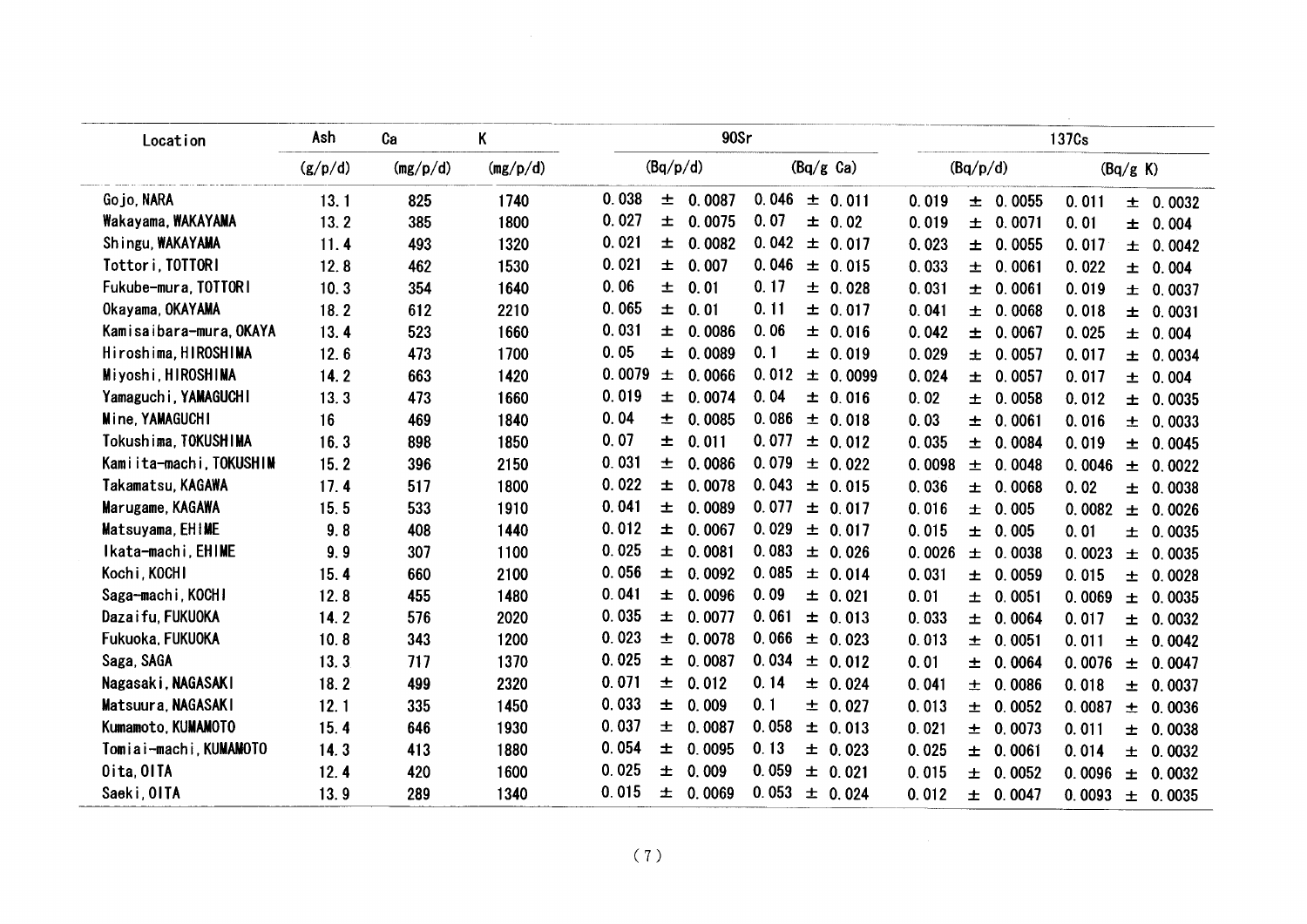| Location                       | Ash                | Ca       | K        |       |          | 90Sr         |       |       |                     |       |          |          | 137 <sub>Cs</sub> |          |              |
|--------------------------------|--------------------|----------|----------|-------|----------|--------------|-------|-------|---------------------|-------|----------|----------|-------------------|----------|--------------|
|                                | (g/p/d)            | (mg/p/d) | (mg/p/d) |       | (Bq/p/d) |              |       |       | $(Bq/g \text{ Ca})$ |       | (Bq/p/d) |          |                   | (Bq/g K) |              |
| Miyazaki, MIYAZAKI             | بالمستقالة<br>10.9 | 461      | 1520     | 0.053 | $\pm$    | 0.011        | 0.11  |       | $\pm 0.023$         | 0.019 |          | ± 0.008  | 0.013             |          | $\pm 0.0053$ |
| Takachiho-machi, MIYAZA        | 19.3               | 836      | 2750     | 0.047 | 土        | 0.0097       | 0.056 |       | $\pm 0.012$         | 0.03  |          | ± 0.0069 | 0.011             |          | ± 0.0025     |
| Sendai, KAGOSHIMA              | 11.2               | 398      | 1690     | 0.055 |          | $\pm 0.0095$ | 0.14  |       | ± 0.024             | 0.028 |          | ± 0.0062 | 0.016             |          | ± 0.0037     |
| Okuchi, KAGOSHIMA<br>Jul. 1999 | 16.5               | 492      | 2080     | 0.045 | $\pm$    | 0.0091       | 0.091 |       | ± 0.019             | 0.042 |          | ± 0.0072 | 0.02              |          | ± 0.0035     |
| Ishinomaki, MIYAGI             | 14.6               | 607      | 1840     | 0.023 | 士        | 0.008        | 0.038 | 士     | 0.013               | 0.035 |          | ± 0.0066 | 0.019             | 土        | 0.0036       |
| Onagawa-machi, MIYAGI          | 18.2               | 466      | 2130     | 0.056 | $\pm$    | 0.01         | 0.12  | 士     | 0.021               | 0.044 | $\pm$    | 0.007    | 0.021             | 土        | 0.0033       |
| Akita, AKITA                   | 11.1               | 507      | 1580     | 0.033 | $\pm$    | 0.0095       | 0.065 | $\pm$ | 0.019               | 0.054 | 土        | 0.0072   | 0.034             | 士        | 0.0046       |
| Yokote, AKITA                  | 12                 | 386      | 1490     | 0.039 |          | $\pm$ 0.0081 | 0.1   | 土     | 0.021               | 0.056 | 土        | 0.0073   | 0.038             | $\pm$    | 0.0049       |
| Yokohama, KANAGAWA             | 13.6               | 364      | 1450     | 0.029 | 士        | 0.008        | 0.079 | $\pm$ | 0.022               | 0.025 | 士        | 0.0056   | 0.017             | 士        | 0.0039       |
| Hiratsuka, KANAGAWA            | 14.3               | 630      | 2490     | 0.04  | 士        | 0.0085       | 0.064 | $\pm$ | 0.014               | 0.03  |          | ± 0.0065 | 0.012             | 士        | 0.0026       |
| Fukui, FUKUI                   | 17.6               | 452      | 1990     | 0.027 | 士        | 0.0076       | 0.059 | 士     | 0.017               | 0.018 | $\pm$    | 0.0053   | 0.009             | $\pm$    | 0.0026       |
| Tsuruga, FUKUI                 | 15.1               | 643      | 1940     | 0.049 | 士        | 0.0092       | 0.076 | $\pm$ | 0.014               | 0.045 | 士        | 0.0069   | 0.023             | 土        | 0.0036       |
| Matsue, SHIMANE                | 19.8               | 594      | 2480     | 0.071 | $\pm$    | 0.012        | 0.12  | $\pm$ | 0.02                | 0.033 | 士        | 0.0065   | 0.013             | $\pm$    | 0.0026       |
| Kashima-machi, SHIMANE         | 13.8               | 646      | 1610     | 0.051 | $\pm$    | 0.0092       | 0.08  |       | ± 0.014             | 0.022 |          | ± 0.006  | 0.014             | $\pm$    | 0.0037       |
| Karatsu, SAGA                  | 19.1               | 1180     | 1860     | 0.041 |          | ± 0.0099     | 0.034 |       | $\pm 0.0084$        | 0.029 |          | ± 0.0074 | 0.016             | 士        | 0.004        |
| Naha, OKINAWA                  | 14.7               | 700      | 2470     | 0.062 |          | $\pm 0.0097$ | 0.089 |       | ± 0.014             | 0.026 |          | ± 0.0063 | 0.01              | 士        | 0.0025       |
| I toman, OKINAWA               | 17                 | 571      | 2330     | 0.056 | 士        | 0.01         | 0.097 | $\pm$ | 0.018               | 0.04  |          | ± 0.0084 | 0.017             |          | ± 0.0036     |
|                                |                    |          |          |       |          |              |       |       |                     |       |          |          |                   |          |              |
|                                |                    |          |          |       |          |              |       |       |                     |       |          |          |                   |          |              |
|                                |                    |          |          |       |          |              |       |       |                     |       |          |          |                   |          |              |
|                                |                    |          |          |       |          |              |       |       |                     |       |          |          |                   |          |              |
|                                |                    |          |          |       |          |              |       |       |                     |       |          |          |                   |          |              |

 $\sim$ 

and a company

 $\mathcal{A}_{\mathcal{A}}$  and  $\mathcal{A}_{\mathcal{A}}$  are the set of the set of  $\mathcal{A}_{\mathcal{A}}$ 

 $\sim$  $\sim$   $\sim$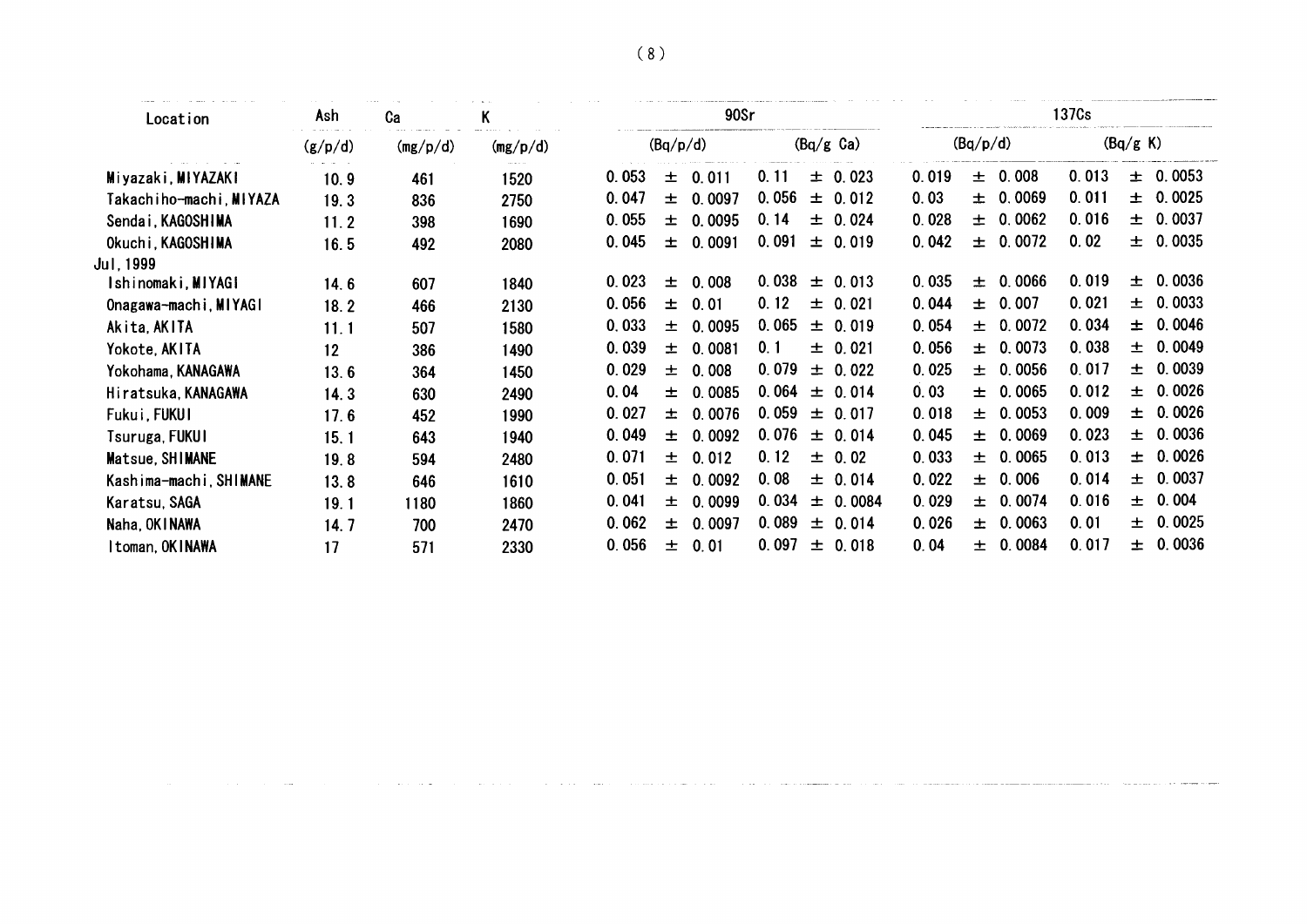## (2) Strontium-90and Cesium-137in Rice(producing districts)

(form Apr.1999 to Sep.1999)

-continued from No. 129 for this publication-

Table (2)-1: Strontium-90 and Cesium-137 in Rice(producing districts)

| Location                 |       | Component |           |                          | 90Sr                        |                        | 137Cs                      |
|--------------------------|-------|-----------|-----------|--------------------------|-----------------------------|------------------------|----------------------------|
|                          | (96)  | (g/kgwet) | (g/kgwet) | (Ba/kgwet)               | (Bq/gCa)                    | (Bq/kgwet)             | (Bq/gK)                    |
| Jul. 1999                |       |           | . .       |                          |                             |                        |                            |
| Sadohara-machi, MIYAZAKI | 0.603 | 0.029     | 0.808     | $0.0045 \pm 0.0056$ 0.16 | $\pm$ 0.2                   | $\pm$ 0.0033<br>0      | $\pm$ 0.0041<br>0          |
| Aug. 1999                |       |           |           |                          |                             |                        |                            |
| Gifu, GIFU               | 0.574 | 0.044     | 0.752     | 0.014<br>$\pm$           | $0.0067$ 0.32<br>$\pm$ 0.15 | $\pm$ 0.0036           | $\pm$ 0.0048<br>0          |
| Shingu, WAKAYAMA         | 0.452 | 0.036     | 0.701     | 0.0029 $\pm$<br>0.004    | 0.08<br>$\pm 0.11$          | $0.0022 \pm$<br>0.0051 | 0.0032<br>$\pm$ 0.0072     |
| Sep, 1999                |       |           |           |                          |                             |                        |                            |
| Chiba, CHIBA             | 0.508 | 0.033     | 0.955     | 0<br>士                   | $0.0057$ 0<br>$\pm 0.17$    | 0.0037<br>0.0032 $\pm$ | 0.0034<br>-0.0038<br>$\pm$ |
| Matsusaka, MIE           | 0.709 | 0.039     | 0.865     | 0.006<br>.006<br>土       | 0.15<br>$\pm 0.15$          | .0043<br>0.0081<br>$+$ | 0.0093<br>0.0049<br>$+$    |

التستجد والمحاولات والمتحدث

الصائد المتباري المتعاطف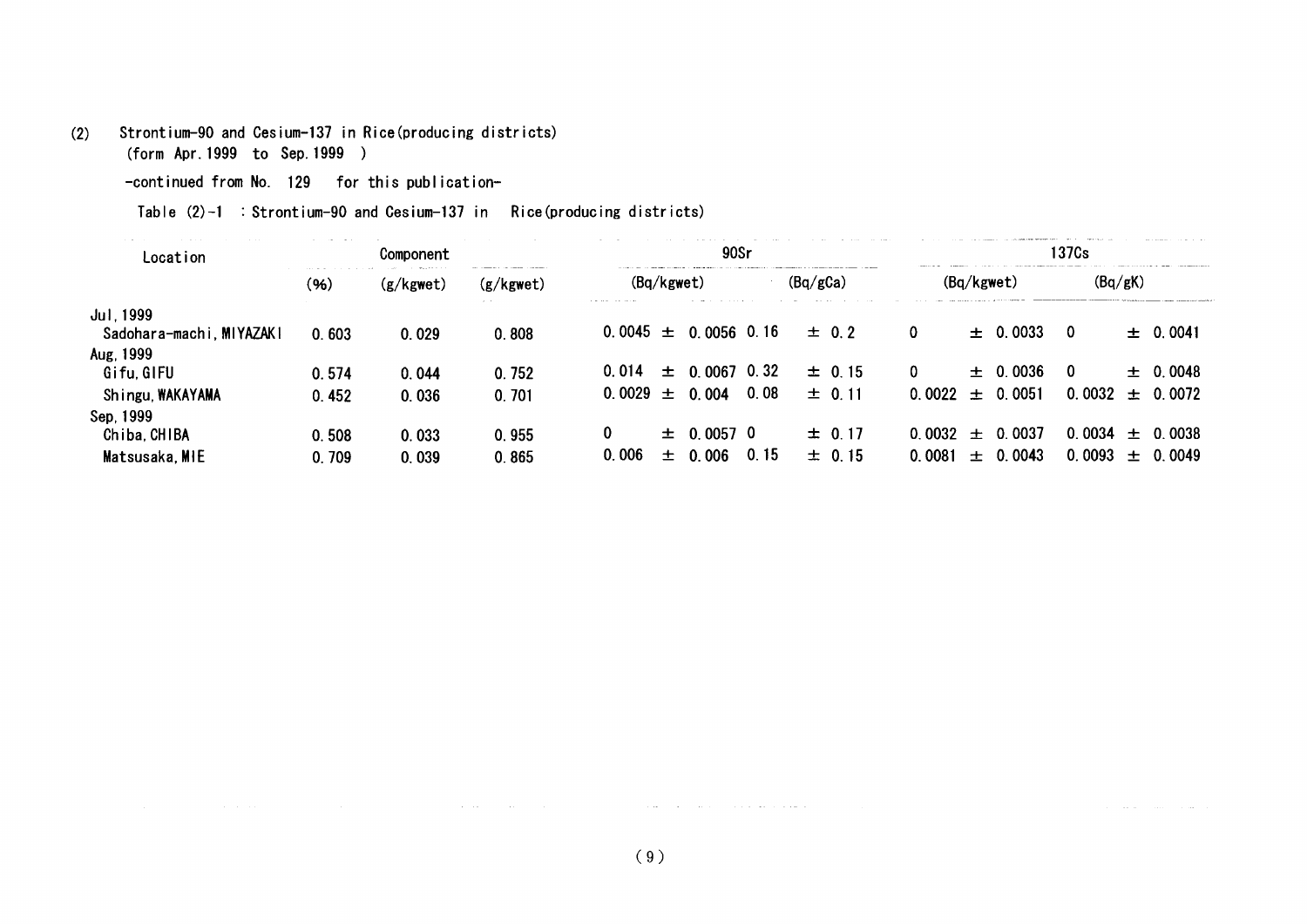(3)-1Strontium-90and Cesium-137in Milk(producing districts for domestic proguram)

(form Apr.1999 to Sep.1999)

-continued from No. 129 for this publication-

Table  $(3)-1$ : Strontium-90 and Cesium-137 in Milk(producing districts for domestic proguram)

| Location                   | Component  |          |         |       |            | 90Sr   |                     | 137 <sub>Cs</sub> |              |              |          |  |  |
|----------------------------|------------|----------|---------|-------|------------|--------|---------------------|-------------------|--------------|--------------|----------|--|--|
|                            | Ash $(\%)$ | Ca(g/kg) | K(g/kg) |       | (Bq/kgwet) |        | $(Bq/g \text{ Ca})$ |                   | (Bq/kgwet)   | (Bq/g K)     |          |  |  |
| Jul. 1999                  |            |          |         |       |            |        |                     |                   |              |              |          |  |  |
| Yamato-machi,SAGA          | 0.77       | 1.12     | 1.47    | 0.03  | ± 0.0076   | 0.027  | ± 0.0068            | 0.015             | ± 0.0044     | 0.0099       | ± 0.003  |  |  |
| Aug, 1999                  |            |          |         |       |            |        |                     |                   |              |              |          |  |  |
| Aomori, AOMORI             | 0.74       | 1.11     | 1.58    | 0.064 | ± 0.011    | 0.058  | $\pm$<br>0.01       | 0.065             | ± 0.0096     | 0.041        | ± 0.0061 |  |  |
| Takizawa-mura, IWATE       | 0.69       | 1.98     | 2.81    | 0.018 | ± 0.0084   | 0.0093 | ± 0.0042            | 0.064             | ± 0.0099     | 0.023        | ± 0.0035 |  |  |
| Mito, IBARAKI              | 0.73       | 1.1      | 1.56    | 0.034 | ± 0.0091   | 0.031  | ± 0.0082            | 0.0096            | ± 0.0049     | 0.0061       | ± 0.0031 |  |  |
| Nishinasuno-machi, TOCHIGI | 0.78       | 1.2      | 1.51    | 0.038 | ± 0.0083   | 0.032  | ± 0.0069            | 0.037             | ± 0.0087     | 0.024        | ± 0.0057 |  |  |
| Fujimi-mura, GUNMA         | 0.69       | 1.72     | 2.23    | 0.035 | ± 0.0084   | 0.02   | ± 0.0049            | 0.012             | ± 0.0069     | 0.0055       | ± 0.0031 |  |  |
| Yachimata, CHIBA           | 0.73       | 1.28     | 1.7     | 0.025 | ± 0.0078   | 0.019  | ± 0.006             | 0.01              | ± 0.0066     | 0.006        | ± 0.0039 |  |  |
| Tonami, TOYAMA             | 0.69       | 1.04     | 1.54    | 0.036 | ± 0.0081   | 0.034  | ± 0.0078            | 0.038             | ± 0.0082     | 0.025        | ± 0.0053 |  |  |
| Oshimizu-machi, ISHIKAWA   | 0.76       | 1.17     | 1.53    | 0.014 | ± 0.0059   | 0.012  | ± 0.0051            | 0.011             | ± 0.0044     | 0.0073       | ± 0.0028 |  |  |
| Takane-machi, YAMANASHI    | 0.65       | 1.02     | 1.37    | 0.029 | ± 0.0072   | 0.028  | ± 0.0071            | 0.                | ± 0.0035     | 0            | ± 0.0026 |  |  |
| Kasamatsu-machi GIFU       | 0.65       | 1.01     | 1.27    | 0.027 | ± 0.0071   | 0.027  | ± 0.007             | 0.016             | ± 0.005      | 0.013        | ± 0.0039 |  |  |
| Ouchiyama-mura, MIE        | 0.72       | 1.09     | 1.54    | 0.017 | ± 0.0071   | 0.016  | ± 0.0065            | 0.0018            | ± 0.0035     | 0.0012       | ± 0.0023 |  |  |
| Hino-machi, SHIGA          | 0.7        | 1.06     | 1.56    | 0.018 | ± 0.0077   | 0.017  | ± 0.0072            | 0.0028            | $\pm 0.0039$ | 0.0018       | ± 0.0025 |  |  |
| Mihara-machi HYOGO         | 0.69       | 1.12     | 1.48    | 0.027 | ± 0.0072   | 0.024  | ± 0.0064            | 0                 | ± 0.0041     | 0            | ± 0.0028 |  |  |
| Ouda-machi, NARA           | 0.73       | 1.13     | 1.5     | 0.026 | ± 0.0075   | 0.023  | ± 0.0066            | 0                 | ± 0.0043     | $\mathbf{0}$ | ± 0.0029 |  |  |
| Takase-machi,KAGAWA        | 0.69       | 1.06     | 1.49    | 0.011 | ± 0.0074   | 0.011  | ± 0.0069            | 0.014             | ± 0.0066     | 0.0092       | ± 0.0044 |  |  |
| kawauchi-machi, EHIME      | 0.69       | 1.08     | 1.49    | 0.027 | ± 0.0073   | 0.025  | ± 0.0067            | 0.0055            | ± 0.0046     | 0.0037       | ± 0.0031 |  |  |
| Koshi-machi, KUMAMOTO      | 0.7        | 1.08     | 1.54    | 0.016 | ± 0.0079   | 0.015  | ± 0.0073            | 0.004             | ± 0.0058     | 0.0026       | ± 0.0037 |  |  |
| Kuju-machi, OITA           | 0.71       | 1.09     | 1.54    | 0.023 | ± 0.009    | 0.021  | ± 0.0082            | 0.074             | ± 0.01       | 0.048        | ± 0.0065 |  |  |
| Takahara-machi,MIYAZAKI    | 0.72       | 1.08     | 1.6     | 0.019 | ± 0.0088   | 0.018  | ± 0.0082            | 0.035             | ± 0.008      | 0.022        | ± 0.005  |  |  |

 $\sim$  10  $\sim$  10  $\sim$  10  $\sim$  10  $\sim$  10  $\sim$  10  $\sim$  10  $\sim$  100  $\sim$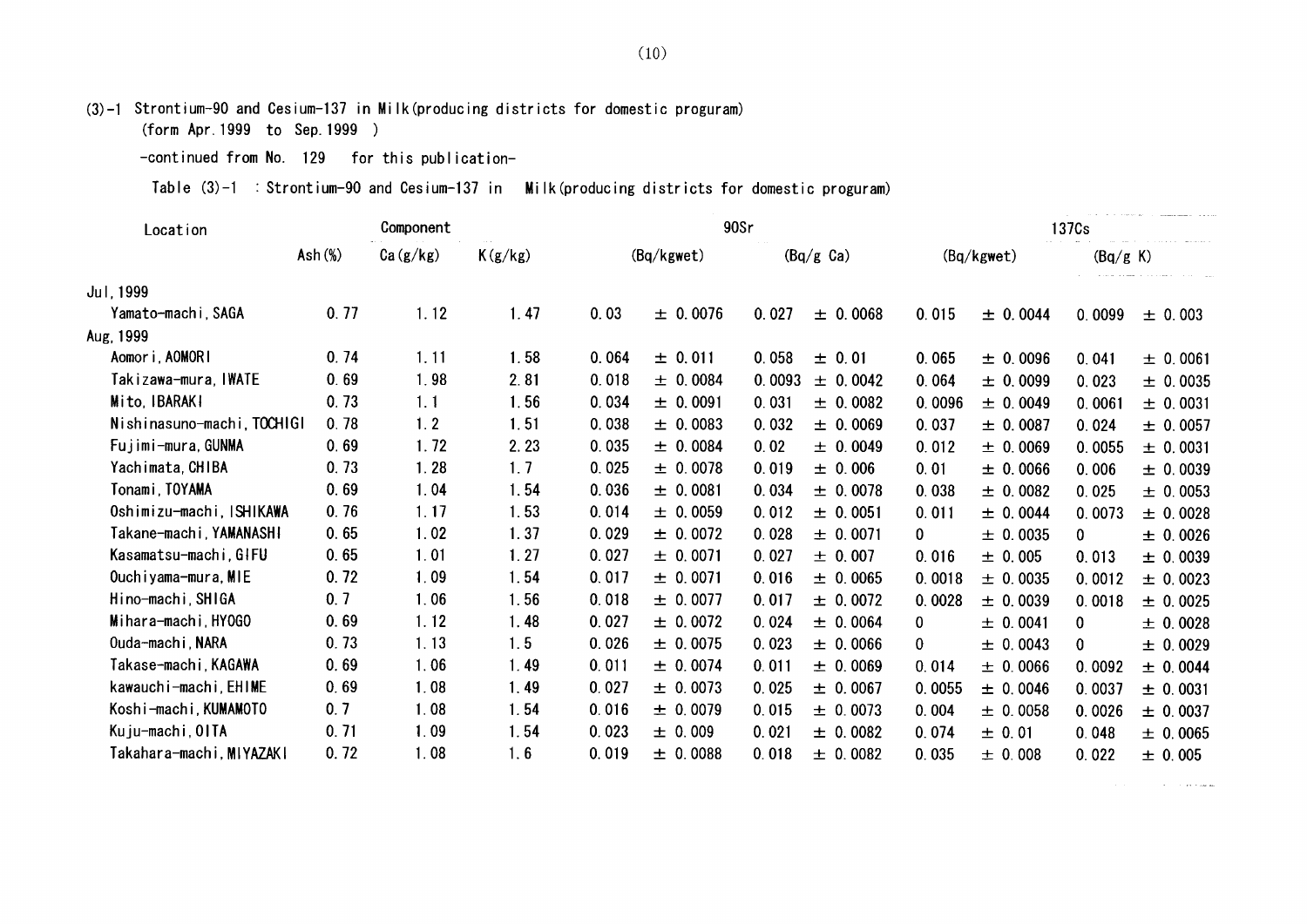## (3)-2 Strontium-90 and Cesium-137 in Milk(producing districts for WHO proguram)

(form Apr.1999 to Sep.1999)

-continued from No. 129 for this publication-

 $\mathcal{L}^{\mathcal{L}}$  and the set of the set of the set of the set of the set of the set of the set of the set of the set of the set of the set of the set of the set of the set of the set of the set of the set of the set of the

Table (3)-2: Strontium-90 and Cesium-137 in Milk(producing districts for WHO proguram)

| Location                   |                    | Component |         |        | 90Sr         |        |                     | 137 <sub>Cs</sub> |            |          |              |  |  |
|----------------------------|--------------------|-----------|---------|--------|--------------|--------|---------------------|-------------------|------------|----------|--------------|--|--|
|                            | $\mathsf{Ash}(\%)$ | Ca(g/kg)  | K(g/kg) |        | (Bq/kgwet)   |        | $(Bq/g \text{ Ca})$ |                   | (Bq/kgwet) | (Bq/g K) |              |  |  |
| May, 1999                  |                    |           |         |        |              |        |                     |                   |            |          |              |  |  |
| Hokuda i no jo, HOKKA I DO | 0.75               | 1.28      | 1.68    | 0.04   | ± 0.0086     | 0.031  | ± 0.0067            | 0.048             | ± 0.0069   | 0.029    | ± 0.0041     |  |  |
| Iwamuro-mura, NilGATA      | 0.75               | 1.15      | 1.63    | 0.029  | $\pm 0.0078$ | 0.025  | ± 0.0067            | 0.011             | ± 0.0044   | 0.0065   | ± 0.0027     |  |  |
| Katsuyama, FUKUI           | 0.73               | 1.07      | 1.56    | 0.01   | ± 0.006      | 0.0097 | $\pm 0.0056$        | 0.012             | ± 0.0044   | 0.0075   | ± 0.0028     |  |  |
| Shijonawate, OSAKA         | 0.72               | 1.15      | 1.37    | 0.024  | ± 0.0071     | 0.021  | ± 0.0062            | 0.0067            | ± 0.004    | 0.0049   | ± 0.0029     |  |  |
| Matsue, SHIMANE            | 0.74               | 1.18      | 1.48    | 0.0084 | ± 0.0052     | 0.0071 | 0.0044<br>土         | 0.0029            | ± 0.0036   | 0.002    | $\pm 0.0025$ |  |  |
| Chiyoda-machi, HIROSHIMA   | 0.69               | 1.04      | 1.48    | 0.023  | $\pm 0.0058$ | 0.022  | ± 0.0055            | 0.0035            | ± 0.0038   | 0.0024   | $\pm 0.0026$ |  |  |
| Kochi, KOCHI               | 0.74               | 1.19      | 1.58    | 0.037  | ± 0.0081     | 0.031  | ± 0.0068            | 0.0099            | ± 0.0043   | 0.0063   | ± 0.0027     |  |  |
| Yasu-machi, FUKUOKA        | 0.72               | 1.12      | 1.51    | 0.016  | ± 0.0075     | 0.015  | ± 0.0067            | 0.003             | ± 0.0043   | 0.002    | ± 0.0028     |  |  |
| Kajiki-machi, KAGOSHIMA    | 0.74               | 1.13      | 1.57    | 0.022  | ± 0.0067     | 0.019  | 0.006<br>士          | 0.015             | ± 0.0047   | 0.0099   | $\pm 0.003$  |  |  |
| Aug, 1999                  |                    |           |         |        |              |        |                     |                   |            |          |              |  |  |
| Hokuda i no jo, HOKKAIDO   | 0.72               | 1.15      | 1.67    | 0.051  | ± 0.0083     | 0.044  | 0.0073<br>士         | 0.039             | ± 0.0062   | 0.023    | ± 0.0037     |  |  |
| Hachijo-machi, TOKYO       | 0.7                |           | 1.32    | 0.035  | ± 0.0081     | 0.035  | ± 0.0081            | 0.0008            | ± 0.0063   | 0.0006   | ± 0.0048     |  |  |
| Iwamuro-mura, NiiGATA      | 0.72               | 1.07      | 1.47    | 0.012  | ± 0.0071     | 0.011  | ± 0.0066            | 0.0061            | ± 0.0044   | 0.0042   | $\pm 0.003$  |  |  |
| Katsuyama, FUKUI           | 0.73               | 1.1       | 1.61    | 0.017  | ± 0.0054     | 0.016  | ± 0.0049            | 0.0074            | ± 0.0043   | 0.0046   | ± 0.0027     |  |  |
| Shi jonawate, OSAKA        | 0.74               | 1.2       | 1.42    | 0.026  | ± 0.0066     | 0.022  | ± 0.0055            | 0.01              | ± 0.0048   | 0.0072   | ± 0.0034     |  |  |
| Matsue, SHIMANE            | 0.73               | 1.13      | 1.52    | 0.016  | $\pm 0.0067$ | 0.014  | ± 0.0059            | 0.0017            | ± 0.0045   | 0.0011   | $\pm 0.003$  |  |  |
| Chiyoda-machi, HIROSHIMA   | 0.7                | 1.07      | 1.5     | 0.013  | ± 0.0056     | 0.012  | ± 0.0052            | 0.017             | ± 0.0048   | 0.012    | $\pm 0.0032$ |  |  |
| Kochi, KOCHI               | 0.74               | 1.12      | 1.6     | 0.024  | ± 0.0081     | 0.022  | ± 0.0072            | 0.012             | ± 0.0059   | 0.0072   | $\pm 0.0037$ |  |  |
| Yasu-machi, FUKUOKA        | 0.7                | 1.11      | 1.44    | 0.03   | ± 0.0086     | 0.027  | ± 0.0078            | 0.0067            | ± 0.0045   | 0.0047   | ± 0.0031     |  |  |
| Kajiki-machi, KAGOSHIMA    | 0.74               | 1.14      | 1.56    | 0.014  | ± 0.0061     | 0.013  | ± 0.0053            | 0.011             | ± 0.0043   | 0.0074   | ± 0.0027     |  |  |

 $(11)$ 

المسترد ومراداتها المتمرد والرابات والتراسي والرازيل

. . . . . . . . . . .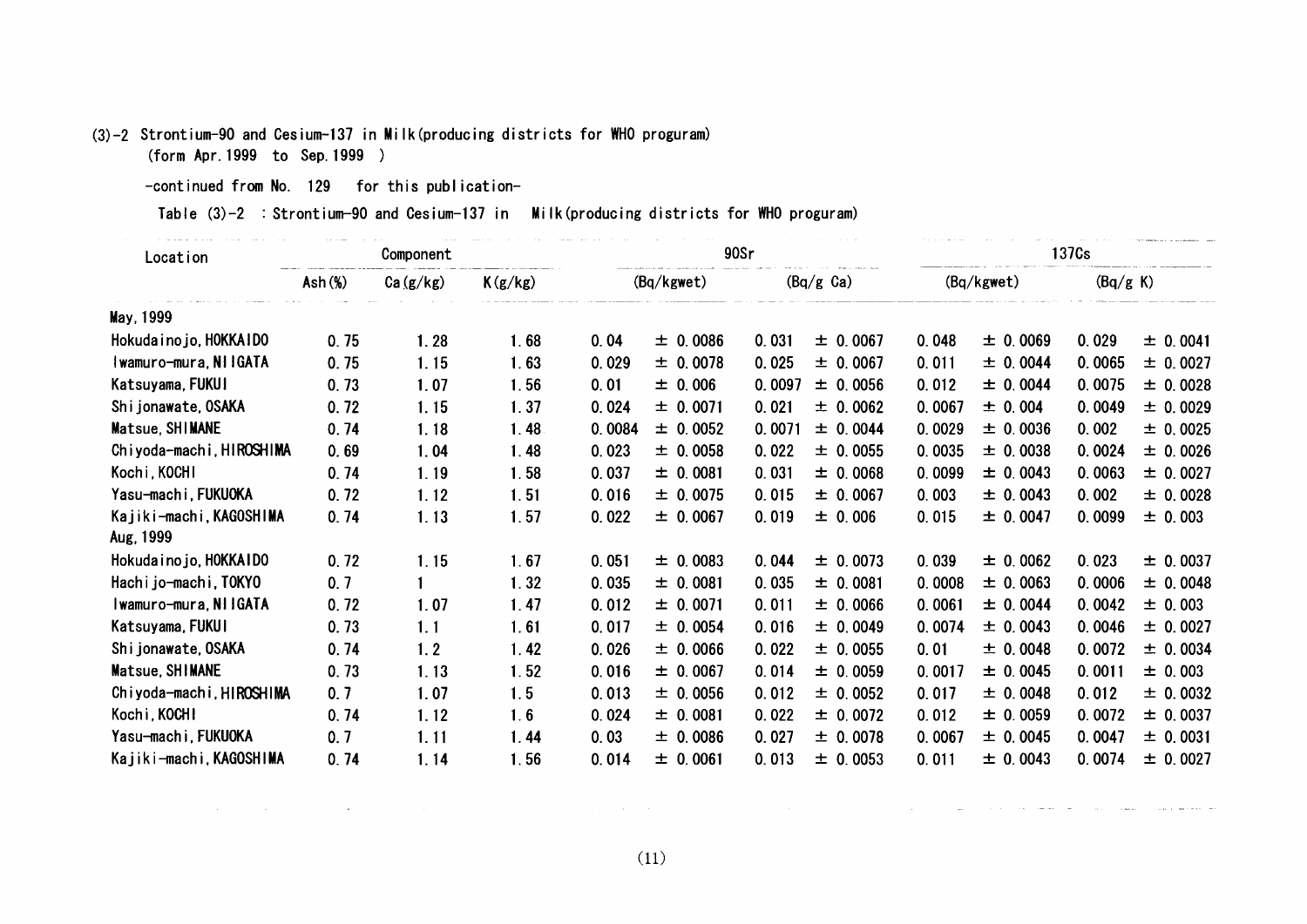(3)-3 Strontium-90 and Cesium-137 in Milk (consuming districts)

(form Apr. 1999 to Sep. 1999 )

-continued from No. 129 for this publication-

Table  $(3)-3$ : Strontium-90 and Cesium-137 in Milk(consuming districts)

| Location             |                     | Component |         |       |            | 90Sr  |                     | 137 <sub>Cs</sub> |            |          |          |  |  |
|----------------------|---------------------|-----------|---------|-------|------------|-------|---------------------|-------------------|------------|----------|----------|--|--|
|                      | Ash( <sub>W</sub> ) | Ca(g/kg)  | K(g/kg) |       | (Bq/kgwet) |       | $(Bq/g \text{ Ca})$ |                   | (Bq/kgwet) | (Bq/g K) |          |  |  |
| Jun, 1999            |                     |           |         |       |            |       |                     |                   |            |          |          |  |  |
| Rifu-machi, MIYAGI   | 0.75                | 1.12      | 1.55    | 0.026 | ± 0.0068   | 0.023 | ± 0.0061            | 0.022             | ± 0.0054   | 0.014    | ± 0.0035 |  |  |
| Fukushima, FUKUSHIMA | 0.74                | 1.15      | 1.59    | 0.012 | ± 0.0063   | 0.01  | ± 0.0054            | 0.017             | ± 0.0049   | 0.011    | ± 0.0031 |  |  |
| Kyoto, KYOTO         | 0.72                | 1.08      | 1.41    | 0.027 | ± 0.0078   | 0.025 | ± 0.0072            | 0.019             | ± 0.0052   | 0.014    | ± 0.0037 |  |  |
| Aug, 1999            |                     |           |         |       |            |       |                     |                   |            |          |          |  |  |
| Sapporo, HOKKAIDO    | 0.71                | 1.14      | 1.42    | 0.045 | ± 0.01     | 0.04  | ± 0.0089            | 0.047             | ± 0.0087   | 0.033    | ± 0.0061 |  |  |
| Akita, AKITA         | 0.77                | 1.19      | 1.48    | 0.042 | ± 0.01     | 0.036 | ± 0.0084            | 0.016             | ± 0.0066   | 0.011    | ± 0.0045 |  |  |
| Yamagata, YAMAGATA   | 0.7                 | 1.08      | 1.47    | 0.034 | ± 0.0079   | 0.032 | ± 0.0073            | 0.0098            | ± 0.0069   | 0.0067   | ± 0.0047 |  |  |
| Urawa, SAITAMA       | 0.72                | 1, 11     | 1.46    | 0.043 | ± 0.0089   | 0.039 | ± 0.008             | 0.021             | ± 0.0073   | 0.015    | ± 0.005  |  |  |
| Shinjuku, TOKYO      | 0.68                | 1.17      | 1.63    | 0.023 | ± 0.0071   | 0.02  | ± 0.0061            | 0.024             | ± 0.0074   | 0.015    | ± 0.0046 |  |  |
| Yokohama, KANAGAWA   | 0.72                | 1.1       | 1.55    | 0.027 | ± 0.0073   | 0.024 | ± 0.0066            | 0.038             | ± 0.007    | 0.025    | ± 0.0046 |  |  |
| Niigata, NIIGATA     | 0.74                | 1.1       | 1.58    | 0.03  | ± 0.008    | 0.027 | ± 0.0072            | 0.032             | ± 0.0059   | 0.02     | ± 0.0037 |  |  |
| Fukui, FUKUI         | 0.71                | 1.12      | 1.6     | 0.026 | ± 0.0062   | 0.023 | ± 0.0056            | 0.019             | ± 0.005    | 0.012    | ± 0.0031 |  |  |
| Shizuoka, SHIZUOKA   | 0.7                 | 1.07      | 1.45    | 0.023 | ± 0.0077   | 0.022 | ± 0.0073            | 0.035             | ± 0.0074   | 0.024    | ± 0.0051 |  |  |
| Nagoya, AICHI        | 0.73                | 1.11      | 1.56    | 0.026 | ± 0.0076   | 0.024 | ± 0.0068            | 0.005             | ± 0.004    | 0.0032   | ± 0.0026 |  |  |
| Osaka, OSAKA         | 0.72                | 1.07      | 1.53    | 0.018 | ± 0.006    | 0.017 | ± 0.0056            | 0.012             | ± 0.0048   | 0.0076   | ± 0.0032 |  |  |
| Shingu, WAKAYAMA     | 0.68                | 1.04      | 1.45    | 0.018 | ± 0.0065   | 0.017 | ± 0.0062            | 0.0057            | ± 0.005    | 0.0039   | ± 0.0035 |  |  |
| Yonago, TOTTORI      | 0.7                 | 1.07      | 1.46    | 0.038 | ± 0.0083   | 0.035 | ± 0.0078            | 0.0085            | ± 0.0049   | 0.0058   | ± 0.0034 |  |  |
| Matsue, SHIMANE      | 0.73                | 1.1       | 1.51    | 0.024 | ± 0.0069   | 0.021 | ± 0.0062            | 0.0015            | ± 0.004    | 0.001    | ± 0.0026 |  |  |
| Okayama, OKAYAMA     | 0.69                | 1.07      | 1.48    | 0.032 | ± 0.0075   | 0.03  | ± 0.007             | 0.0097            | ± 0.0047   | 0.0065   | ± 0.0032 |  |  |
| Hiroshima, HIROSHIMA | 0.67                | 1.03      | 1.41    | 0.027 | ± 0.007    | 0.026 | ± 0.0068            | 0.014             | ± 0.0049   | 0.01     | ± 0.0035 |  |  |
| Yamaguchi, YAMAGUCHI | 0.68                | 1.08      | 1.43    | 0.029 | ± 0.0088   | 0.027 | ± 0.0082            | 0.0086            | ± 0.0059   | 0.006    | ± 0.0041 |  |  |

(12)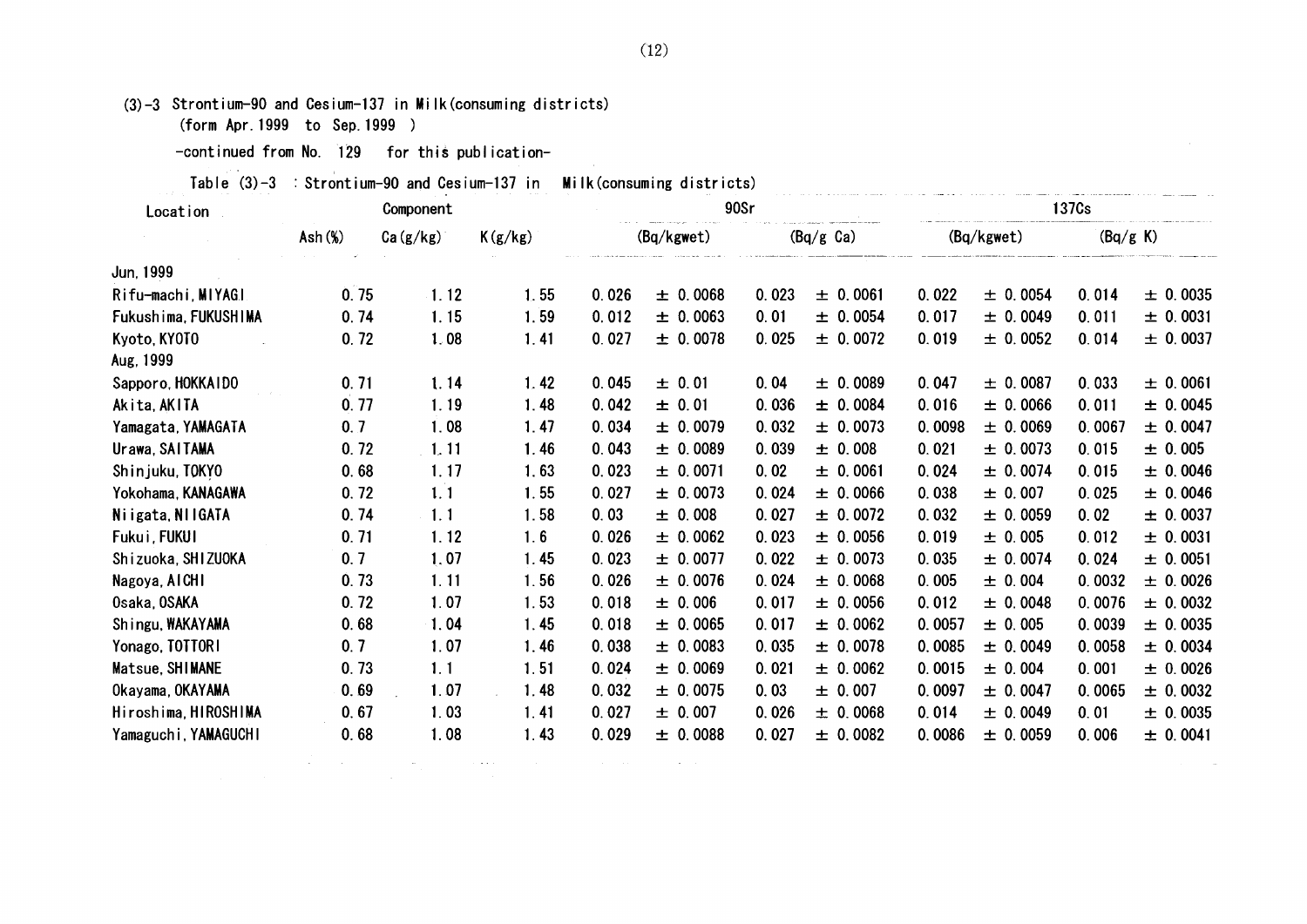| Location                          | Component           |          |         |       |              | 90Sr  |              | 137 <sub>Cs</sub> |              |          |              |  |  |
|-----------------------------------|---------------------|----------|---------|-------|--------------|-------|--------------|-------------------|--------------|----------|--------------|--|--|
|                                   | Ash( <sub>W</sub> ) | Ca(g/kg) | K(g/kg) |       | (Bq/kgwet)   |       | (Bq/g Ca)    |                   | (Bq/kgwet)   | (Bq/g K) |              |  |  |
| kawauchi-machi EHIME              | 0.68                | 1.05     | 1.46    | 0.024 | ± 0.0069     | 0.022 | $\pm$ 0.0066 | 0.011             | $\pm 0.0049$ | 0.0074   | $\pm$ 0.0034 |  |  |
| Kochi, KOCHI                      | 0.71                | 1.1      | 1.52    | 0.017 | $\pm 0.0052$ | 0.015 | $\pm$ 0.0047 | 0.0043            | $\pm$ 0.0039 | 0.0028   | $\pm 0.0026$ |  |  |
| Chikushino, FUKUOKA               | 0.71                | 1.08     | 1.54    | 0.018 | ± 0.0081     | 0.017 | $\pm$ 0.0075 | 0.018             | $\pm 0.0068$ | 0.012    | $\pm$ 0.0044 |  |  |
| Nagasaki, NAGASAKI                | 0.67                | 1.04     | 1.44    | 0.029 | $\pm 0.009$  | 0.028 | $\pm$ 0.0087 | 0.011             | $\pm$ 0.0064 | 0.0074   | $\pm 0.0045$ |  |  |
| Kagoshima, KAGOSHIMA<br>Sep, 1999 | 0.73                | 1.12     | 1.58    | 0.03  | $\pm$ 0.0085 | 0.026 | $\pm$ 0.0076 | 0.021             | $\pm 0.0057$ | 0.013    | ± 0.0036     |  |  |
| Rifu-machi, MIYAGI                | 0.73                | 1.08     | 1.54    | 0.013 | ± 0.0056     | 0.012 | $\pm 0.0051$ | 0.017             | $\pm$ 0.0049 | 0.011    | $\pm$ 0.0032 |  |  |
| Yonagusuku-machi, OKINAWA         | 0.72                | 1.12     | .56     | 0.035 | ± 0.0094     | 0.031 | $\pm 0.0084$ | 0.0075            | $\pm$ 0.0063 | 0.0048   | ± 0.004      |  |  |

المتاريخ والمعامر

. . . .

and the case of the company

 $\sim 100$  km s  $^{-1}$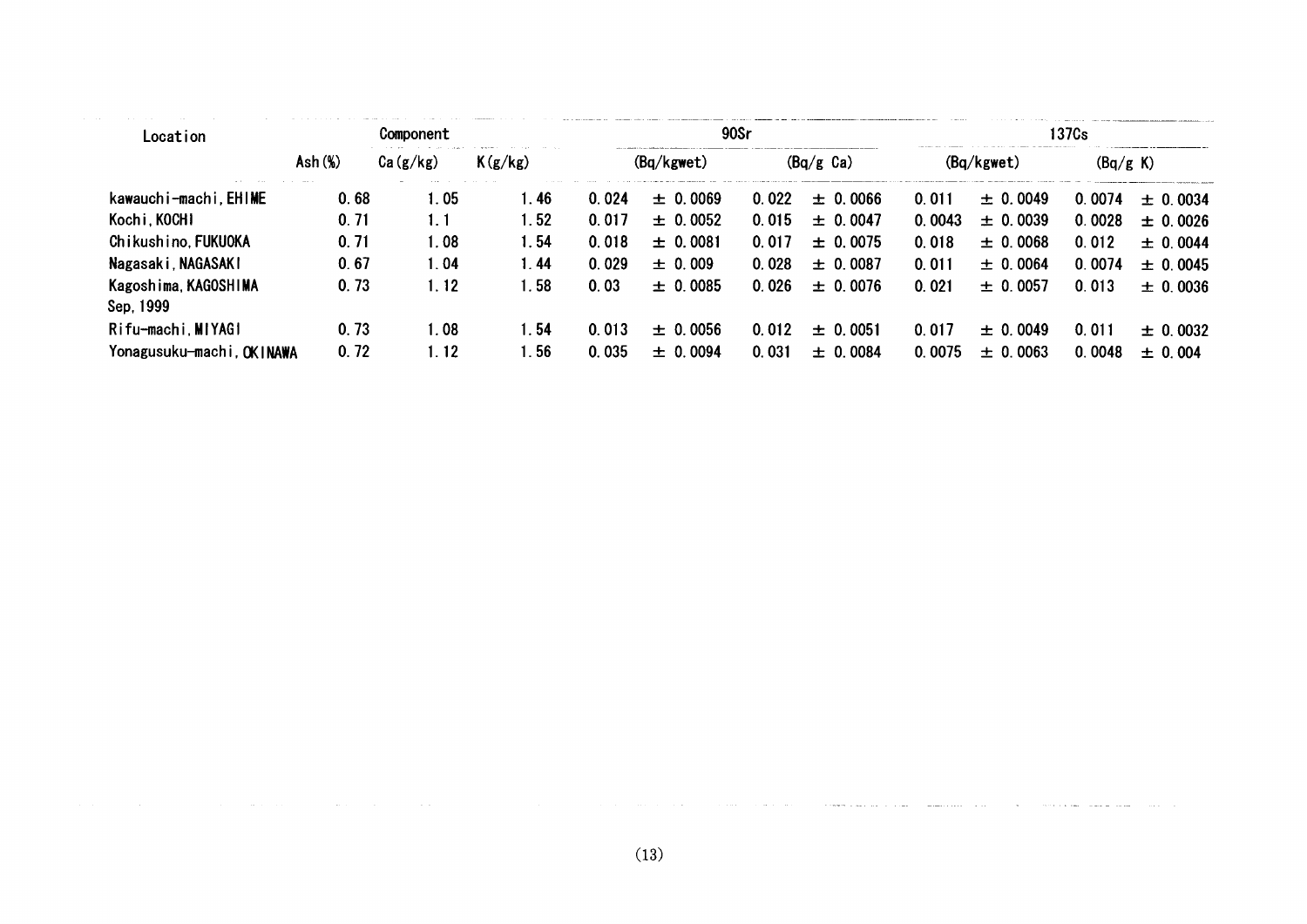$(3)-4$  Strontium-90 and Cesium-137 in Milk(powdered milk)

(form Apr.1999 to Sep.1999)

-continued from No. 129 for this publication-

Table  $(3)-4$  : Strontium-90 and Cesium-137 in Milk(powdered milk)

| Location        | Component                                |      |      | 90Sr  |                   |                 |                 |                                  |       | 137 <sub>Cs</sub> |         |                              |         |  |  |
|-----------------|------------------------------------------|------|------|-------|-------------------|-----------------|-----------------|----------------------------------|-------|-------------------|---------|------------------------------|---------|--|--|
|                 | (96)<br>$(g\angle$ kg)<br>$(g\angle$ kg) |      |      |       | $(Bq \diagup kg)$ |                 |                 | $(Bq \, \measuredangle g \,$ Ca) |       | (Bq/Kg)           |         | $(Bq \, \measuredangle g K)$ |         |  |  |
| Jun. 1999       |                                          |      |      |       |                   |                 |                 |                                  |       |                   |         |                              |         |  |  |
| Sample C サンプルC  | 7. 79                                    | 12.2 | 18   | 0.56  | $\pm$             | 0.035           | 0.046           | $\pm$ 0.0028                     |       | $\pm$ 0.05        | 0.11    | $+$                          | 0.003   |  |  |
| Sample A, サンプルA | 7.85                                     | 12.5 | 17.6 | 0.34  | $\pm$             | 0.028           | 0.028           | $\pm$ 0.0022                     | 0, 27 | $\pm 0.019$       | 0 0 1 5 | $+$                          | 0.0011  |  |  |
| Sample B. サンプルB | 2.51                                     | 3.46 | 6.22 | 0.044 | 土                 | $0.0096$ 0.013  |                 | $\pm$ 0.0028                     | 0.068 | $\pm$ 0.008       | 0.011   | $+$                          | 0.0013  |  |  |
| Sample D. サンプルD | 2.44                                     | 3.59 | 5.81 | 0.01  | $\pm$             | $0.0066$ 0.0029 |                 | $\pm$ 0.0018                     | 0.02  | $\pm$ 0.0051      | 0.0034  | $+$                          | 0.00088 |  |  |
| Sample F. サンプルF | 2.5                                      | 3.58 | 5.6  | 0.033 | 士                 |                 | $0.0095$ 0.0092 | $\pm$ 0.0027                     | 0.15  | $\pm$ 0.011       | 0.027   | $+$                          | 0.002   |  |  |
| Sample E. サンプルE | 2.47                                     | 4.08 | 5.56 | 0.077 | ┿                 | 0 011           | 0.019           | $\pm$ 0.0027                     | 0.09  | $\pm$ 0.009       | 0 016   | $+$                          | 0.0016  |  |  |

.<br>20 maande kan van de kan de kan de verdeelde het maar de verwonder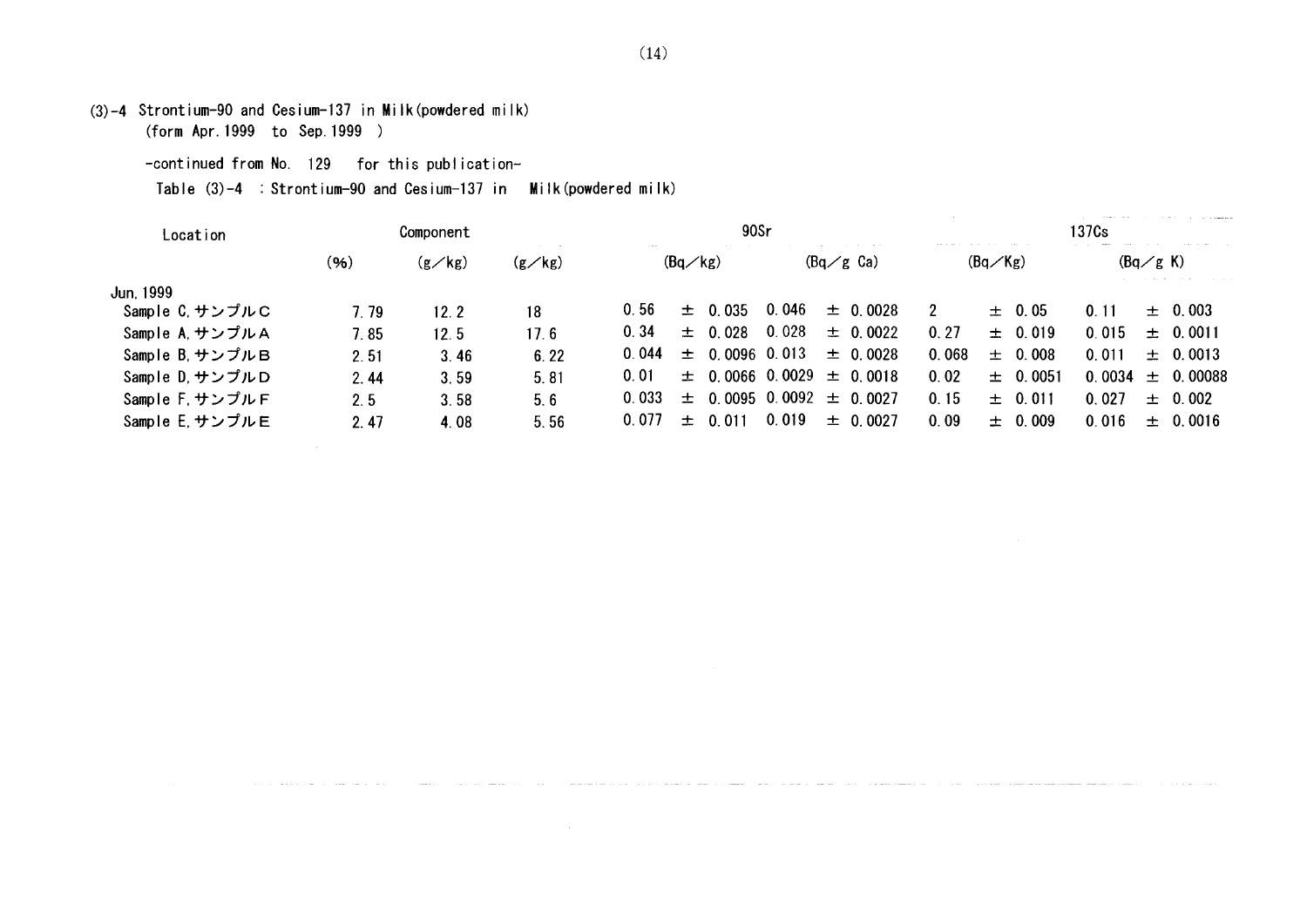# (4)-1 Strontium-90 and Cesium-137 in Vegetables(producing districts)

(form Apr.1999 to Sep.1999)

 $\sim 10^7$ 

 $\sim$ 

-continued from No. 129 for this publication-

 $\label{eq:reduced} \begin{split} \mathcal{L}_{\text{reduced}}(\mathbf{r}) = \mathcal{L}_{\text{reduced}}(\mathbf{r}) \end{split}$ 

Table  $(4)-1$ : Strontium-90 and Cesium-137 in Vegetables(producing districts)

| Location               |                  | Component |        |            | 90Sr  |               |       |             |        |            | 137 <sub>Cs</sub> |          |       |               |  |
|------------------------|------------------|-----------|--------|------------|-------|---------------|-------|-------------|--------|------------|-------------------|----------|-------|---------------|--|
|                        | $\text{Ash}(96)$ | (g/kg)    | (g/kg) | (Bq/kgwet) |       |               |       | (Bq/gCa)    |        | (Bq/kgwet) |                   | (Bq/kgK) |       |               |  |
| May, 1999              |                  |           |        |            |       |               |       |             |        |            |                   |          |       |               |  |
| Tahara-machi AlCHI     | 0.611            | 0.147     | 2.54   | 0.036      | 士     | $0,0087$ 0.24 |       | ± 0.059     | 0.015  | $\pm$      | 0.0062            | 0.0057   | 士     | 0.0024        |  |
| Tahara-machi, AICHI    | 1.48             | 0.86      | 4.92   | 0.072      | 士     | 0.011         | 0.084 | ± 0.013     | 0.023  | 士          | 0.007             | 0.0046   | $\pm$ | 0.0014        |  |
| Koshi-machi, KUMAMOTO  | 1.49             | 0.569     | 6.03   | 0.17       | 士     | 0.016         | 0.29  | ± 0.028     | 0.01   | $\pm$      | 0.0059            | 0.0017   |       | $\pm$ 0.00097 |  |
| Jun, 1999              |                  |           |        |            |       |               |       |             |        |            |                   |          |       |               |  |
| Koshi-machi, KUMAMOTO  | 0.658            | 0.195     | 2.53   | 0.085      | $\pm$ | 0.012         | 0.43  | $\pm$ 0.06  | 0.0033 | $\pm$      | 0.0054            | 0.0013   |       | $\pm 0.0021$  |  |
| Jul. 1999              |                  |           |        |            |       |               |       |             |        |            |                   |          |       |               |  |
| Mutsu, AOMORI          | 0.806            | 0.029     | 3.5    | 0.0015     | $\pm$ | 0.006         | 0.05  | $\pm 0.21$  | 0.076  | $\pm$      | 0.01              | 0.022    | $\pm$ | 0.0029        |  |
| Kumator i-machi, OSAKA | 0.395            | 0.158     | 1.47   | 0.039      | 土     | $0.0092$ 0.25 |       | $\pm 0.058$ | 0.025  | $+$        | 0.0069            | 0.017    |       | ± 0.0047      |  |
| Ota, SHIMANE           | 0.65             | 0.229     | 2.4    | 0.63       | $\pm$ | 0.028         | 2.7   | $\pm$ 0.12  | 0.022  | $+$        | 0.0065            | 0.0093   |       | $\pm 0.0027$  |  |
| Ota, SHIMANE           | 1.36             | 2.24      | 2.9    | 2.1        | 士     | 0.05          | 0.93  | $\pm 0.023$ | 0.27   |            | ± 0.016           | 0.092    |       | $\pm 0.0055$  |  |
| Aug. 1999              |                  |           |        |            |       |               |       |             |        |            |                   |          |       |               |  |
| Eniwa, HOKKAIDO        | 0.576            | 0.164     | 2.56   | 0.11       | 土     | 0.013         | 0.7   | $\pm$ 0.08  | 0.016  | $\pm$      | . 0057<br>0.      | 0.0063   | $\pm$ | 0.0022        |  |
| Eniwa, HOKKAIDO        | 1.7              | 0.531     | 7.67   | 0.19       | 士     | 0.017         | 0.35  | $\pm$ 0.032 | 0.013  | $\pm$      | 0.0066            | 0.0016   |       | ± 0.00086     |  |

and the commencer of the company's comment of the comment of the

and the component of the momentum component and component and component of the component of the component of the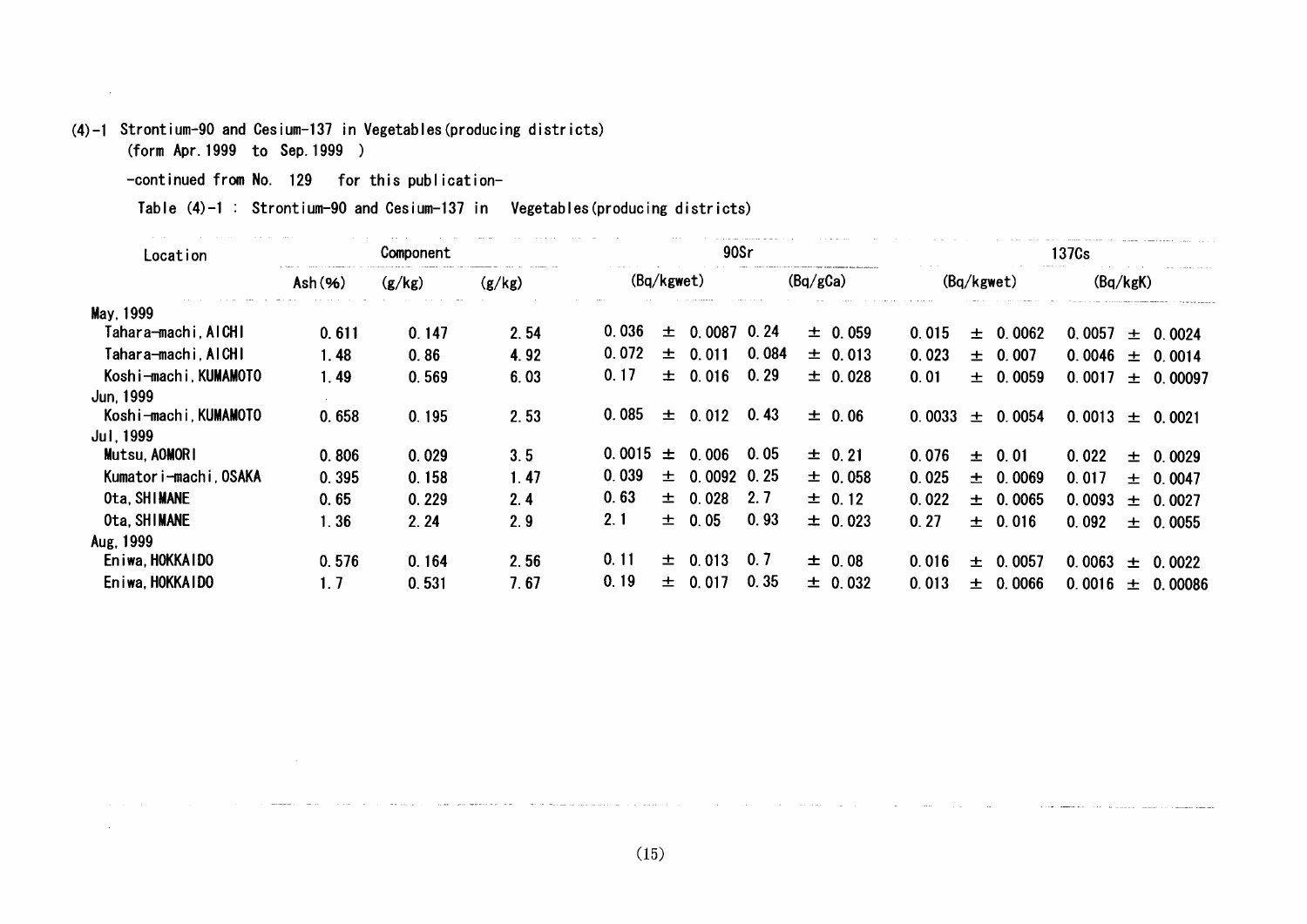(4)-2 Strontium-90and Cesiun-137in Vegetables(consuming districts)

(form Apr.1999 to Sep.1999)

-continued from No. 129 for this publication-

다 있는 사람이 아니라 아이들은 아이들이 아니라 아니다.

 $\label{eq:2.1} \frac{d\mathcal{L}}{d\mathcal{L}}\left(\frac{d\mathcal{L}}{d\mathcal{L}}\right)=\frac{d\mathcal{L}}{d\mathcal{L}}\left(\frac{d\mathcal{L}}{d\mathcal{L}}\right)=\frac{d\mathcal{L}}{d\mathcal{L}}\left(\frac{d\mathcal{L}}{d\mathcal{L}}\right)=\frac{d\mathcal{L}}{d\mathcal{L}}\left(\frac{d\mathcal{L}}{d\mathcal{L}}\right)=\frac{d\mathcal{L}}{d\mathcal{L}}\left(\frac{d\mathcal{L}}{d\mathcal{L}}\right)=\frac{d\math$ 

 $\label{eq:2.1} \mathcal{L}(\mathcal{L}^{\text{max}}_{\text{max}}) = \mathcal{L}(\mathcal{L}^{\text{max}}_{\text{max}}) + \mathcal{L}(\mathcal{L}^{\text{max}}_{\text{max}})$ 

 $\mathcal{L}_{\mathcal{A}}$  and the set of the set of the set of the set of the set of the set of the set of the set of the set of the set of the set of the set of the set of the set of the set of the set of the set of the set of the  $\label{eq:2.1} \frac{1}{2} \int_{\mathbb{R}^3} \frac{1}{\sqrt{2}} \, \frac{1}{\sqrt{2}} \, \frac{1}{\sqrt{2}} \, \frac{1}{\sqrt{2}} \, \frac{1}{\sqrt{2}} \, \frac{1}{\sqrt{2}} \, \frac{1}{\sqrt{2}} \, \frac{1}{\sqrt{2}} \, \frac{1}{\sqrt{2}} \, \frac{1}{\sqrt{2}} \, \frac{1}{\sqrt{2}} \, \frac{1}{\sqrt{2}} \, \frac{1}{\sqrt{2}} \, \frac{1}{\sqrt{2}} \, \frac{1}{\sqrt{2}} \, \frac{1}{\sqrt{2}} \,$ 

 $\mathcal{L}^{\mathcal{L}}$  and the state of the state of the state of the state of the state of the state of the state of the state of the state of the state of the state of the state of the state of the state of the state of the st

and the state of the state of the state of the state  $\label{eq:2.1} \mathcal{L}^{\mathcal{A}}(\mathcal{A})=\mathcal{L}^{\mathcal{A}}(\mathcal{A})=\mathcal{L}^{\mathcal{A}}(\mathcal{A})=\mathcal{L}^{\mathcal{A}}(\mathcal{A})=\mathcal{L}^{\mathcal{A}}(\mathcal{A})=\mathcal{L}^{\mathcal{A}}(\mathcal{A})=\mathcal{L}^{\mathcal{A}}(\mathcal{A})=\mathcal{L}^{\mathcal{A}}(\mathcal{A})=\mathcal{L}^{\mathcal{A}}(\mathcal{A})=\mathcal{L}^{\mathcal{A}}(\mathcal{A})=\mathcal{L}^{\mathcal{A}}(\mathcal{A})=\math$ 

 $\label{eq:2.1} \mathcal{L}^{(1)}\left(\mathcal{H}^{(1)}\right) = \mathcal{L}^{(1)}\left(\mathcal{L}^{(1)}\right) = \mathcal{L}^{(1)}\left(\mathcal{L}^{(1)}\right) = \mathcal{L}^{(1)}\left(\mathcal{L}^{(1)}\right) = \mathcal{L}^{(1)}\left(\mathcal{L}^{(1)}\right)$ 

Table (4)-2 : Strontium-90 and Cesium-137 in Vegetables (consuming districts)

| Location           | Component<br>.    |        |        | 90Sr  |       |               |      |          |             | 137 <sub>Cs</sub> |       |              |               |          |              |
|--------------------|-------------------|--------|--------|-------|-------|---------------|------|----------|-------------|-------------------|-------|--------------|---------------|----------|--------------|
|                    | $\mathsf{Ash}(%)$ | (g/kg) | (g/kg) |       |       | (Bq/kgwet)    |      | (Bq/gCa) |             |                   |       | (Bq/kgwet)   |               | (Bq/kgK) |              |
| Jun, 1999          |                   |        |        |       |       |               |      |          |             |                   |       |              |               |          |              |
| Rifu-machi, MIYAGI | 1.93              | 0.699  | 5.46   | 0.086 | $\pm$ | 0.012         | 0.12 |          | $\pm 0.018$ | 0                 |       | $\pm$ 0.0053 | 0             | 士        | 0.00097      |
| Niigata, NIIGATA   | l. 02             | 0.307  | 3.68   | 0.028 | $\pm$ | $0.0087$ 0.09 |      |          | ± 0.028     | 0.0028            | $\pm$ | 0.004        | 0.0007        | 士        | 0.0011       |
| Sep. 1999          |                   |        |        |       |       |               |      |          |             |                   |       |              |               |          |              |
| Rifu-machi, MIYAGI | 0.55              | 0.238  | 2.15   | 0.06  | $\pm$ | 0 011         | 0.25 |          | ± 0.046     | 0.053             |       | $\pm$ 0.0074 | 0.025         | $+$      | 0.0035       |
| Urawa, SAITAMA     | 0.593             | 0.18   | 2.57   | 0.2   | 土     | 0.018         | 1.1  |          | ± 0.1       | 0.041             |       | $\pm$ 0.0069 | 0.016         |          | $\pm$ 0.0027 |
| Kanazawa, ISHIKAWA | 0.597             | 0.242  | 2.48   | $0$ . | 士     | 0.0058 0      |      |          | $\pm 0.024$ | 0                 | $+$   | 0.0056       | $\Omega$      |          | $\pm$ 0.0023 |
| Urawa, SAITAMA     | 1. 74             | 0.364  | 7.88   | 0.11  | 土     | 0.014         | 0.31 |          | ± 0.04      | 0.0069            | $+$   | 0.0047       | 0.00087 $\pm$ |          | 0.0006       |
| Kanazawa, ISHIKAWA |                   | 0.375  | 6.98   | 0.12  | 士     | 0.015         | 0.33 |          | ± 0.041     | 0.025             | $+$   | 0.006        | 0.0035        | $+$      | 0.00086      |

المستحدث والتواصل والمستخدم والمتحدث والمتحدث

 $\sim 100$  km s  $^{-1}$ 

in a construction of the construction of the second second second second second second second second second se

 $(16)$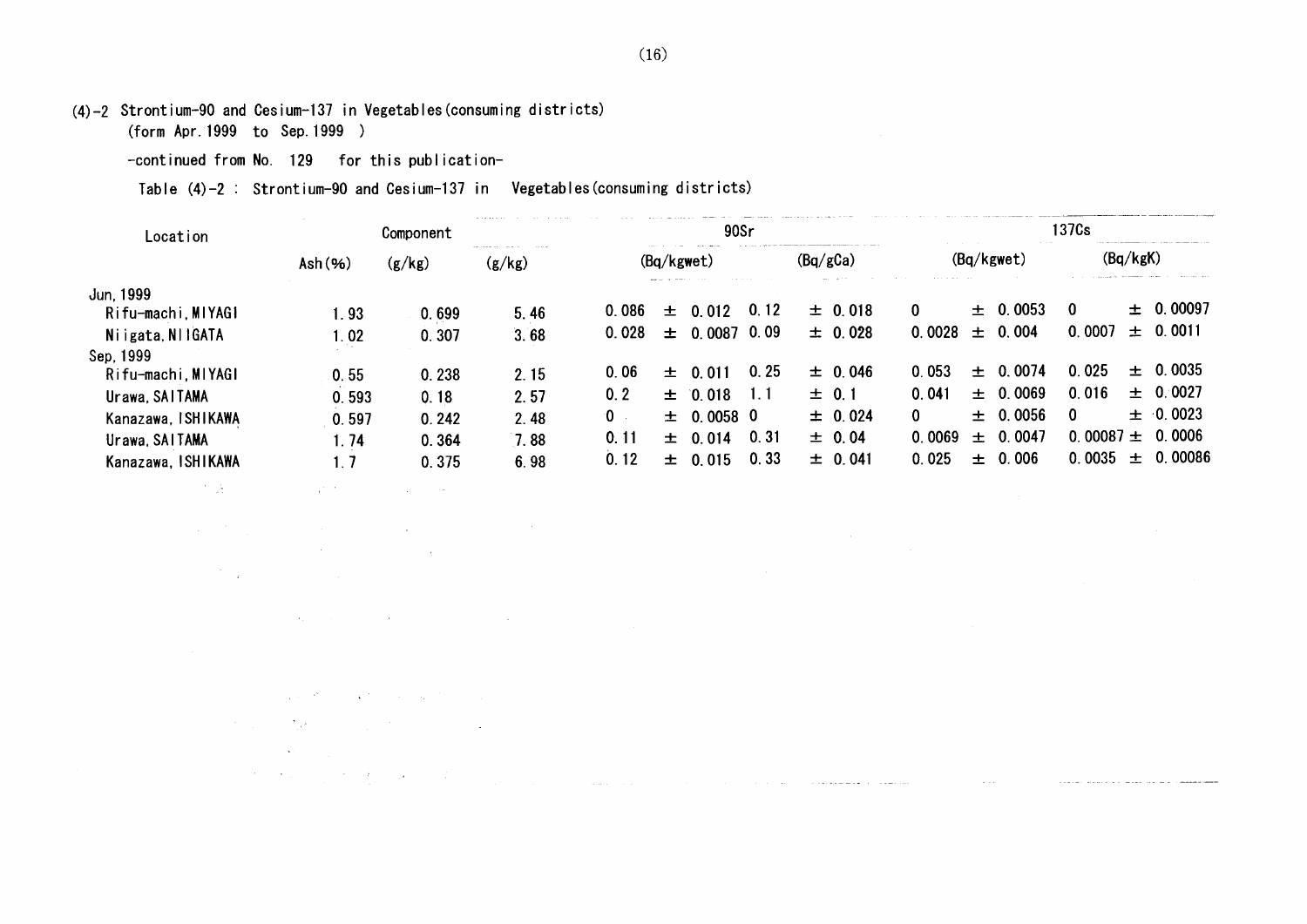## (5) Strontium-90and Cesium-137in Tea(Japanese Tea)

(form Apr.1999 to Sep.1999)

-continued from No. 129 for this publication-

Table (5) : Strontium-90 and Cesium-137 in Tea ( Japanese Tea )

| 137 <sub>Cs</sub><br>90Sr                                                                                                                    |                           |         |                       |                     | Component                   |                     | Location                                                |
|----------------------------------------------------------------------------------------------------------------------------------------------|---------------------------|---------|-----------------------|---------------------|-----------------------------|---------------------|---------------------------------------------------------|
| $(Bq \,   \, g \, K)$<br>(Bq/kg)<br>$(Bq/g \text{ C a})$                                                                                     |                           | (Bq/kg) |                       | $(g\angle$ kg)      | $(g \swarrow kg)$           |                     | (96)                                                    |
|                                                                                                                                              |                           |         |                       |                     |                             |                     | Apr. 1999                                               |
| 0.092<br>± 0.07<br>0.059<br>$\pm 0.0033$<br>$\pm$ 0.02<br>1.3                                                                                | 0.037                     | 土       | 0.17                  | 21.4                | 1.91                        | 5.15                | Kawaminami-machi, MIYAZAKI                              |
| 0.062<br>± 0.07<br>0.04<br>± 0.013<br>1.1<br>± 0.0025                                                                                        | 0.038                     | 土       | 0.18                  | 28.4                | 2.87                        | 5.86                | Miyakonojo, MIYAZAKI                                    |
|                                                                                                                                              |                           |         |                       |                     |                             |                     | May, 1999                                               |
| 0.27<br>± 0.028<br>0.0056<br>0.0013<br>± 0.02<br>0.12<br>土                                                                                   | $\pm 0.067$               |         | 0.89                  | 21.6                | 3.3                         | 4.97                | Ikeda-machi, GIFU                                       |
| 0.0015<br>$\pm$                                                                                                                              |                           |         |                       |                     |                             | 4.93                |                                                         |
| ± 0.0011                                                                                                                                     |                           | 士       |                       |                     | 0.65                        | 1.3                 | Iwata, SHIZUOKA                                         |
| ± 0.0027<br>± 0.038<br>0.18<br>± 0.013                                                                                                       | 0.033                     | 士       |                       | 4.98                | 0.855                       | 1.36                | Shuzenji-machi, SHIZUOKA                                |
| 0.011<br>0.36<br>± 0.025<br>0.25<br>± 0.034<br>± 0.0015                                                                                      | 0.07                      | 士       |                       | 23.1                | 2.91                        | 5.31                | Kameyama, MIE                                           |
| 0.043<br>± 0.031<br>0.011<br>0.0016<br>± 0.013<br>0.21<br>土                                                                                  | 0.027                     | 土       | 0.085                 | 19.7                | 1.97                        | 5.1                 | Odai-machi, MIE                                         |
| 0.025<br>± 0.0021<br>0.11<br>± 0.017<br>0.45<br>± 0.039                                                                                      | 0.039                     | 土       | 0.27                  | 18.1                | 2.37                        | 4.93                | Kaya-machi, KY0T0                                       |
| 0.17<br>0.006<br>± 0.0014<br>$\pm$ 0.02<br>± 0.033<br>0.14                                                                                   | 0.056                     | 士       | 0.49                  | 23.9                | 2.89                        | 5.2                 | Nara, NARA                                              |
| ± 0.045<br>0.016<br>0.002<br>0.13<br>± 0.017<br>0.38<br>$\pm$                                                                                | 0.049                     | 土       | 0.37                  | 23.2                | 2.88                        | 5.18                | Nara, NARA                                              |
| ± 0.058<br>0.041<br>0.0029<br>0.45<br>$\pm 0.033$<br>0.82<br>士                                                                               | 0.09                      | 士       | 1.1                   | 20.1                | 2.54                        |                     | Nachikatsuura-machi, WAKAYAMA 5.32                      |
| 0.093<br>0.0028<br>0.001<br>± 0.015<br>0.062<br>± 0.023<br>士                                                                                 | 0.039                     | 土       | 0.24                  | 22.1                |                             |                     | Mifune-machi, KUMAMOTO                                  |
| 0.16<br>± 0.031<br>0.0076<br>0.0016<br>土                                                                                                     |                           |         | 0.47                  |                     |                             |                     |                                                         |
|                                                                                                                                              |                           |         |                       |                     |                             |                     |                                                         |
| 0.16<br>0.42<br>0.019<br>0.002<br>± 0.018<br>0.043<br>士<br>土                                                                                 | 0.052                     | 土       | 0.47                  | 21.9                | 2.95                        | 5.24                | Tokorozawa, SAITAMA                                     |
| 0.14<br>0.38<br>± 0.041<br>0.017<br>0.0018<br>± 0.017<br>土                                                                                   | 0.047                     | 士       | 0.38                  | 22.7                | 2:7                         | 5.22                | Iruma, SAITAMA                                          |
| 0.29<br>0.025<br>0.0013<br>0.00087<br>± 0.016<br>± 0.025<br>士                                                                                | 0.069                     | 土       | 0.8                   | 18.8                | 2.79                        | 5.15                | Uji, KYOTO                                              |
| 0.13<br>0.059<br>0.0034<br>± 0.019<br>1.2<br>± 0.07<br>士                                                                                     | 0.047                     | 土       | 0.33                  | 20.3                |                             |                     | Chiran-machi, KAGOSHIMA                                 |
| 0.45<br>0.02<br>0.002<br>0.14<br>0.045<br>$\pm$<br>$\pm 0.021$<br>士                                                                          | 0.05                      | 土       | 0.35                  | 22.6                | 2.42                        | 5.4                 | Miyanojo-machi, KAGOSHI                                 |
|                                                                                                                                              |                           |         |                       |                     |                             |                     |                                                         |
|                                                                                                                                              |                           |         |                       |                     |                             |                     |                                                         |
|                                                                                                                                              |                           |         |                       |                     |                             |                     |                                                         |
|                                                                                                                                              |                           |         | (17)                  |                     |                             |                     |                                                         |
|                                                                                                                                              |                           |         |                       |                     |                             |                     |                                                         |
| 0.098<br>0.18<br>$\pm 0.032$<br>0.0087<br>± 0.017<br>0.0021<br>0.097<br>0.012<br>± 0.016<br>± 0.0062<br>0.97<br>0.036<br>0.15<br>$\pm 0.017$ | ± 0.04<br>0.01<br>± 0.051 |         | 0.23<br>0.063<br>0.83 | 20.8<br>5.7<br>19.5 | 2.4<br>2.57<br>2.97<br>2.42 | 4.8<br>4.86<br>5.28 | Shirakawa-machi, GIFU<br>Ue-mura, KUMAMOTO<br>Jun, 1999 |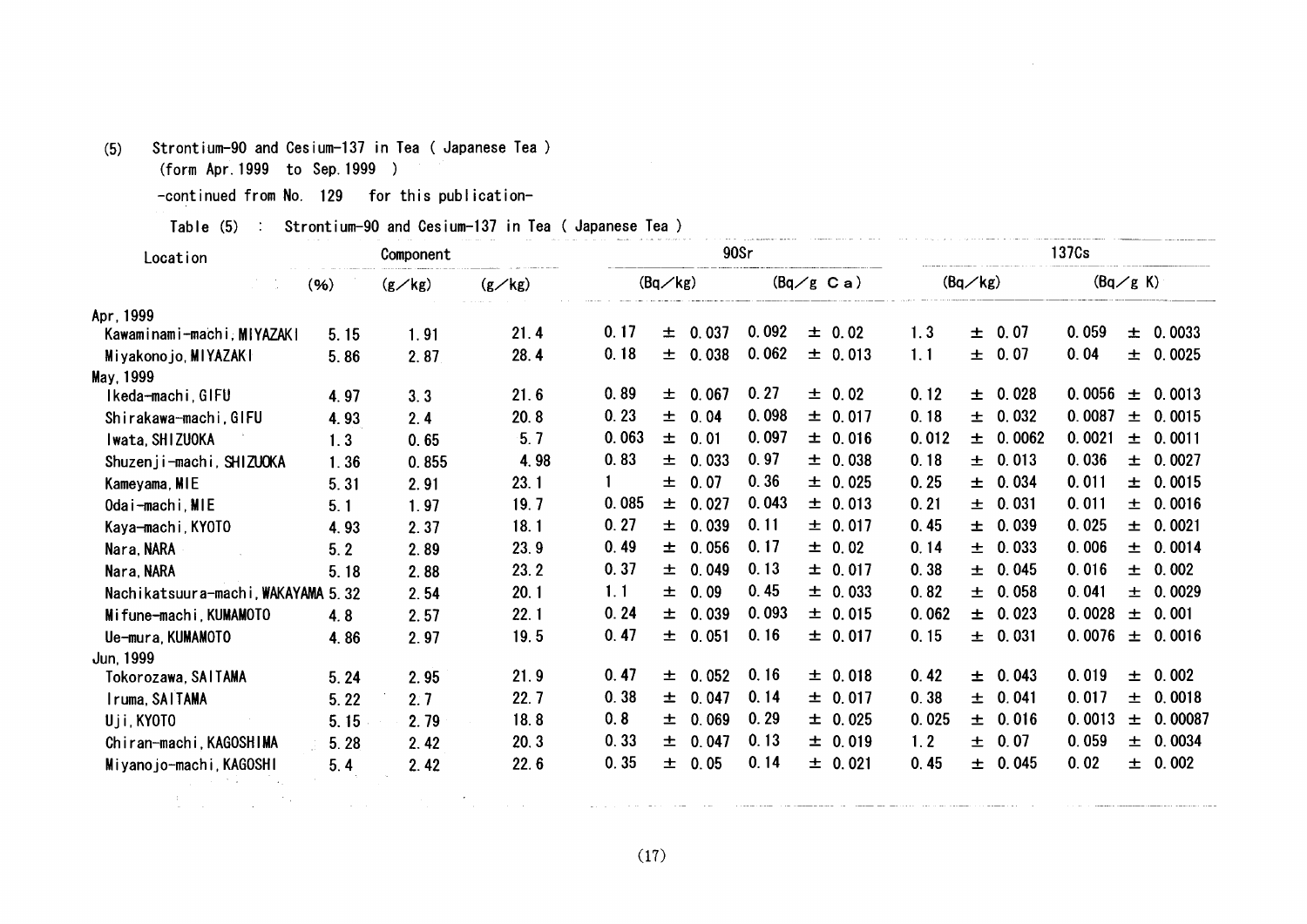| Strontium-90 and Cesium-137 in Sea Fish<br>(6)<br>(form Apr. 1999 to Sep. 1999 ) |      |           |                                           |              |                    |       |                                  |       |            |                   |              |
|----------------------------------------------------------------------------------|------|-----------|-------------------------------------------|--------------|--------------------|-------|----------------------------------|-------|------------|-------------------|--------------|
| -continued from No. 129 for this publication-                                    |      |           |                                           |              |                    |       |                                  |       |            |                   |              |
| Table (6)                                                                        |      |           | : Strontium-90 and Cesium-137 in Sea Fish |              |                    |       |                                  |       |            |                   |              |
| Location                                                                         |      | Component |                                           |              | 90Sr               |       |                                  |       |            | 137 <sub>Cs</sub> |              |
|                                                                                  | (96) | (g/kgwet) | (g/kgwet)                                 |              | (Bq/kgwet)         |       | (Bq/gCa)                         |       | (Bq/kgwet) | (Bq/gK)           |              |
| (Ammodytes personatus)                                                           |      |           |                                           |              |                    |       |                                  |       |            |                   |              |
| Apr, 1999<br>Har imanada, HY0GO                                                  | 2.27 | 2.84      | 3.89                                      | $\mathbf 0$  | $\pm$ 0.0038 0     |       | ± 0.0013                         | 0.095 | ± 0.0097   | 0.024             | ± 0.0025     |
| (Katsuwonus pelamis)<br>Jun, 1999<br>Tosa, KOCHI                                 | 1.3  | 0.059     | 4.25                                      | 0.0082       | $\pm$ 0.0053 0.14  |       | $\pm 0.091$                      | 0.24  | ± 0.014    | 0.057             | $\pm 0.0033$ |
| (Limanda herzensteini)<br>Jun, 1999                                              |      |           |                                           |              |                    |       |                                  |       |            |                   |              |
| Rifu-machi, MIYAGI<br>(Mugil cephalus)                                           | 3.06 | 7.05      | 3.49                                      | 0.031        |                    |       | $\pm$ 0.0076 0.0044 $\pm$ 0.0011 | 0.044 | ± 0.0069   | 0.013             | ± 0.002      |
| Aug, 1999<br>Morodomi-machi, SAGA                                                | 1.13 | 0.313     | 3.28                                      | $\mathbf{0}$ | $\pm$ 0.0066 0     |       | $\pm 0.021$                      | 0.067 | ± 0.0083   | 0.02              | ± 0.0025     |
| (Oncorhynchus keta)<br>Sep, 1999<br>Urakawa-machi, HOKKAIDO                      | 1.26 | 0.507     | 3.64                                      | 0.013        | $\pm 0.006$        | 0.026 | $\pm 0.012$                      | 0.086 | ± 0.0091   | 0.024             | ± 0.0025     |
| (Pagrus sp)<br>May, 1999                                                         |      |           |                                           |              |                    |       |                                  |       |            |                   |              |
| Kumanonada, MIE<br>Jul, 1999                                                     | 1.46 | 0.26      | 4.94                                      | 0.006        | $\pm$ 0.0054 0.023 |       | $\pm 0.021$                      | 0.21  | ± 0.013    | 0.042             | ± 0.0026     |
| Fukuoka, FUKUOKA                                                                 | 1.33 | 0.392     | 4.6                                       | 0.0018       | $\pm$ 0.0054       | 0.005 | ± 0.014                          | 0.15  | ± 0.011    | 0.033             | ± 0.0025     |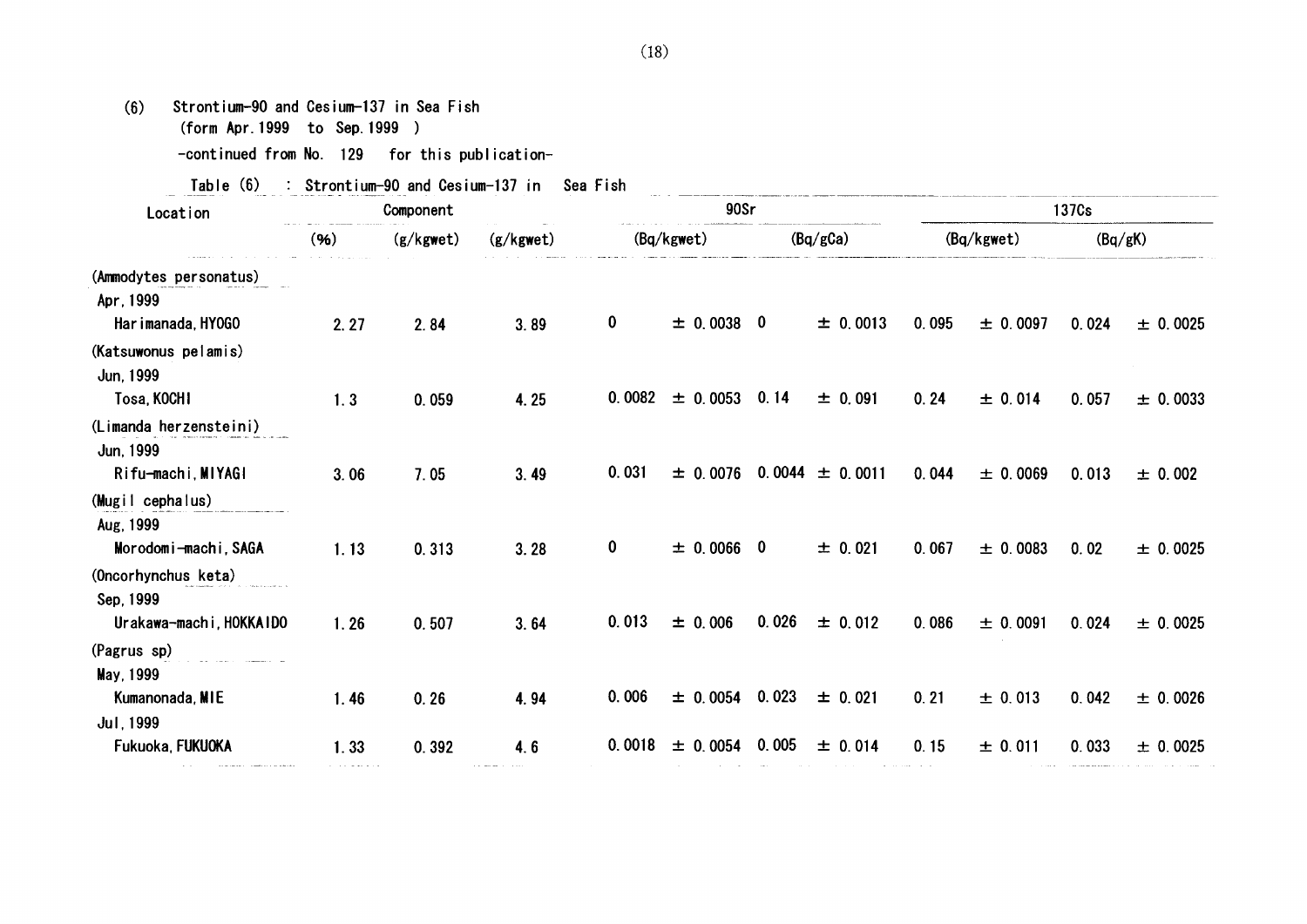| Location                                                     |      | Component | 90Sr      |        |              |                  |                      |       |            | 137 <sub>Cs</sub> |          |
|--------------------------------------------------------------|------|-----------|-----------|--------|--------------|------------------|----------------------|-------|------------|-------------------|----------|
|                                                              | (96) | (g/kgwet) | (g/kgwet) |        | (Bq/kgwet)   |                  | (Bq/gCa)             |       | (Bq/kgwet) |                   | (Bq/gK)  |
| Aug, 1999<br>Oga, AKITA                                      | 1.39 | 1.76      | 3.16      | 0.0018 | $\pm 0.0054$ | 0.001            | $\pm 0.0031$         | 0.081 | ± 0.0087   | 0.026             | ± 0.0028 |
| (Sardinops melanostictus)<br>Sep. 1999<br>Yamagata, YAMAGATA | 2.63 | 5.24      | 2.64      | 0.022  | ± 0.0076     |                  | $0.0042 \pm 0.0015$  | 0.044 | ± 0.007    | 0.016             | ± 0.0026 |
| (Scomber japonicus)<br>Aug. 1999<br>I yonada, EHIME          | 1.32 | 0.877     | 3.69      | 0      | $\pm$ 0.005  | $\boldsymbol{0}$ | $\pm 0.0057$         | 0.1   | ± 0.01     | 0.028             | ± 0.0026 |
| (Sebastiscus marmoratus)<br>May, 1999<br>Hamada, SHIMANE     | 6.29 | 19.6      | 3.2       | 0.03   | $\pm 0.0076$ |                  | $0.0015 \pm 0.00039$ | 0.13  | ± 0.012    | 0.042             | ± 0.0036 |
| (Sillago sp)<br>Jun, 1999                                    |      |           |           |        |              |                  |                      |       |            |                   |          |
| Minamichita-machi, AICHI                                     | 3.68 | 9.76      | 3.31      | 0.0057 | $\pm$ 0.0062 | 0.0005           | $\pm$ 0.00064        | 0.09  | ± 0.0097   | 0.027             | ± 0.0029 |

 $\sim$  100  $\sim$  100  $\mu$  200  $\mu$  200  $\mu$  100  $\mu$  100  $\mu$ 

 $\sim 10^{-1}$ 

**Carl College**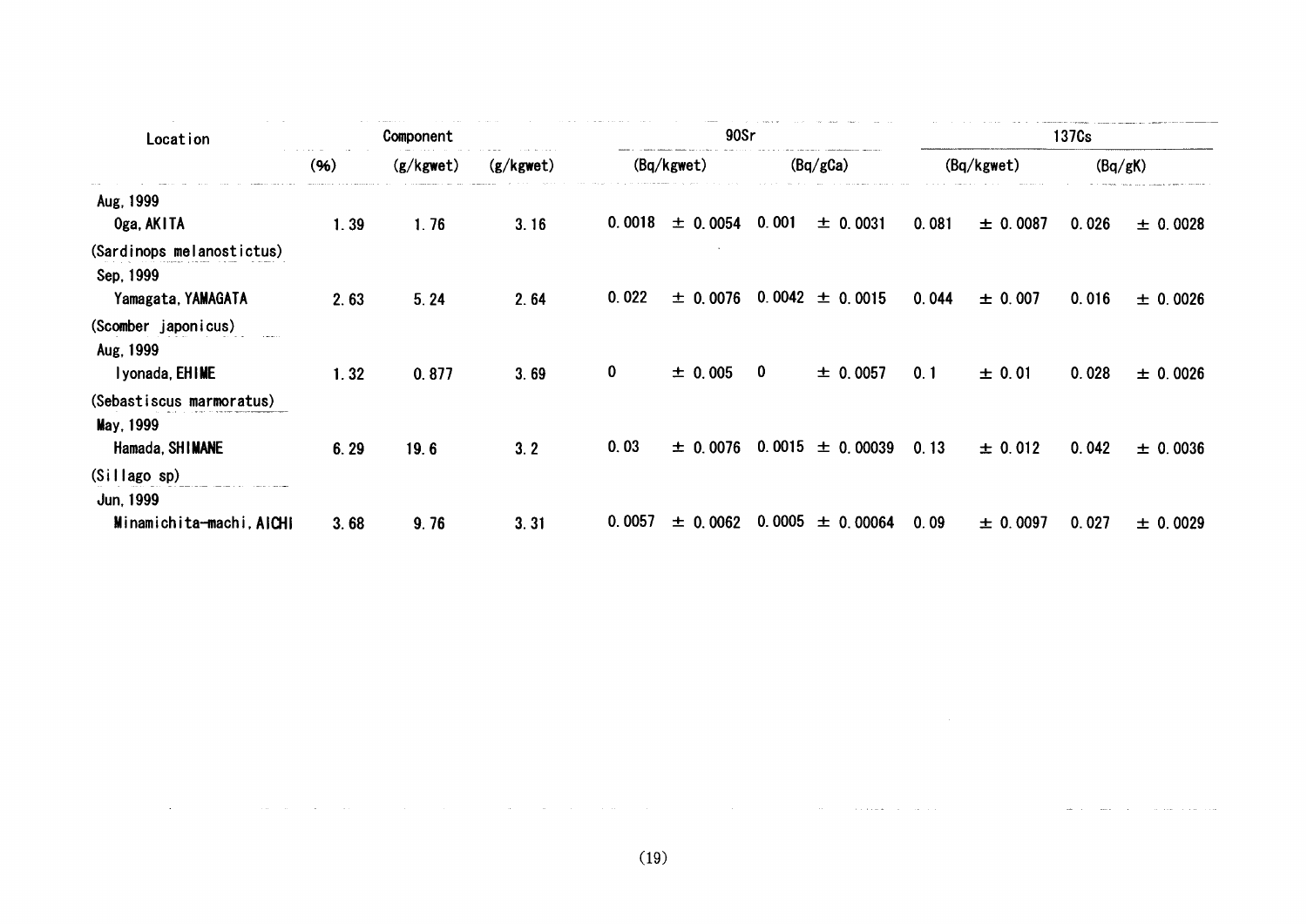Sea Fish

| Japanese name                                                                               | the company of the company of the company of the company of the company of<br>and the control<br>English name                                                                                  | and the second construction of the contract of the second contract of the contract of the second contract of the contract of the contract of the contract of the contract of the contract of the contract of the contract of t<br>Scientific name<br>the company of the company of the company of the company of the company of the company of the company of the company of the company of the company of the company of the company of the company of the company of the company<br>the component of the component of the component and component of the component of the component of the component |
|---------------------------------------------------------------------------------------------|------------------------------------------------------------------------------------------------------------------------------------------------------------------------------------------------|--------------------------------------------------------------------------------------------------------------------------------------------------------------------------------------------------------------------------------------------------------------------------------------------------------------------------------------------------------------------------------------------------------------------------------------------------------------------------------------------------------------------------------------------------------------------------------------------------------|
| Bora<br>Ikanago<br>Kasago<br>Katsuo<br>Kisu<br>Magarei<br>Maiwashi<br>Masaba<br>Sake<br>Tai | the contract of the mail<br>Gray mullet<br>Japanese sand lance<br>Scorpion-fish<br>Skipjack tuna<br>Whiting<br>Brown sole<br>Japanese pilchard<br>Pacific mackerel<br>Chum Salmon<br>Sea bream | Mugil cephalus<br>Ammodytes personatus<br>Sebastiscus marmoratus<br>Katsuwonus pelamis<br>Sillago sp<br>imanda herzensteini<br>Sardinops melanostictus<br>Scomber iaponicus<br>Oncorhvnchus keta<br>Pagrus sp                                                                                                                                                                                                                                                                                                                                                                                          |

 $\mathcal{L}^{\mathcal{L}}(\mathcal{L}^{\mathcal{L}})$  and  $\mathcal{L}^{\mathcal{L}}(\mathcal{L}^{\mathcal{L}})$  and  $\mathcal{L}^{\mathcal{L}}(\mathcal{L}^{\mathcal{L}})$ 

 $\label{eq:2.1} \frac{1}{\sqrt{2}}\sum_{i=1}^n\frac{1}{\sqrt{2}}\sum_{i=1}^n\frac{1}{\sqrt{2}}\sum_{i=1}^n\frac{1}{\sqrt{2}}\sum_{i=1}^n\frac{1}{\sqrt{2}}\sum_{i=1}^n\frac{1}{\sqrt{2}}\sum_{i=1}^n\frac{1}{\sqrt{2}}\sum_{i=1}^n\frac{1}{\sqrt{2}}\sum_{i=1}^n\frac{1}{\sqrt{2}}\sum_{i=1}^n\frac{1}{\sqrt{2}}\sum_{i=1}^n\frac{1}{\sqrt{2}}\sum_{i=1}^n\frac$ 

 $\mathcal{L}^{\mathcal{L}}$  and the set of the set of the set of the set of the set of the set of the set of the set of the set of the set of the set of the set of the set of the set of the set of the set of the set of the set of the

بالمدار والمسارات

a sa mga bayang sa mga bayang sa mga bayang sa pagalang ng mga bayang ng mga bayang ng mga mga mga mga bayang<br>Mga bayang sa pag-ang mga bayang ng mga bayang ng mga bayang ng mga bayang ng mga bayang ng mga bayang ng mga

 $(20)$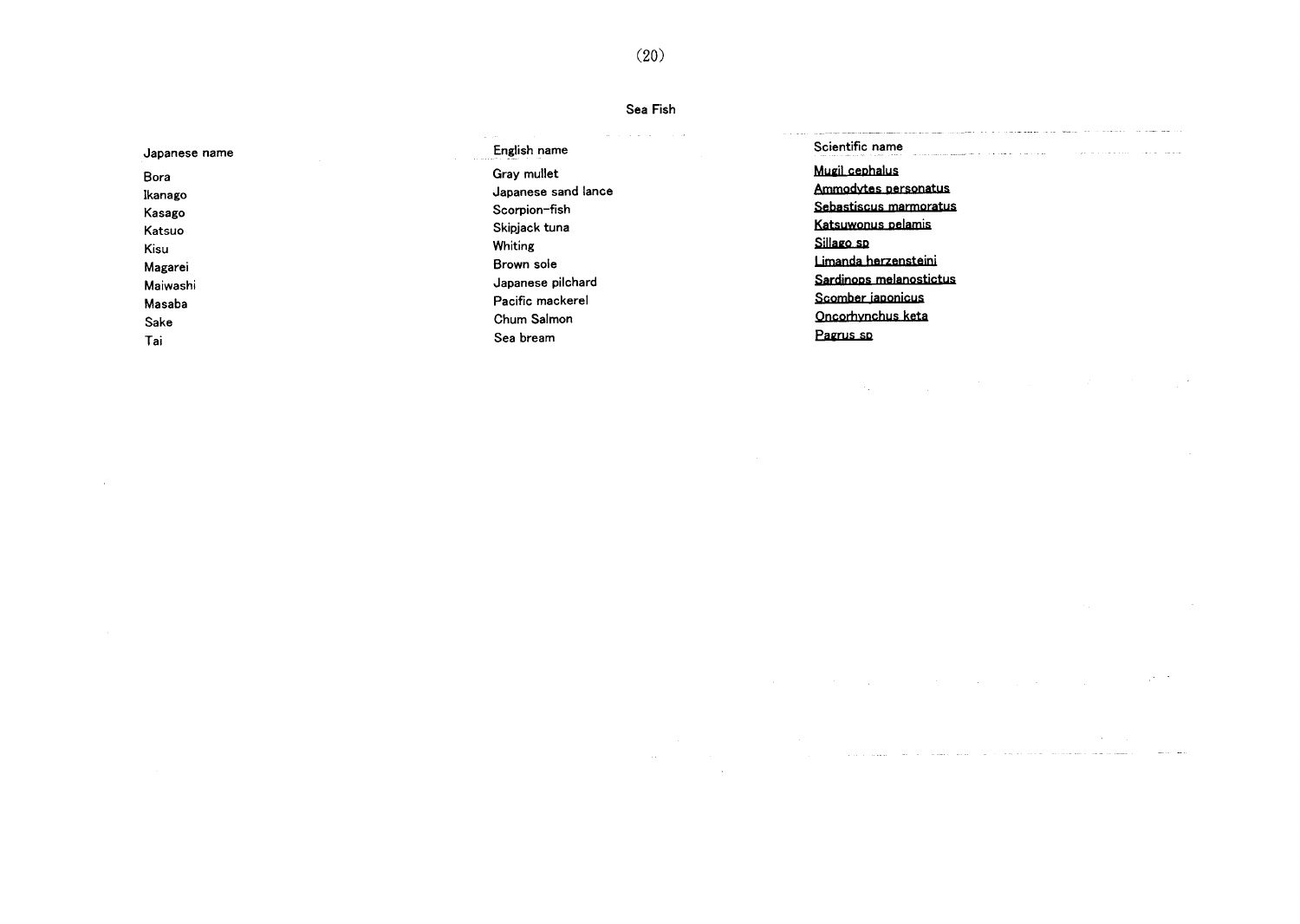(了) Strontium-90and Cesiun-137in Freshwater Fish (form Apr.1999 to Sep.1999)

Table (7) : Strontium-90 and Cesium-137 in Freshwater Fish

| Location                                            |      | Component          |                    |              | 90Sr                 |       |                    |       |   |                     | 137 <sub>Cs</sub> |                   |              |
|-----------------------------------------------------|------|--------------------|--------------------|--------------|----------------------|-------|--------------------|-------|---|---------------------|-------------------|-------------------|--------------|
|                                                     | (96) | $(g \angle$ kgwet) | $(g \angle$ kgwet) |              | $(Bq \diagup kgwet)$ |       | $(Bq \diagup gCa)$ |       |   | $(Bq \angle$ kgwet) |                   | $(Bq \diagup gK)$ |              |
| (Carassius auratus)                                 |      |                    |                    |              |                      |       |                    |       |   |                     |                   |                   |              |
| Jul. 1999<br>Barato-lake, HOKKAIDO                  | 4.72 | 13.8               | 2.71               | 0.63         | $\pm 0.027$          | 0.046 | $\pm$ 0.002        | 0.051 |   | $\pm$ 0.0072        | 0.019             |                   | $\pm$ 0.0027 |
| (Cyprinus carpio)                                   |      |                    |                    |              |                      |       |                    |       |   |                     |                   |                   |              |
| May, 1999<br>Kasumigaura-lake, IBARAKI<br>Aug, 1999 | 1.11 | 0.209              | 3.69               | 0.012        | $\pm$ 0.0059 0.058   |       | $\pm 0.028$        | 0.27  |   | $\pm 0.015$         | 0.072             |                   | ± 0.004      |
| Akita, AKITA                                        | 3.07 | 8.48               | 2.76               | 1.6          | $\pm$ 0.04           | 0.19  | ± 0.005            | 0.17  |   | $\pm$ 0.012         | 0.06              |                   | ± 0.0044     |
| (Salvelinus leucomaeni                              |      |                    |                    |              |                      |       |                    |       |   |                     |                   |                   |              |
| Sep, 1999<br>Fukushima, FUKUSHIMA                   | 1.29 | 0.583              | 3.81               | $0.0036 \pm$ | 0.0061               | 0.006 | $\pm 0.011$        | 0.17  | 士 | 0.012               | 0.044             | 士                 | 0.0032       |

(21)

and a straightforward compared to the compared of the compared of the compared of the compared of the compared

 $\mathcal{L}_{\text{max}}$  and  $\mathcal{L}_{\text{max}}$  $\mathcal{L}^{\text{max}}_{\text{max}}$  and  $\mathcal{L}^{\text{max}}_{\text{max}}$ 

<sup>-</sup>continued from No. 129 for this publication-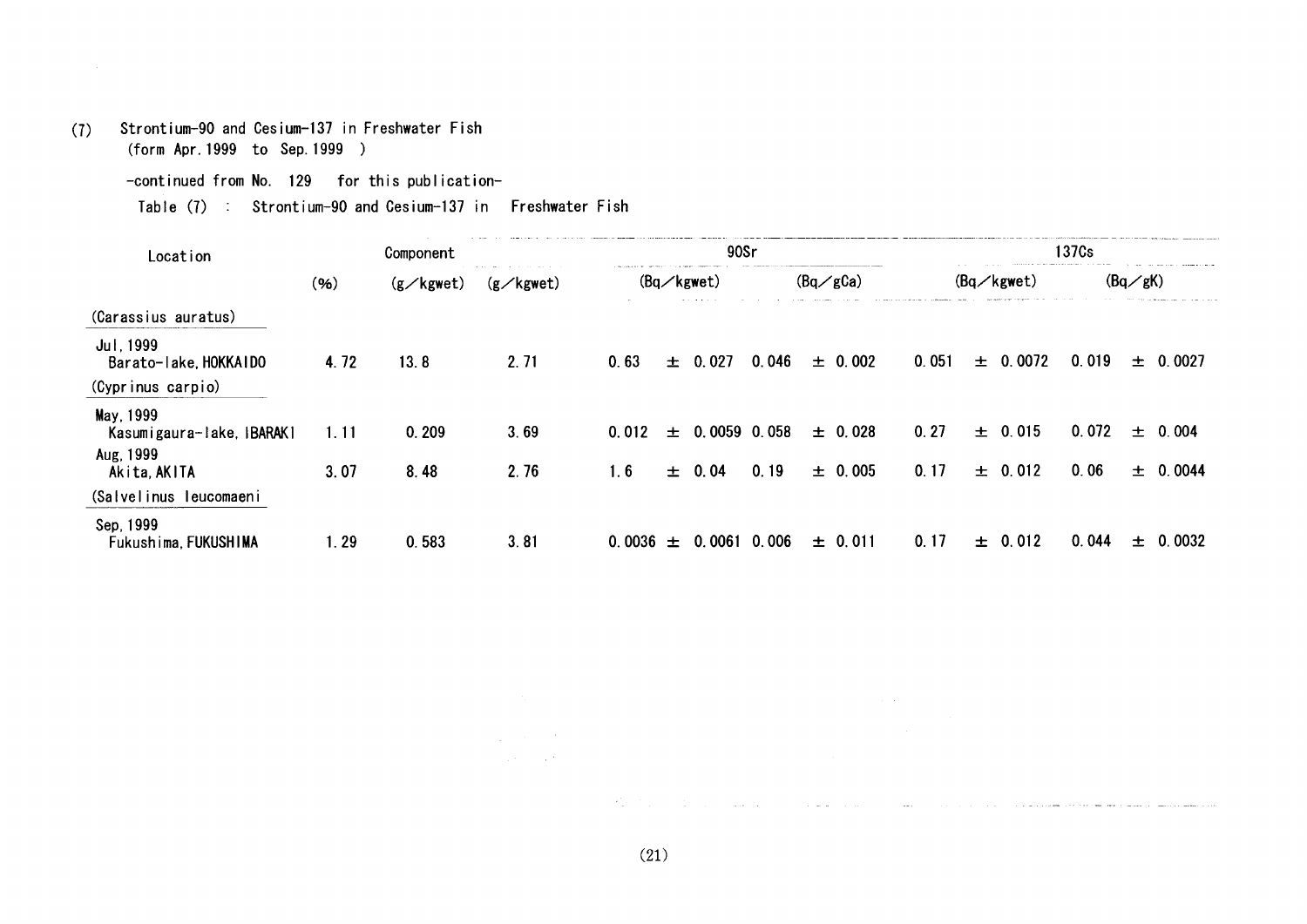## Freshwater Fish

| the company's company's property and the company's property of the company's property and the company's property of the company's property and the company's property of the company's property and the company's property and<br>Japanese name<br>The second company of the company of the company of the company of the company of the company of the company of the company of the company of the company of the company of the company of the company of the company of the c | the second contract to the con-<br>English name<br>the company of the company company of the company of<br><b>Contract Contract</b> | Scientific name        |
|-----------------------------------------------------------------------------------------------------------------------------------------------------------------------------------------------------------------------------------------------------------------------------------------------------------------------------------------------------------------------------------------------------------------------------------------------------------------------------------|-------------------------------------------------------------------------------------------------------------------------------------|------------------------|
| Funa                                                                                                                                                                                                                                                                                                                                                                                                                                                                              | Crucian carp                                                                                                                        | Carassius auratus      |
| Iwana                                                                                                                                                                                                                                                                                                                                                                                                                                                                             |                                                                                                                                     | Salvelinus leucomaenis |
| Koi                                                                                                                                                                                                                                                                                                                                                                                                                                                                               | Carp                                                                                                                                | <u>Cvorinus carpio</u> |

المراجع والمسترد الشعفع والمرادين

**Contractor** 

المتحادث الفقائف الداريات

المحامل ومراد

**Communication** 

a series and more recommendation management of the contract

and the company of the company of the company of the company of the company of the company of the company of the company of the company of the company of the company of the company of the company of the company of the comp

وللأراد والأمرار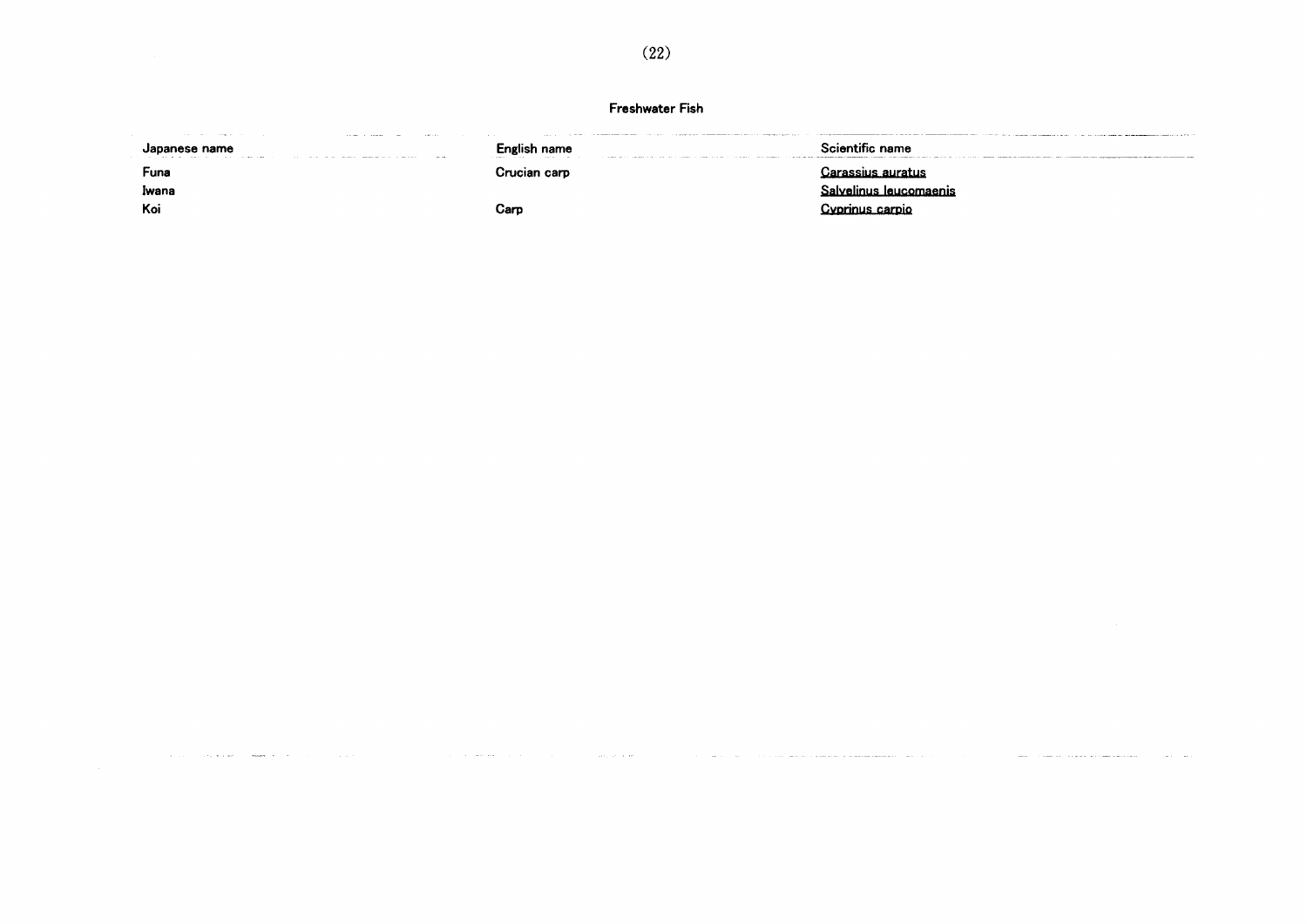#### Strontium-90 and Cesium-137 in Shellfish  $(8)$

(form Apr. 1999 to Sep. 1999 )

-continued from No. 129 for this publication-

Table (8) : Strontium-90 and Cesium-137 in Shellfish

| Location                  | Component |           |           |        | 90Sr         |          |              | 137 <sub>Cs</sub> |          |         |          |  |
|---------------------------|-----------|-----------|-----------|--------|--------------|----------|--------------|-------------------|----------|---------|----------|--|
|                           | (96)      | (g/kgwet) | (g/kgwet) |        | (Bq/kgwet)   |          | (Bq/gCa)     | (Bq/kgwet)        |          | (Bq/gK) |          |  |
| (Mytilus edulis)          |           |           |           |        |              |          |              |                   |          |         |          |  |
| Jun, 1999                 |           |           |           |        |              |          |              |                   |          |         |          |  |
| Mutsu, AOMORI             | 2.54      | 0.609     | 1.7       | 0      | $\pm$ 0.0053 | $\bf{0}$ | ± 0.0086     | 0.014             | ± 0.0049 | 0.0085  | ± 0.0029 |  |
| (Ruditapes phillipinarum) |           |           |           |        |              |          |              |                   |          |         |          |  |
| May, 1999                 |           |           |           |        |              |          |              |                   |          |         |          |  |
| Konaga i-mach i, NAGASAKI | 2.07      | 0.792     | 1.77      | 0.0041 | ± 0.005      | 0.0051   | $\pm$ 0.0063 | 0.014             | ± 0.005  | 0.008   | ± 0.0028 |  |
| Jun, 1999                 |           |           |           |        |              |          |              |                   |          |         |          |  |
| Minamichita-machi, AICHI  | 1.99      | 0.717     | 3.73      | 0.002  | ± 0.015      | 0.002    | ± 0.021      | 0.034             | ± 0.014  | 0.0092  | ± 0.0037 |  |
| (Turbo cornutus)          |           |           |           |        |              |          |              |                   |          |         |          |  |
| May, 1999                 |           |           |           |        |              |          |              |                   |          |         |          |  |
| Ryotsu, NIIGATA           | 2.53      | 0.731     | 2.19      | 0.006  | $\pm 0.0089$ | 0.008    | $\pm 0.012$  | 0.02              | ± 0.0084 | 0.0093  | ± 0.0038 |  |
| Monzen-machi, ISHIKAWA    | 3.54      | 2.7       | 2.98      | 0.013  | $\pm 0.0072$ | 0.0049   | ± 0.0027     | 0.028             | ± 0.0063 | 0.0095  | ± 0.0021 |  |
| Jul. 1999                 |           |           |           |        |              |          |              |                   |          |         |          |  |
| Sakata, YAMAGATA          | 2.58      | 1.18      | 2.72      | 0.013  | $\pm 0.0067$ | 0.011    | ± 0.0057     | 0.026             | ± 0.0061 | 0.0096  | ± 0.0022 |  |

 $(23)$ 

and the state of the state.

الرواد وكششوط ستواطئوا وبدارية المرادي

**College** 

المتواطن والمتواطن والمتواطن المستحدث والمتواطن والمتواطن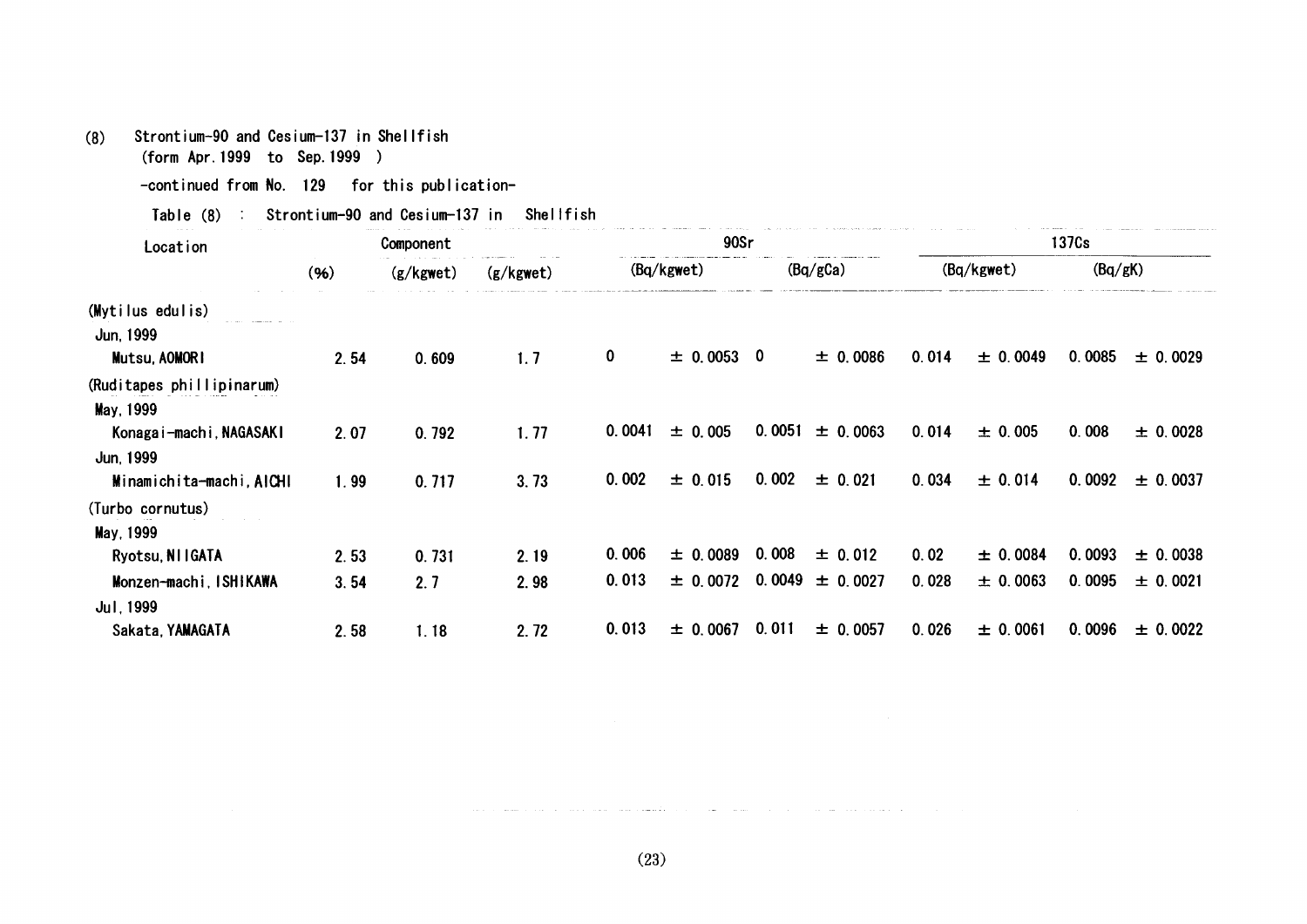Shellfish English name Scientific name Japanese name Ruditapes phillipinarum Asari Japanese littleneck **Mytilus edulis** Murasakiigai Common blue mussel Horned turban Turbo cornutus Sazae

 $\Delta \sim 10^{11}$  meV

 $\sim$ 

 $\sim$ 

 $\mathbb{R}^4$ 

 $(24)$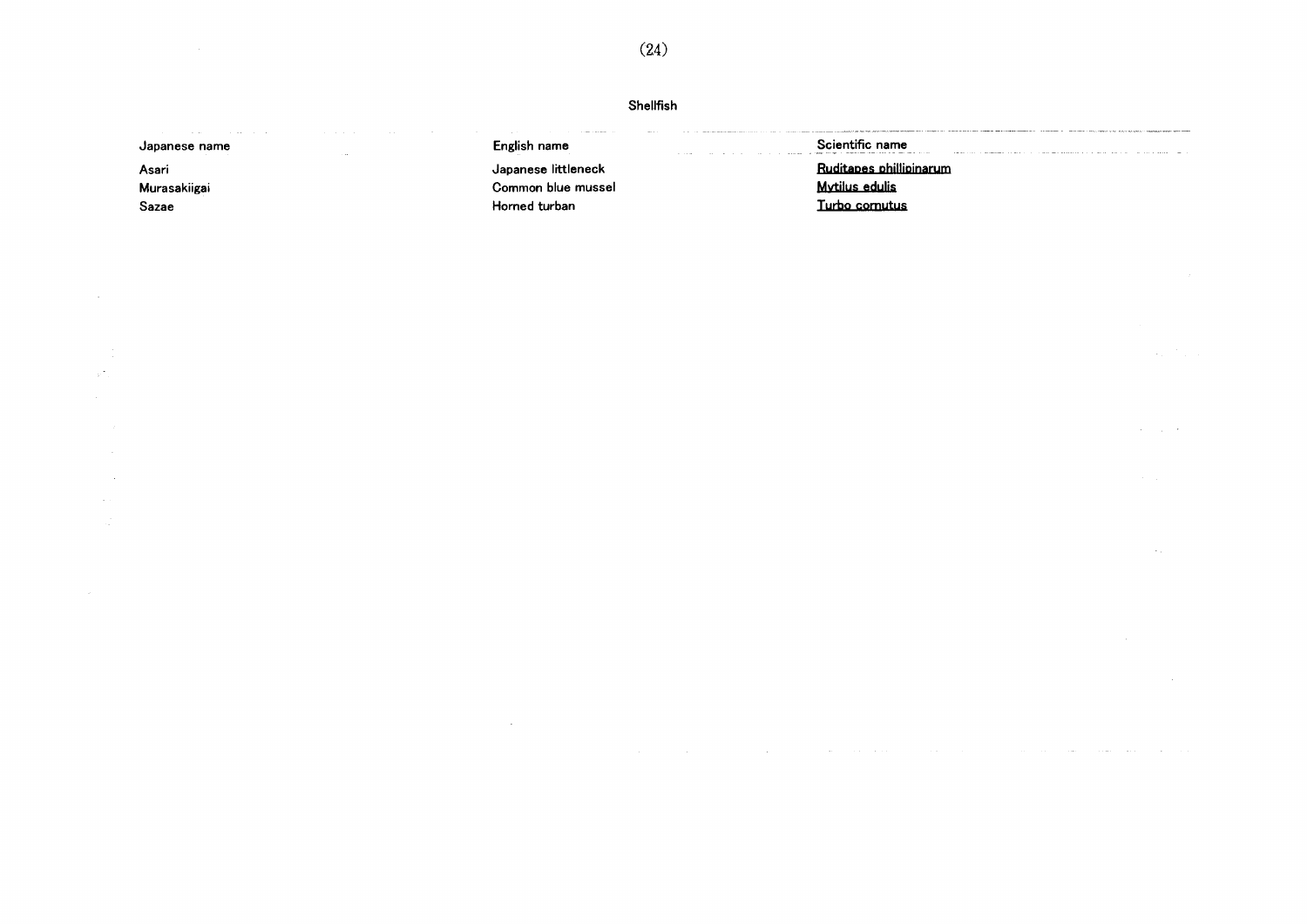## (9) Strontium-90 and Cesium-137 in Seaweeds

(form Apr.1999 to Sep.1999)

-continued from No. 129 for this publication-

## Table  $(9)$  : Strontium-90 and Cesium-137 in Seaweeds

| Location                           | Component |           |           | 90Sr       |                                 |       |              | 137 <sub>Cs</sub> |                 |         |               |  |
|------------------------------------|-----------|-----------|-----------|------------|---------------------------------|-------|--------------|-------------------|-----------------|---------|---------------|--|
|                                    | (96)      | (g/kgwet) | (g/kgwet) | (Bq/kgwet) |                                 |       | (Bq/gCa)     | (Bq/kgwet)        |                 | (Bq/gK) |               |  |
| (Undaria pinnatifida)              |           |           |           |            |                                 |       |              |                   |                 |         |               |  |
| Apr, 1999<br>Monzen-machi ISHIKAWA | 4.09      | 0.883     | 6.75      | 0.013      | $\pm$ 0.0062 0.014              |       | $\pm 0.007$  | 0.013             | $\pm$ 0.0052    | 0.002   | ± 0.00076     |  |
| May, 1999<br>Fukaura-machi, AOMORI | 2.17      | 0.723     | 5.37      |            | $0.0054 \pm 0.0073 \cdot 0.007$ |       | $\pm$ 0.01   | 0.011             | $+ 0.0064$      | 0.0021  | $\pm$ 0.0012  |  |
| Mutsu, AOMORI                      | 3.01      | 0.786     | 6.92      | 0.016      | $\pm$ 0.0082 0.02               |       | $\pm 0.01$   | 0.032             | $\pm$ 0.008     | 0.0046  | $\pm$ 0.0012  |  |
| Ryotsu, NIIGATA                    | 8.44      | 2.34      | 20.7      | 0.076      | $\pm$ 0.052                     | 0.033 | $\pm$ 0.022  | 0.12              | $\pm 0.045$     | 0.006   | $\pm$ 0.0022  |  |
| Jun. 1999                          |           |           |           |            |                                 |       |              |                   |                 |         |               |  |
| Sakata, YAMAGATA                   | 2.27      | l. 16     | 4.13      | 0.031      | $\pm$ 0.0085 0.026              |       | $\pm 0.0073$ | 0.02              | 0.0054<br>$\pm$ | 0.0049  | 0.0013<br>$+$ |  |

 $\sim$   $\sim$ 

 $\mathcal{L}^{\text{max}}_{\text{max}}$  and  $\mathcal{L}^{\text{max}}_{\text{max}}$ 

 $\sim 10^7$ 

المنابط المتستنقص المتواصل

 $\mathcal{L}^{\text{max}}_{\text{max}}$  , where  $\mathcal{L}^{\text{max}}_{\text{max}}$ 

 $\sim 10^{-10}$ 

and the state of the state of the state of the state of the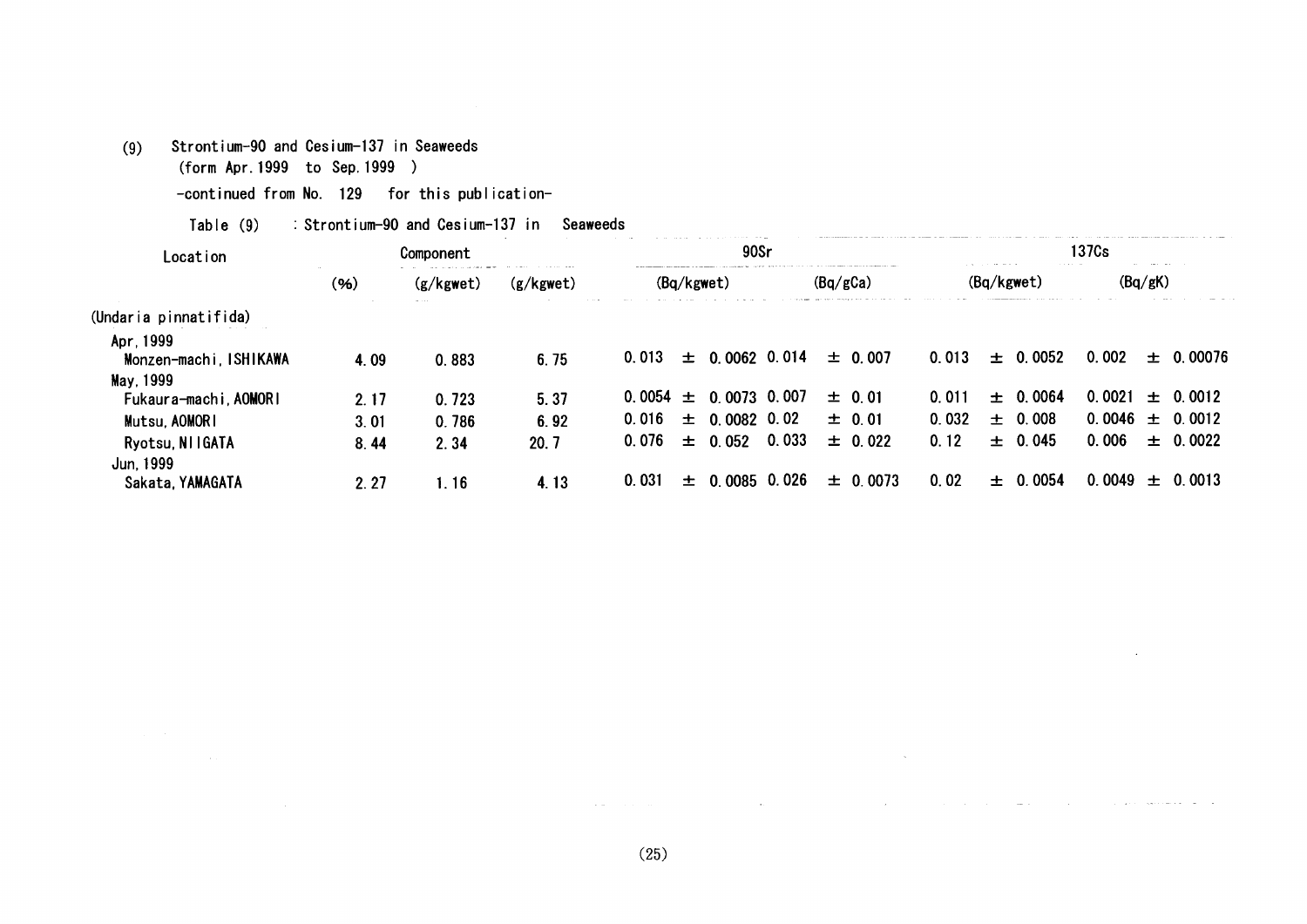Seaweeds

يستشابسا الاعتصادية تقار الشمير الأبران الصليل الأعيار ساعا اللزابرة الرابع والانتحار والأراد الرابي وتقسم للمسترع للرا

الموارد السوارين المتسلم والمتراد المرادي

 $(26)$ 

| the property of the control of the con-<br>the contract of the contract of the contract of the contract of the contract of<br>the state of the company of the company of<br>Japanese name                                                                                                                                                                                                                                                                                 | the model of the control of the second control of the control of the control of the control of the control of the control of the control of the control of the control of the control of the control of the control of the con | cientitic name |
|---------------------------------------------------------------------------------------------------------------------------------------------------------------------------------------------------------------------------------------------------------------------------------------------------------------------------------------------------------------------------------------------------------------------------------------------------------------------------|--------------------------------------------------------------------------------------------------------------------------------------------------------------------------------------------------------------------------------|----------------|
| the contract and a second community of the contract of the contract of the contract of the contract of the contract of the contract of the contract of the contract of the contract of the contract of the contract of the con<br>the company of the company of the company of the company of the company of the company of the company of the company of the company of the company of the company of the company of the company of the company of the company<br>Wakame |                                                                                                                                                                                                                                |                |

 $\mathcal{A}^{\mathcal{A}}$ 

للمستداد والمناوي الماري والمتعاطف للمستحدث

<u>ale de la commune d'album en la c</u>